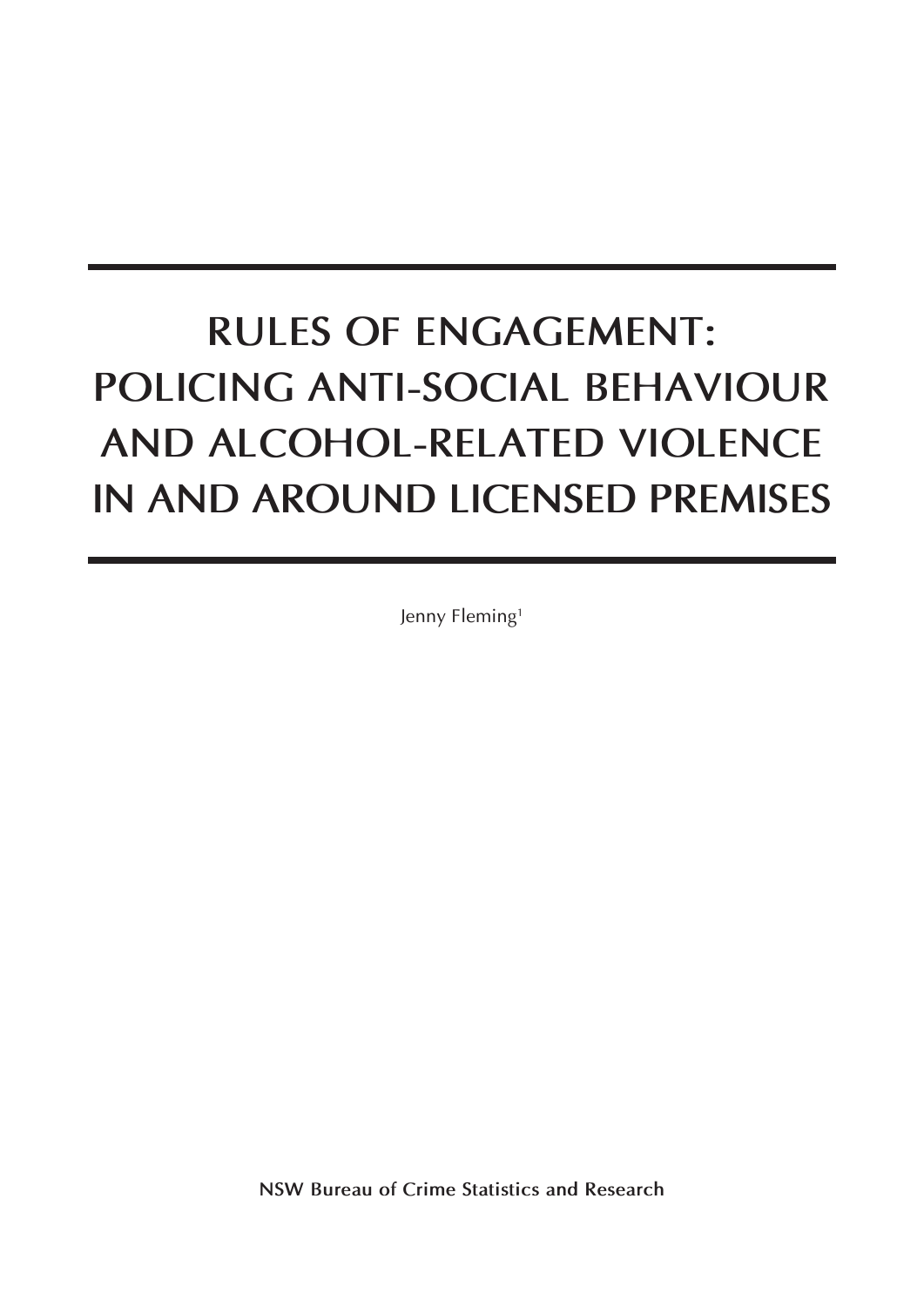#### 2008

Published by the NSW Bureau of Crime Statistics and Research Attorney General's Department Level 8 St James Centre 111 Elizabeth Street Sydney 2000 Australia Phone: +61 (2) 9231 9190 Fax: +61 (2) 9231 9187 Email: bcsr@agd.nsw.gov.au Website: www.bocsar.nsw.gov.au ISBN 978-1-921306-67-9

This report is available in pdf format on our website and may be provided in alternative formats. Please contact the Bureau on 02 9231 9190 or email us at bcsr@agd.nsw.gov.au

© State of New South Wales through the Attorney General's Department of NSW 2008. You may copy, distribute, display, download and otherwise freely deal with this work for any purpose, provided that you attribute the Attorney General's Department of NSW as the owner. However, you must obtain permission if you wish to (a) charge others for access to the work (other than at cost), (b) include the work in advertising or a product for sale, or (c) modify the work.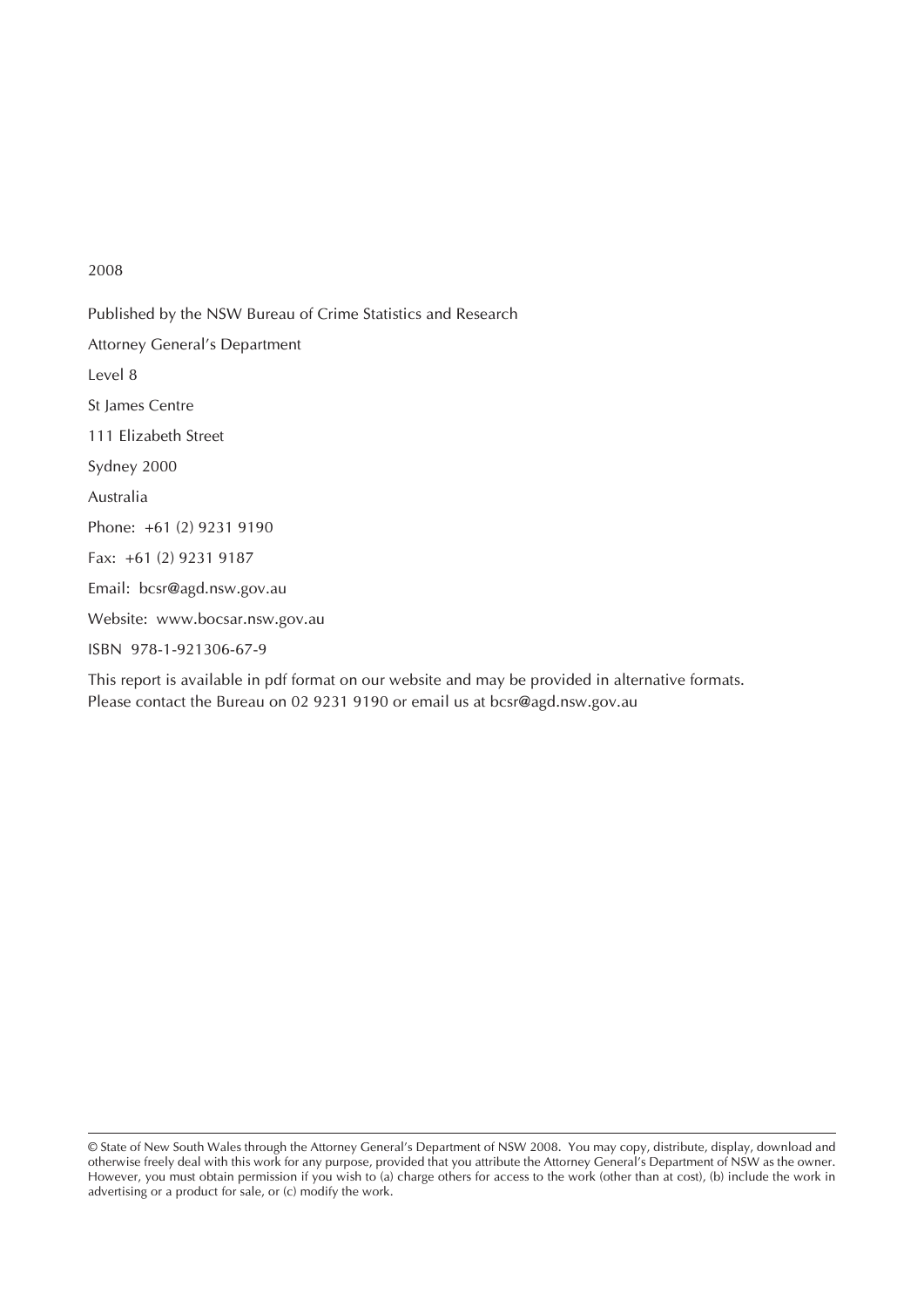# **ACKNOWLEDGEMENTS**

This report was funded by the New South Wales Bureau of Crime Statistics Research. The report required extensive consultation with police officers, liquor licensing authorities, public sector agency heads, politicians and other key stakeholders from all Australian states and territories. The author is grateful for the time afforded to her during the research period and the generous contributions provided by individuals and all jurisdictions. I would also like to acknowledge colleagues who have provided input and read the drafts – special thanks to Peter Grabosky, Don Weatherburn, Rod Rhodes, Jackie Hallam, Rob Hall and Roberta Julian.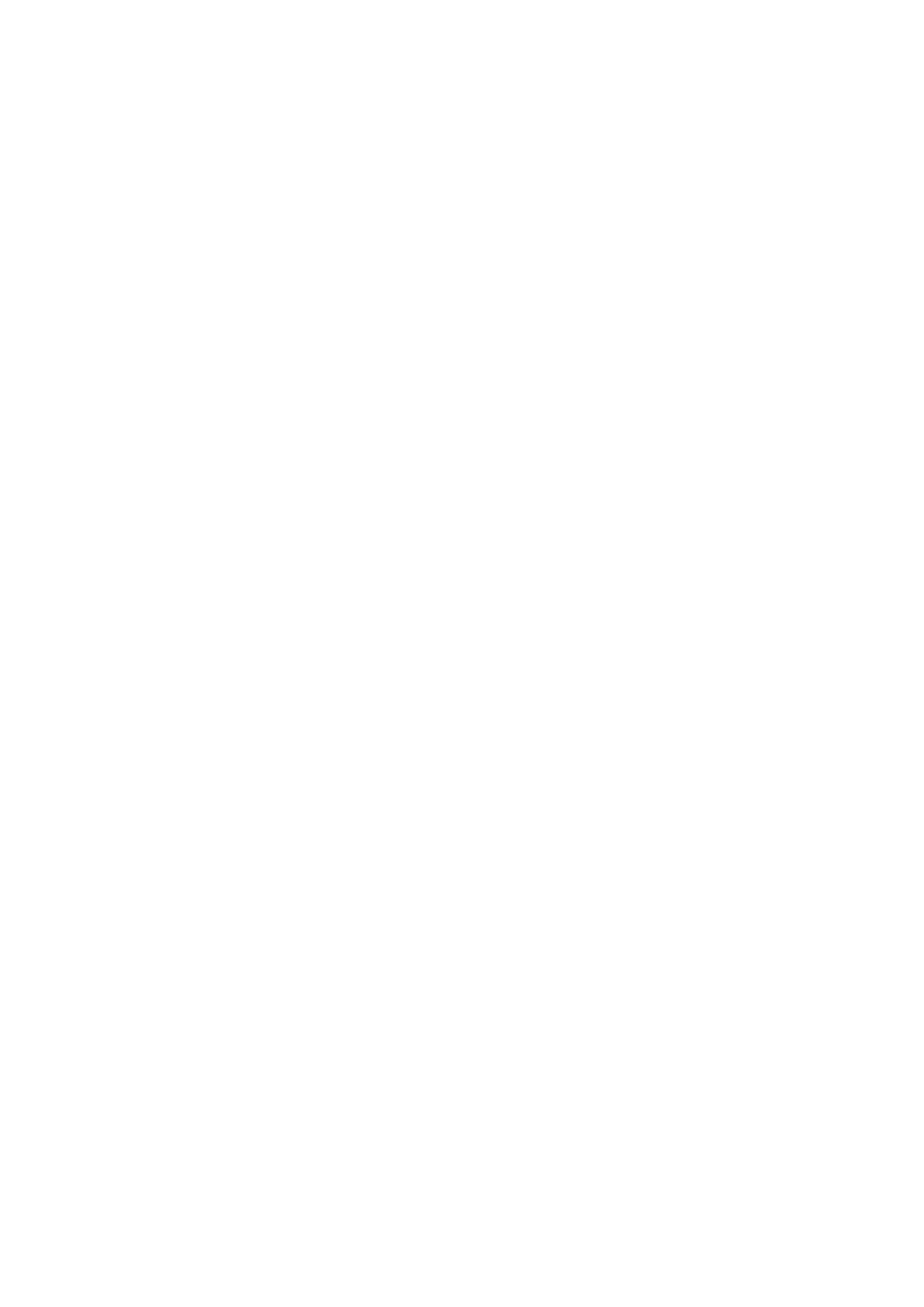# **CONTENTS**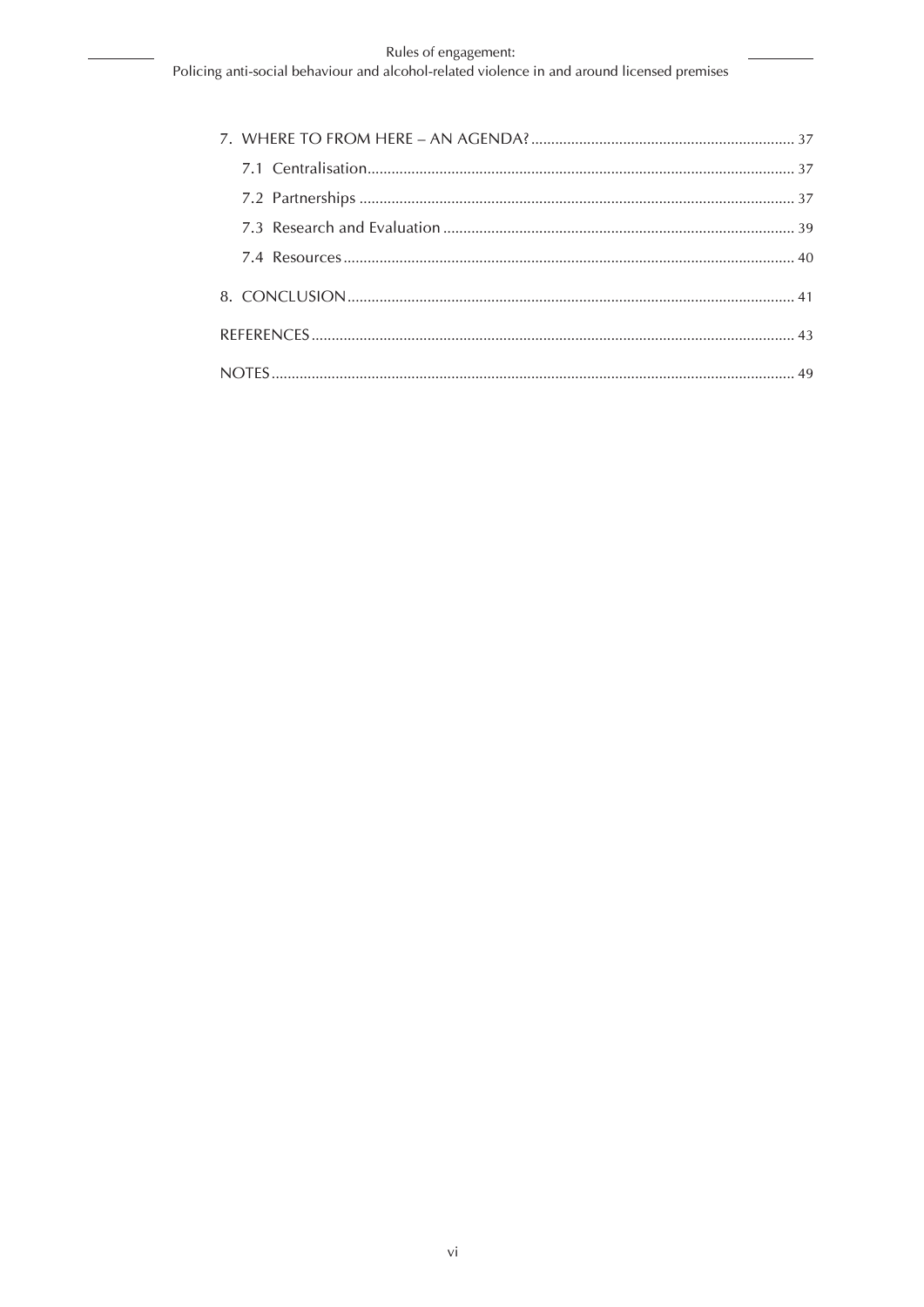# **EXECUTIVE SUMMARY**

Alcohol-related violence and anti-social behaviour in public spaces is a complex policy problem for Australian governments, which seek a balance between acknowledging the significant contribution made by the liquor industry to Australia's economy and the harms and costs that are associated with alcohol consumption. The 'alcohol problem' is one that goes beyond the capacity of any one organisation to address. This report sees it as a 'wicked problem'. A 'wicked problem' spans a number of policy arenas, is difficult to resolve, and the responsibility for which stretches across several stakeholders with different perspectives on how such a problem should be addressed.

This report provides an overview of the ways in which Australian police services are adapting their systems and developing strategies to prevent and manage alcohol-related violence in and around licensed premises. The report acknowledges the diverse nature of policing across Australian states and territories. It does not attempt to compare and contrast administration or strategy across the various jurisdictions. The report is not an exhaustive study of police activity, rather a first step in identifying the strategies adopted, the boundaries within which police operate and the 'limits to the possible'. The report demonstrates that the police develop and adapt their strategies in the context of these limits.

The regulation and policing of the liquor industry and the effects of alcohol consumption in and around licensed premises was, until the 1990s, the responsibility of Australia's police organisations. The police focus at that time was largely concerned with the patrons, that is, the consumers of alcohol, and their behaviour in and around licensed premises. The licensed premise was largely left to its own devices with, in most cases, only procedural breaches of the law being subject to police attention. Changes in the 1990s saw a more decentralised approach to the enforcement of liquor licensing laws. While police retained the role of enforcing legislation and ensuring public safety, it was the newly established liquor licensing authorities that now administered and monitored the licensed premises.

This report demonstrates that in recent years there has been a move back to the centre, with police establishing specialist divisions or units to focus their licensing activity. This has resulted in the centralisation of strategy and intelligence, better training opportunities for police officers and more effective communications with licensing establishments, liquor licensing authorities and other relevant agencies. These units are focusing less on the patron and more on the premise. It is too early to say whether or not this new, sharply defined focus has resulted in more effective law enforcement.

The report identifies three strategies employed by Australian police organisations in policing alcohol-related activity in and around licensed premises: front-line strategies; monitoring and regulation strategies; and partnership strategies. It has also identified three related trends: the shift in enforcement from patron to premise; the shift in monitoring and regulation away from a decentralised approach and a return to a more centralised approach; and a more formal shift to working with, and through partner organisations.

Front-line strategies are defined as those strategies that are used when police are seeking to control and manage adverse behaviour in a highly charged environment. Discretion is a significant tool in these situations. These strategies are driven by two factors – the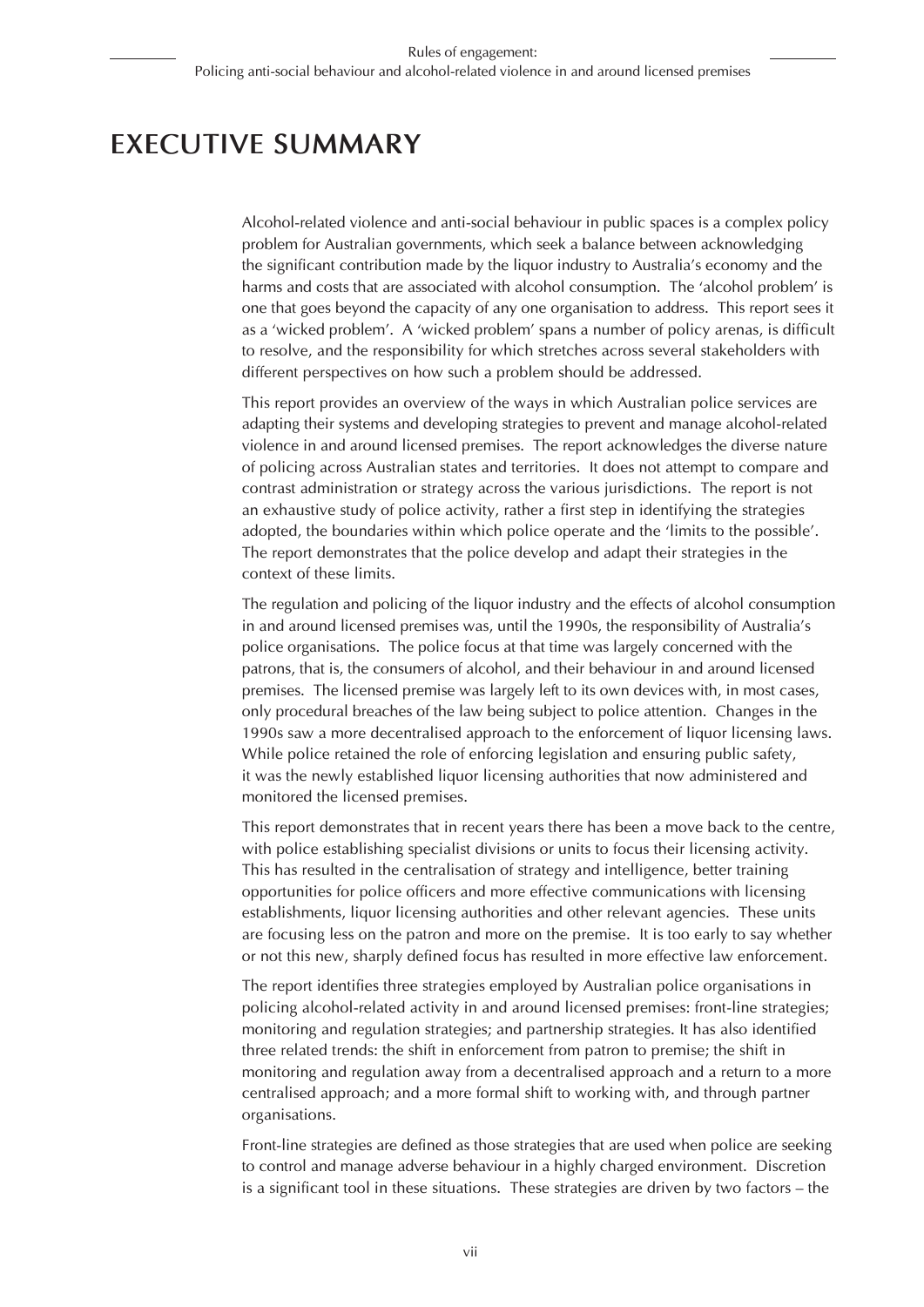importance of keeping a visible police presence on the streets and public safety. The extent to which officers can employ front-line strategies is dependent on resources and other organisational imperatives.

There is considerable overlap between police and liquor licensing authorities in the monitoring and regulation of licensed premises. Police use a range of enforcement options to fulfil their regulatory obligations, including: walk-throughs; intelligencebased activity; and task forces or "grog squads".

Partnership work between police, communities and other agencies has improved significantly and shows promising signs of effectively addressing this 'wicked' policy problem. There is a perceptible move towards collaboration, particularly in rural and remote areas. Partnerships take many forms and include: task and coordination groups; Accords and Alcohol Management Plans (AMPs). These partnerships are broader than previously documented collaborative efforts and some of them are now being formally evaluated. While there are some 'successful' partnerships between police and liquor licensing authorities, many such associations remain to be strengthened and improved.

There are limits to the possible. These limits are identified in this report as 'wicked problems', National Competition Policy and political short-termism.

The issue of alcohol use in Australia is a 'wicked problem'. The multiple stake-holders ensure that the problem is complex and impossible to resolve. The complexities of the problem are compounded by self-interested perspectives (whereby the particular perspective will determine the nature of the solution); different jurisdictional imperatives and community concerns reflected in media coverage.

National Competition Policy (NCP) impacts on the regulation of the alcohol industry in Australia. The NCP is committed to liberalising the restrictions on the sale and availability of alcohol and promoting competition in the industry. This, despite the increasing availability of research that suggests that the harms associated with alcohol use are likely to rise with increased availability and the lower costs resulting from competition.

Most complex policy problems require long-term strategies and solutions. While alcohol and its misuse is a feature of national broadsheets and regarded by communities as a high profile social problem, police must be seen to be responding quickly and effectively. Politicians and the public require reassurance. Front-line strategies fulfil this need in the short-term but as the police are aware, they are not a long-term solution. In many ways police and other stakeholders have circumvented these 'limits to the possible'. However, these limits cannot be formally changed by police. State and federal legislators are those who are in a position to change the 'rules of engagement' in this policy area.

The diversity of policing in Australia is acknowledged. However, this research makes three recommendations that may be applied across all jurisdictions.

The move to centralise intelligence and resources in specialised liquor enforcement and/or regulation units is a promising strategy. The development and continued resourcing of these units is recommended.

This research has shown that partnership strategies are promising strategies in policing liquor licensing problems. There are a number of challenges involved in partnership work. Far from being the 'easy option', partnerships can be costly in terms of resources,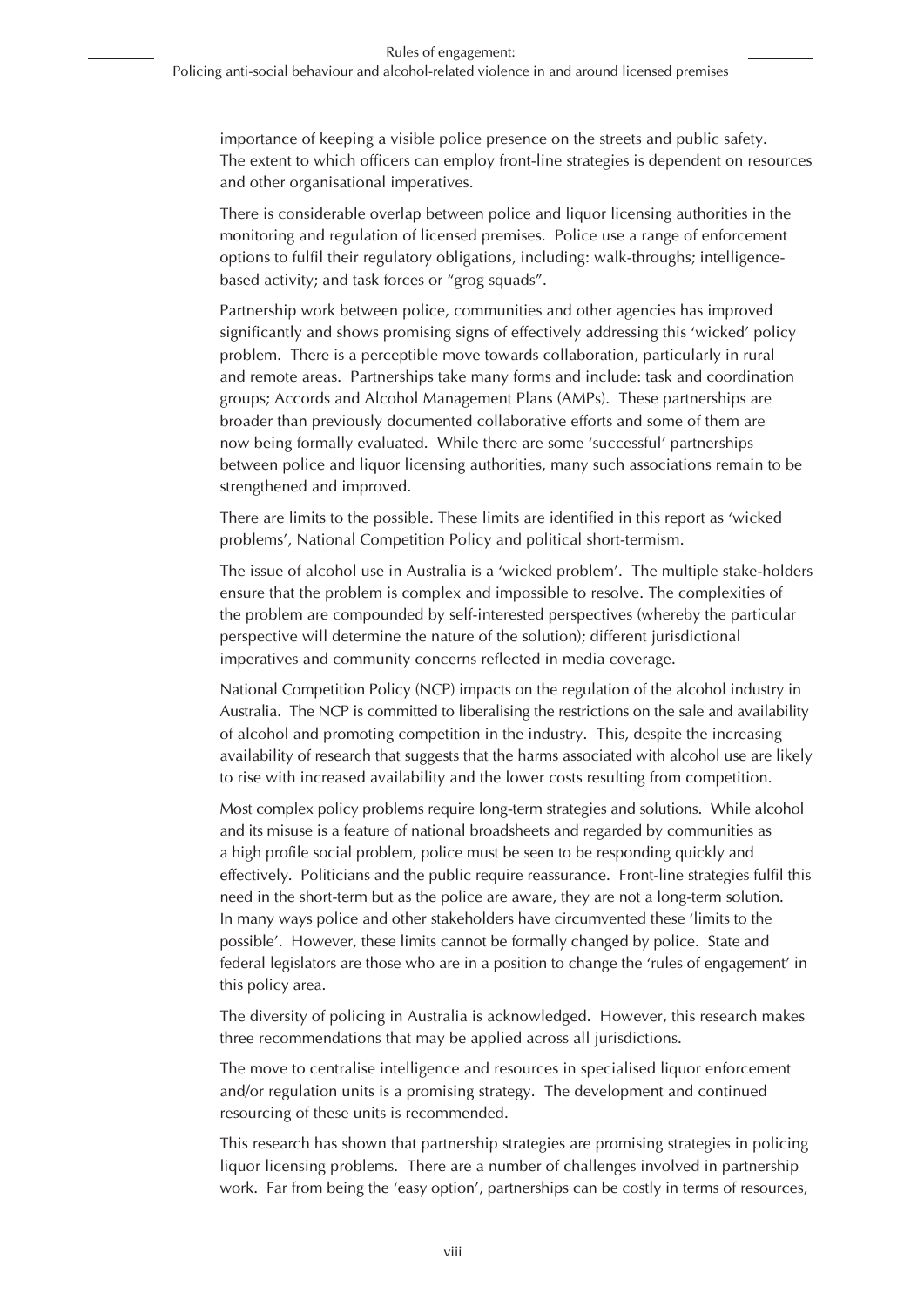take time to develop and difficult to manage effectively. Organisational support and continued funding is crucial to the successful implementation of partnerships if they are to be successfully embedded in police practice. Government assistance can take the form of legislative and policy support as a way of overcoming some of the problems associated with collaborative work across public sector agencies and information exchange. The report recommends the use of partnerships in all its forms, but suggests that the police and other public sector agencies need more formal support from senior management and governments if they are to reap the potential benefits of partnership work.

There have been difficulties in identifying 'best practice' and recommending strategies in this complex policy area. This is partly because of the paucity of research and evaluation that has been completed around strategies employed by police and other relevant parties in regulating liquor related activity. This report recommends that research and evaluation become a priority for those with a vested interest in making these strategies work. Evaluation is a learning tool and provides valuable information for future law enforcement training and activity. Along with research, formal evaluation allows for more efficient and effective resource allocation and is crucial for a broader understanding of what works in policing alcohol related violence and antisocial behaviour in and around licensed premises.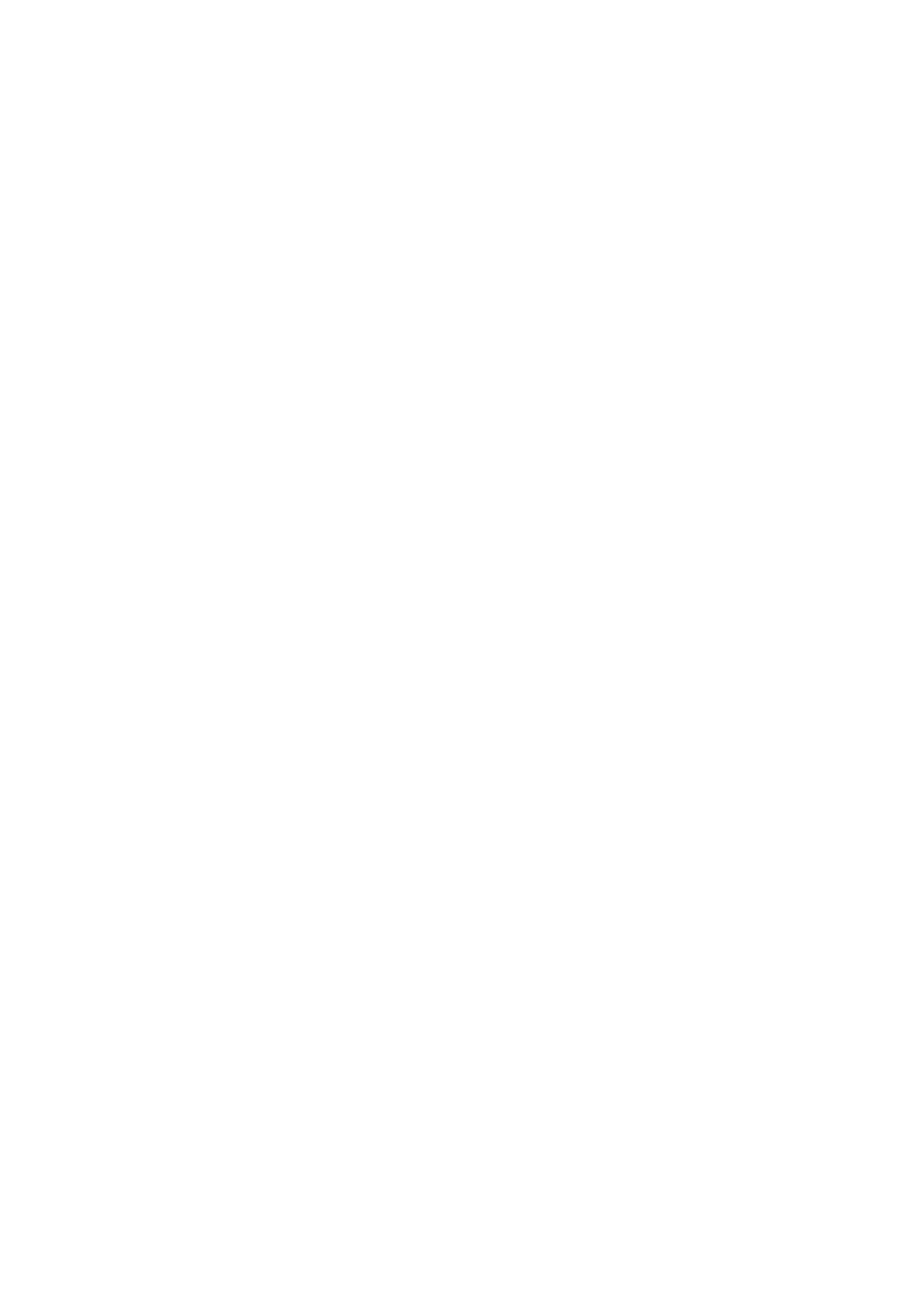# **1. Introduction**

Alcohol-related crime, violence and anti-social behaviour is a significant problem for Australian communities and police. The increasing financial, health and social costs associated with the misuse of alcohol is also of growing concern to governments who seek to find the balance between acknowledging the significant contribution made by the liquor industry to Australia's economy and the harms and costs that have been associated with alcohol consumption. As the various stakeholders seek to develop innovative practices and regulatory strategies to address the complexities of this policy area, it is becoming increasingly obvious that governments cannot resolve all the issues arising from the abuse of alcohol. Nor can police be expected to single-handedly 'fix the problem'. Issues relating to alcohol-related crime and violence need to be addressed on the basis of broad public policy. Responsibility lies equally with the public and private sectors, the liquor industry and the communities they service.

In recent months, and under significant pressure from the media and the public, Australian governments have sought to address the increasingly poor images of 'binge drinking', anti-social behaviour in the street and the often violent behaviour of those under the influence of alcohol. Police in all Australian jurisdictions have sought to extend their knowledge of innovative programs to reduce such behaviour and how best to enforce liquor licensing laws. To date, apart from the Roche and Doherty monograph on liquor licensing and police best practice published in 2003, we have very little consolidated information about how police and others are working to address these complex issues, and what the challenges are in policing alcohol-related activity in and around licensed premises.

This report looks specifically at law enforcement strategies that seek to manage and regulate anti-social behaviour and violence in and around licensed premises in Australia. Licensed premises are defined here as clubs, hotels, taverns and nightclubs. It does not include restaurants or casinos. The report identifies three law enforcement strategies: front-line strategies; monitoring and regulation strategies and partnership strategies. Examples of these strategies are provided and barriers to their sustainability are discussed. The report identifies three related trends: a shift in enforcement focus from patron to premise, a return to a more centralised approach to regulation, and a more formal shift to working with, and through partner organisations. These shifts have delivered a number of benefits to key stakeholders. Despite the relative promise of these strategies, the report suggests there are limits to the possible. These limits are identified as 'wicked problems', national competition policy and political 'short-termism'. All strategies are conditioned by these limits even as they seek to deliver palatable solutions to multiple stakeholders. Issues of resourcing, research and evaluation and responsibility are discussed. It is argued that just as police are endeavouring to adapt to changing political, social and economic circumstances and to refocus their strategies accordingly, governments need to explore how they can reshape the limits to the possible that currently stand as obstacles for those who seek to regulate and manage alcohol abuse in public places.

Before discussing the methodology of the research, the first section of this report provides some contextual background to Australia's drinking culture and provides a potted history on how Australian governments in conjunction with police have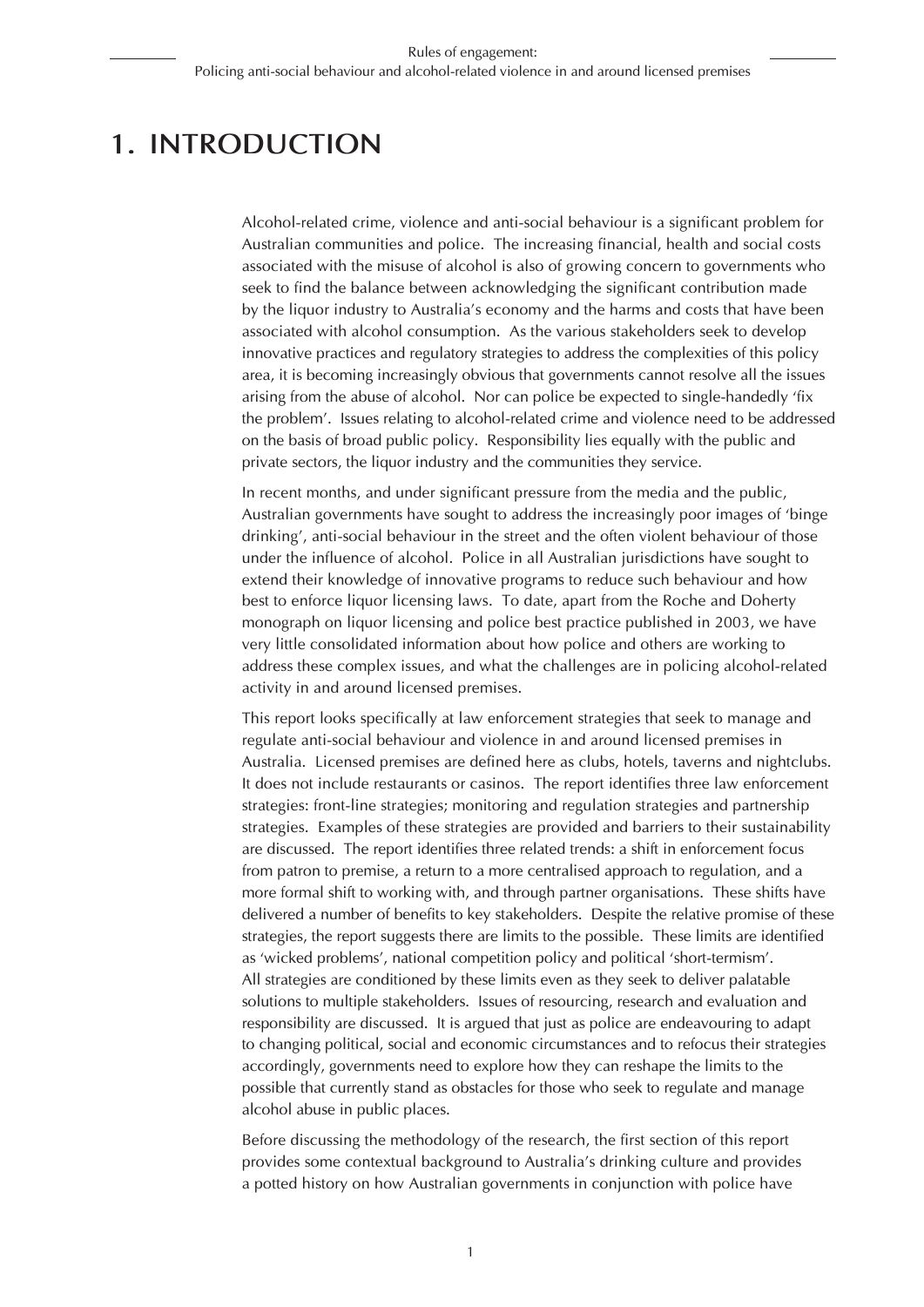sought to address alcohol-related harm. The section considers existing alcohol research studies and what that research tells us about alcohol as a commodity, and how the risks associated with alcohol consumption may be alleviated by responsible self-regulation, law enforcement and government regulation. The issue of enforcement is also discussed.

### **1.1 Background**

The social role of alcohol has long been a feature of Australian cultural history. Australia inherited its system of liquor licensing law from Britain in the nineteenth century. Since that time the availability of alcohol has been controlled in a variety of ways. Temperance and restrictions were a feature of Australian life up until the mid-twentieth century when Australian state and territory governments began to liberalise liquor licensing laws with the enthusiastic support of their constituents. Over the ensuing decades, Australian governments (and a number of commissions of inquiry) supported the further relaxation of liquor law restrictions. Premises flourished and hours of trading increased (Lewis 1992 192-197). Over time, licensed premises have proliferated, with entertainment precincts, bars and clubs a common feature of most city centres. In recent years liquor licensing requirements have been further deregulated. This expansion of premises has been facilitated by the loosening of trade restrictions which prioritise competition and free trade imperatives over 'needs' and harm reduction principles. In an effort to free up competitive forces in the alcohol industry, liquor licensing authorities can no longer refuse licenses or the extension of trading hours requests on commercial grounds (the 'needs' basis) but only where it can be demonstrated that it is in the public interest (Babor et al 2003). As a result, 'there is a continued tension between free trade imperatives and the legal and social requirement to control the number, diversity and adverse practices of licensed venues' (Doherty and Roche 2003: 14).

In more recent times, unfettered competition in the liquor retail industry has arguably been instrumental in encouraging dubious practices across a small proportion of licensed premises. Public drunkenness, anti-social behaviour and violence have become serious concerns for governments, police and affected communities, as such, disorder has 'gone beyond the tipping point of public tolerance emerging as a major political issue' (Graham and Homel 2008: 169).

The Australian government's recognition of the harms associated with the abuse of alcohol was formalised in 1977 when the Senate Standing Committee on Social Welfare reported that alcohol problems in Australia were in epidemic proportions and that the damage associated with alcohol greatly exceeded that of illicit drugs. The federal government accepted the harm minimisation principles associated with the use of alcohol and drugs, and in 1989, harm minimisation became the overall objective of the Ministerial Council on Drug Strategy (MCDS 1990). Strategies associated with harm minimisation included comprehensive public education and health promotion programs, training, intervention and treatment and community action programs, many of them involving collaboration with local police (MCDS, 2007; APMC 2005).

Public drunkenness in Australia is not a new social issue, perhaps just a more visible one than it was in earlier times. Indeed, public drunkenness was punishable by law until the late twentieth century and it is still on the statute books in the State of Victoria (Lewis 1992: 197; Grabosky 1977). Accessibility to media footage, newspaper photographs and 'ready to serve' statistics has demonstrated to governments and communities alike that Australia has 'a serious social problem that requires a serious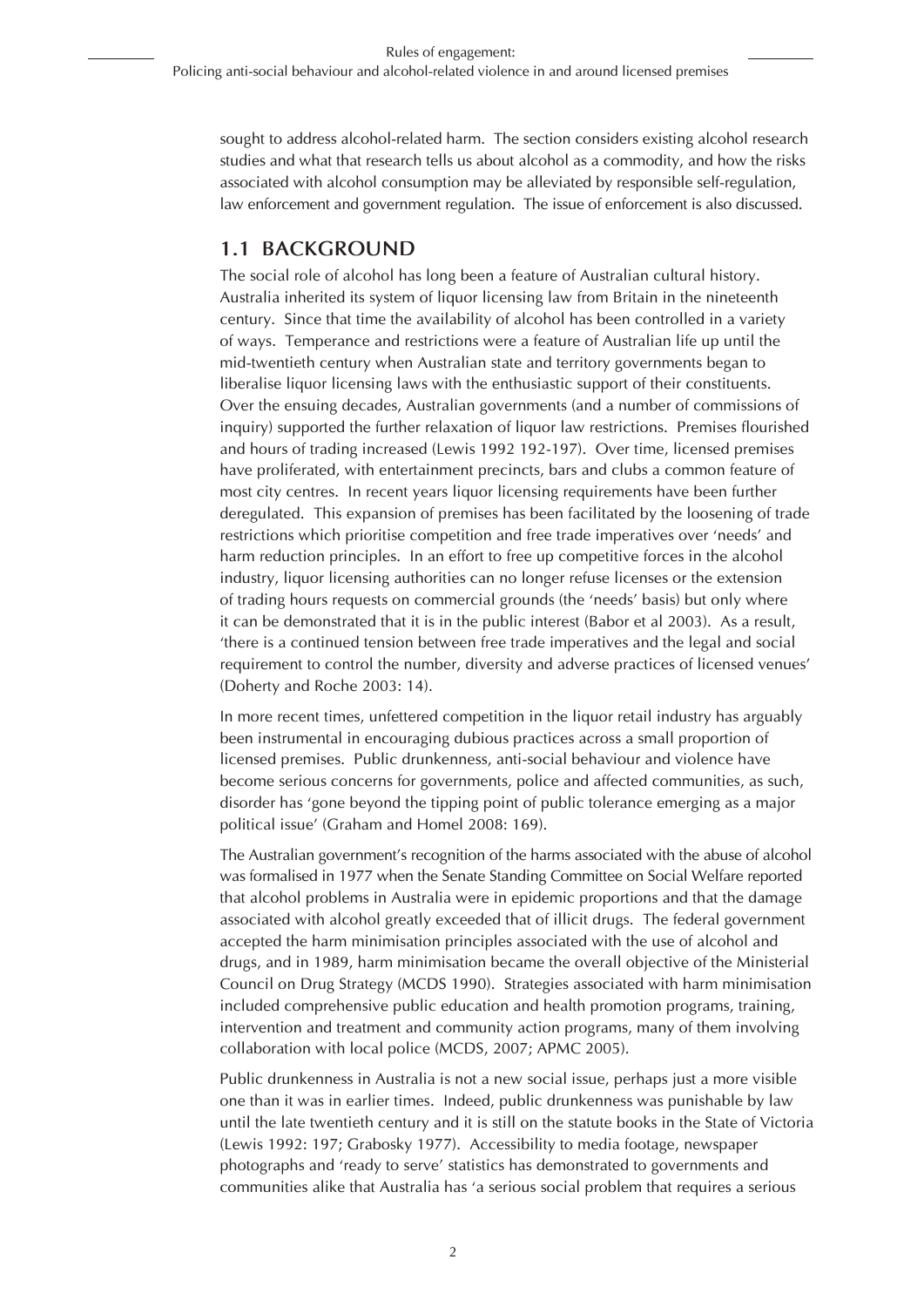societal response' (Graham and Homel 2008: 239). The 'societal response' in recent years has seen a renewed interest from governments, business, police and affected communities on how to regulate and manage anti-social behaviour and violence in and around licensed premises.

In 2002, increasing numbers of assaults, domestic violence, accidents, injury, offensive behaviour and serious crime prompted governments to take a broader view of alcohol use, and through a variety of measures sought to address the problem. In 2002, New South Wales (NSW) Health developed an Adult Alcohol Action Plan to 'reduce adverse social, economic and health consequences of alcohol use for both the community and the individual' (NSW Department of Health 2003). In 2003, an Alcohol Abuse Summit was held in the NSW Parliament. Following the summit, the NSW government committed itself to a number of recommendations, including, changing 'the way the community uses and thinks about alcohol' and endorsed a number of initiatives that would assist in dealing with alcohol-related crime (NSW Parliament 2004). Similarly, in the same year, a parliamentary committee in Victoria initiated an inquiry into harmful alcohol consumption. The inquiry examined several issues including regulatory and law enforcement responses in public and private spaces (Parliament of Victoria 2006). Despite the extensive work and commitment around these inquiries and others, solutions were elusive and problems of violence and anti-social behaviour, particularly in and around licensed premises, continue to be a concern for governments at both the state and federal levels.

In the intervening period, states and territories have amended legislation to emphasise harm minimisation principles, to address under-age drinking, to enhance police enforcement powers and in some states to introduce mandatory training for prospective licensees (Roth 2007). At the time of writing, both Western Australia and more recently NSW, have introduced new legislation. Queensland is poised to introduce new liquor laws in 2009, the Australian Capital Territory (ACT) is mid-way through an extensive review of its liquor legislation and the Northern Territory's Liquor Act is also under review. Media outlets have reported on the raft of bans, curfews, lockdowns and reduced trading hours that various states and territories have imposed on patrons and licensed premises. Local government AMPs have been developed (WA 2008; Dibley 2007) and audits (NSW Audit Office 2008) and reviews (ACT 2008) have been initiated and reported on. In May 2008, the Police Commissioners of all states and territories formally voiced their concerns about the level of alcohol-related crime and anti-social behaviour in some of Australia's major cities (28 May 2008, *Herald Sun*). However, alcohol policy issues are not 'fixed' by such measures on their own. The effective management of anti-social behaviour and violence in and around licensed premises is dependent to a significant degree on continuing regulation and enforcement and the strength of liquor licensing legislation. For the most part it is the police that bear the brunt of this responsibility and a significant amount of an organisation's resources go into this work (Donnelly et al 2007; Palk et al 2007). This work forms the basis of this report.

#### **1.2 Methodology**

The research for this project was conducted between March and June 2008 and entailed visits to capital cities in all Australian states and territories. Where time permitted, several cities were visited. So in Queensland for example, research was conducted in Brisbane, the Gold Coast and Cairns. In the Northern Territory, the author visited both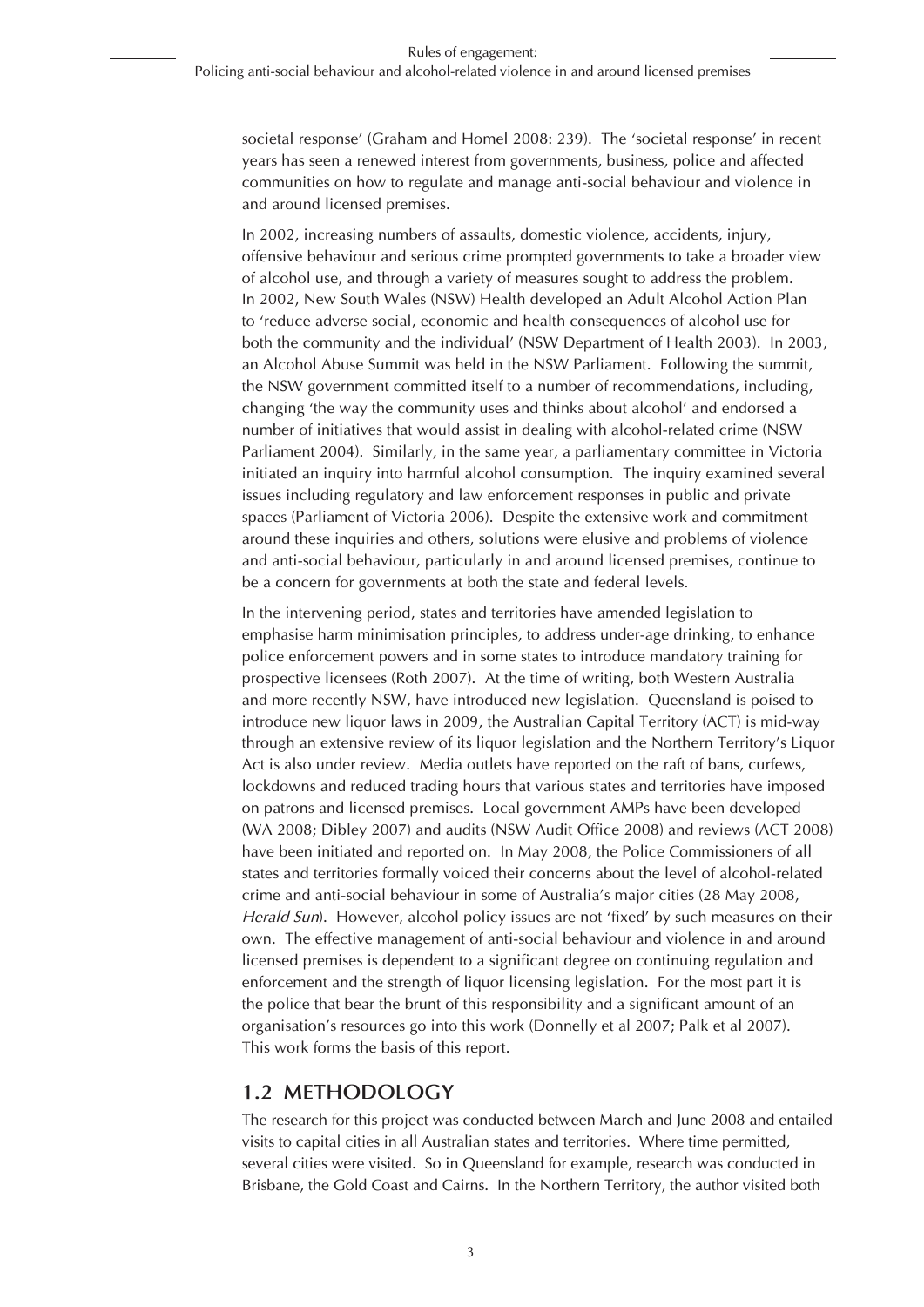Alice Springs and Darwin. The research explored and reviewed the strategies employed by Australian police organisations in policing anti-social behaviour and alcohol-related violence in public places. The research did not address law enforcement practices in the context of alcohol-related domestic violence or abuse.

An extensive literature review was undertaken. This review included the perusal of publicly available documentation and internal documentation provided to the author by various participants. Eighty-six face-to-face semi-structured interviews were conducted with a view to identifying the perceptions of police officers, public sector agency heads, liquor licensing personnel and other key stakeholders from all Australian states and territories. Given the time frame for this research, most interviewees were from the major cities. In the time available for this research, it was only possible to speak to police officers who were directly involved in the policing of alcohol-related activity, that is, they were part of a taskforce, deployed to a drug and alcohol unit, were part of an enforcement command, or had direct experience working with licensees and/or licensing agreements<sup>2</sup>.

In almost all cases those who were interviewed were frank and candid in their views. Interviews were recorded and transcribed by the author. Telephone conversations were held with many participants to check and clarify information. The researcher attended formal state alcohol forums, Accord meetings and conferences during the research period. Where time and opportunity permitted, participant observation, which included 'ride-alongs' with police patrol vehicles was also part of the research process.

Licensees and industry generally were not formally interviewed for this project. It was not possible to include many general duties officers in discussions and interviews. As a result the police as represented in this report are knowledgeable about alcohol issues and are informed in their responses. Had general duty officers been included it is unlikely that the level of information (received by the researcher) would have been as detailed.

Accounts of police perceptions and experience of their tasks and activity are rare. Their role as participants in partnerships for example, while recognised in much of the literature, is not included as an integral part of exploratory research. This report uses a qualitative approach to understand how Australian police address the problem of alcohol-related violence and anti-social behaviour in and around licensed premises. It does not provide a cultural explanation for the various responses, although it is acknowledged that police culture may well inform the way they experience and negotiate their workplace. Yet, as I have argued elsewhere, it is important that we acknowledge police officers' accounts of their direct work experiences as they provide us with a perspective that is missing from more formal narratives. Police make sense of their work activities better than most researchers, and indeed, better than those who are unfamiliar with police practice. If we are to understand how police officers approach and negotiate complex problems, we must ask them. We should not underestimate the factors that they see as shaping that activity. Their perceptions greatly assist our knowledge about police practice. Their perceptions form the basis and focus of this report (Fleming 2006: 88-89; Fleming 2008; Weick 1995).

The report is not intended to be an exhaustive study of the topic – rather a first step in identifying how police are adapting their systems and responding to what is essentially a 'wicked problem'. Wicked problems are defined as those problems that span a number of policy arenas, are impossible to resolve, and the responsibility for which stretches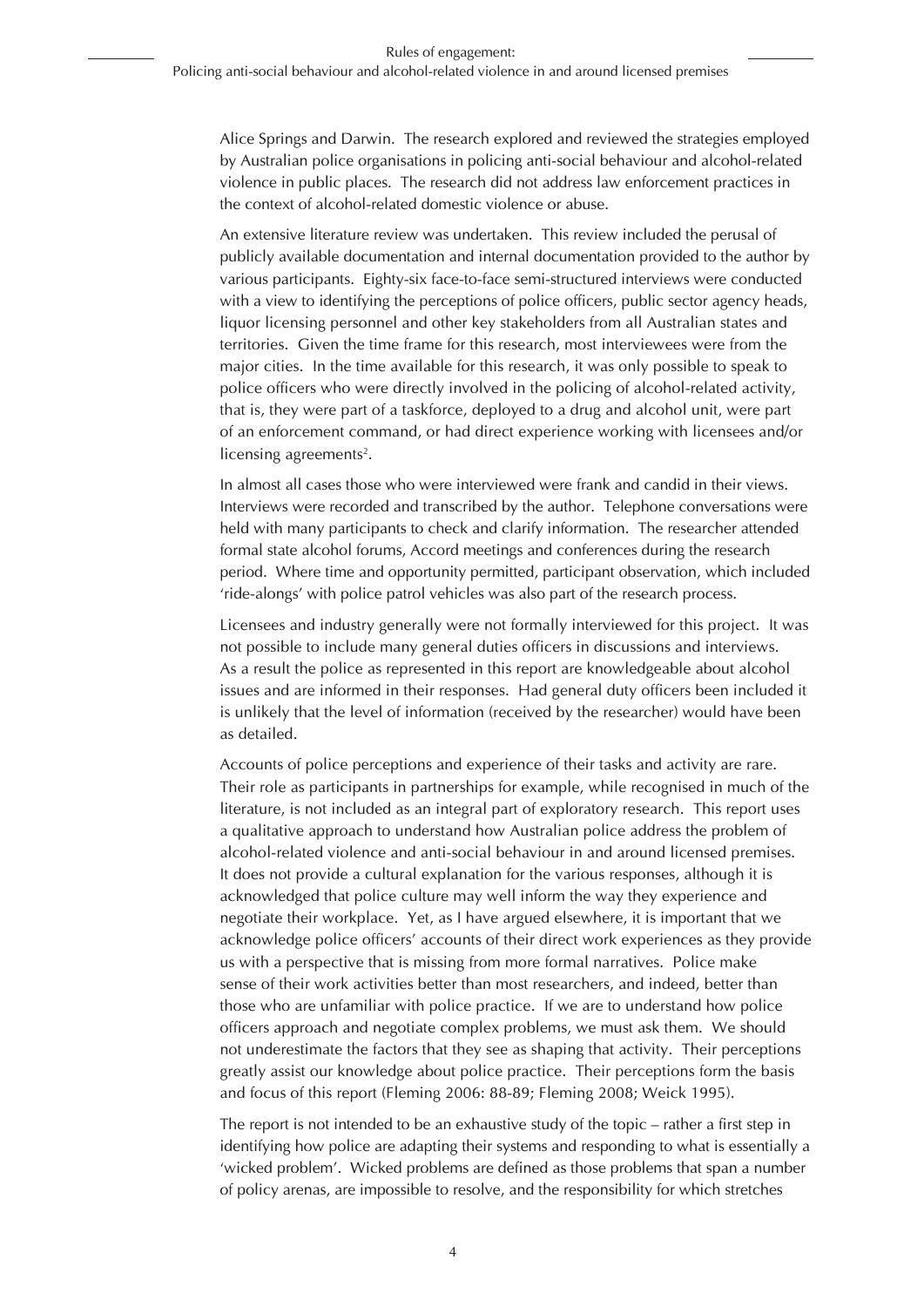across several stakeholders; invariably, stakeholders with different perspectives on how such a problem should be addressed. The report acknowledges the diverse nature of policing in Australia and does not endeavour to compare and contrast administration or strategy across the various police organisations. Nor does the author seek to independently evaluate any of the strategies or practices outlined here.

To avoid the impulse to cherry-pick quotations, police quotes have only been used where at least three or more police officers have made similar comments or observations. Officers are identified by rank, but not by name or organisation by request. Other participants are also identified by their title rather than their organisation. Examples of specific programs or partnerships have been used in the report because in most cases they have been formally evaluated.

#### **1.3 What Existing Research Tells Us**

Alcohol is not an ordinary commodity; it is a regulated substance because of the recognition that its abuse creates significant economic, health and social problems (Babor et al 2003). Public disorder, aggression and violence in and around licensed premises is of growing concern to many communities in Australia, and elsewhere (Graham and Homel 2008; Lang and Rumbold 1997; Hadfield 2006; Haines and Graham 2005; Taft and Toomey 2005; Dingwall 2006; AERF 2008). Research tells us that licensed premises are a major site of alcohol-related violence and elevated levels of anti-social behaviour in Australia (Teece and Williams 2000; Homel and Clark 1994; Stevenson 1996; Briscoe and Donnelly 2001a) and elsewhere (Murdoch et al 1990 cited in Graham and Homel 2008). Much of this behaviour goes unreported (Bryant and Williams 2000). There is significant evidence that restricting the availability of certain types of liquor (For example cask wine, full strength beer) will reduce levels of harm (Chikritzhs et al 2007). We know that extended trading hours in licensed premises increase the level of alcohol consumption (NDRI 2007) and subsequently the extent of anti-social behaviour and alcohol-related violence (Chikritzhs and Stockwell 2006; Loxley et al 2005). Alcohol-related violence and anti-social behaviour are particular issues for indigenous people, but programs, local initiatives and policies that target the drinking environment can reduce the incidence of harmful drinking (Gray and Chikritzhs 2000). There is some evidence that increasing the age at which an individual can purchase or legally drink alcohol can reduce the level of alcohol-related harm. There is also some evidence that policies raising taxes on alcohol will reduce consumption (Babor et al 2003, NDRI 2007). Evidence is also accumulating that points to the relationship between alcohol outlet density and assault (Chikritzhs et al 2007).

A number of risk factors have been identified that increase the potential for alcoholrelated violence; for example, management practices, poor lighting and ventilation (Homel et al 2004), patron intoxication (Homel and Clark 1994), poor regulation of security staff (Prenzler and Sarre 1999) and a range of environmental variables associated with the physical aspects of the drinking establishment (Graham and Homel 2008). Many of these risks can be alleviated by responsible self-regulation, law enforcement and government regulation through liquor licensing authorities and other agencies (Rydon and Stockwell 1997). This research potentially provides police and other stakeholders with a starting point to develop preventative measures and effective strategies as part of their approach to policing alcohol-related activity in and around licensed premises. This starting point is assisted by the knowledge that only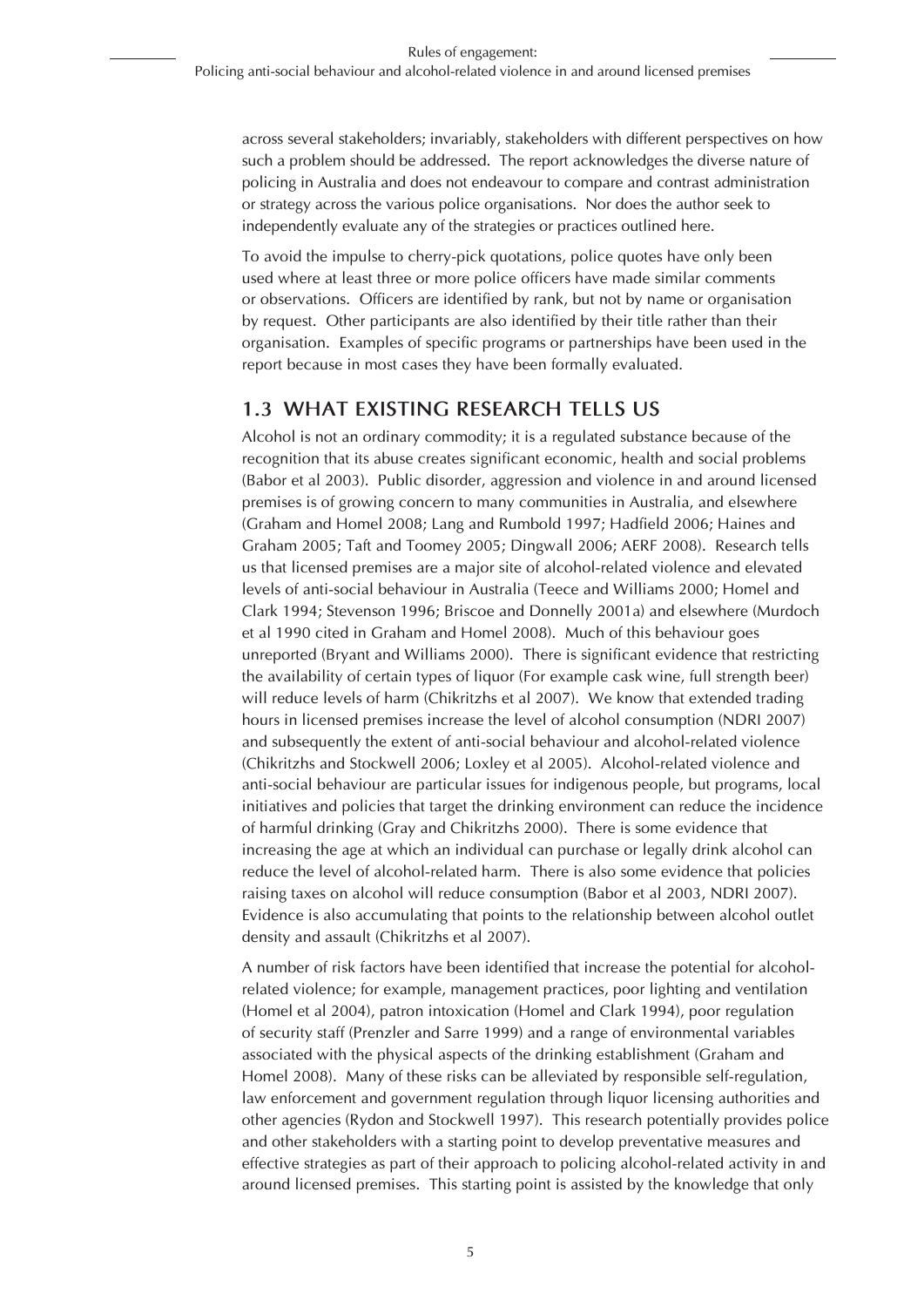a small proportion of licensed premises are directly associated with the vast majority of alcohol-related problems (Jochelson 1997; Briscoe and Donnelly 2003) and these premises are often grouped together geographically (Catalano and Stockwell 2002, cited in Nicholas 2004).

This impressive list of alcohol research studies is not exhaustive. What it does is suggest the range of research that is being conducted across Australia and elsewhere. Australian law enforcement studies that focus on policing activity in and around licensed premises are few and far between, although Homel and his colleagues' work has provided a continuing focus for this research. The author offers no explanation for this lack of research, but suggests that given the regulation and enforcement role of police in alcohol-related activity in public places, such research should be further encouraged. In Australia, both the Bureau of Crime and Statistics Research and the National Drug Law Enforcement Research Fund (NDLERF) have provided much of the research available to date<sup>3</sup>. The benchmark research for policing activity in and around licensed premises has been Doherty and Roche's 2003 monograph. This work documents best practice in the policing of licensed premises and provides a comprehensive guide to police strategies and the challenges they confront. This current research updates some of this work and provides an alternative interpretation for the reader.

### **1.4 Enforcement**

Liquor licensing enforcement is a tricky business. As Findlay et al (2002: 85-86) have pointed out, enforcement invariably encroaches on legitimate business concerns and its responsibility lies with many players. However it is the police who carry the primary responsibility for enforcing policy, regulations and legislation. Enforcement is important and a central feature of best practice in policing licensed premises. Police enforce compliance in relation to drunkenness, violent and aggressive behaviour, intoxicated persons, disorderly conduct and public annoyance through liquor laws and other legislation outlining general enforcement powers that may relate to licensing premises (such as occupational health and safety for example). Police-specific legislation generally provides moving on powers and importantly provides for police discretion. This legislation and a range of local laws and regulations vary across jurisdictions and are the legal mechanisms used for reducing negative alcohol-related activity around licensed premises. Most licensees 'do the right thing' – that is, they promote responsible drinking and operate within liquor licensing frameworks and legislation (Donnelly and Briscoe 2001a). However, in a highly competitive environment it may be tempting for licensees to engage in practices (such as undercutting prices) to 'keep up' with their competitors if they feel unsupported by police and regulators generally. As Graham and Homel (2008: 57) note, the unacceptability of violence and aggression in licensed premises 'needs to be a consistent message given by licensing policies, legislation, enforcement and regulatory practices'. It is also a message that should be reflected by licensed premises themselves. Violence and aggression in drinking establishments is likely to be higher in premises that are known to tolerate such behaviour (Graham and Homel 2008: 90).

Enforcement is achieved in a number of ways, and many studies have been documented that demonstrate the effectiveness of enforcement (Graham and Homel 2008: 205-216). However, historically, police have been more likely to direct their enforcement activity towards individual patrons rather than licensed premises (Craze 1994; Briscoe and Donnelly 2003). This research suggests that a lack of knowledge of licensing laws has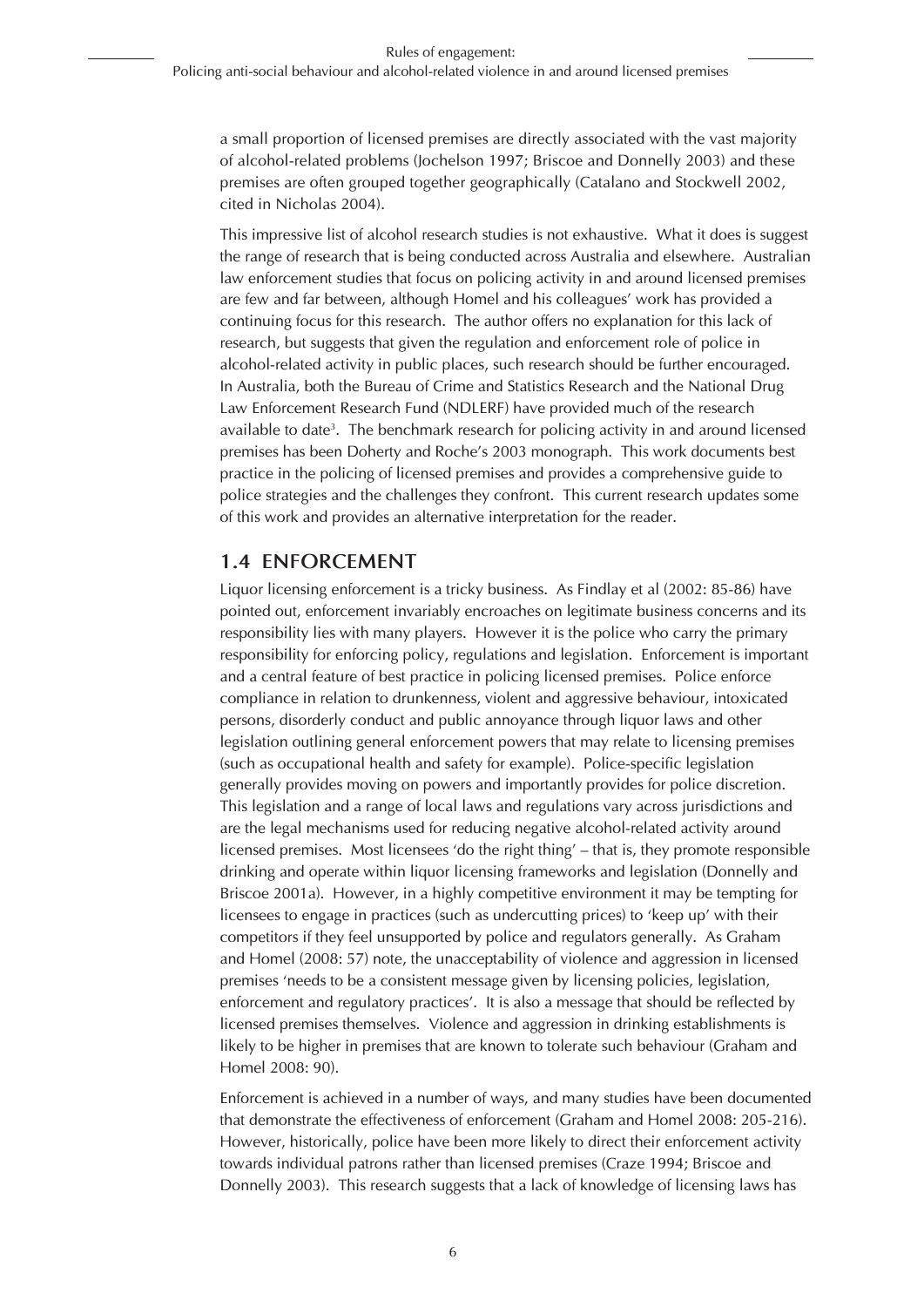led to an emphasis on the patron and the reduced likelihood of police enforcing licensee breaches (Findlay et al 2002). As this report suggests, however, there has in recent years, been a discernible shift in enforcement focus from the patron to the premise.

### **1.5 Shifting back to the Centre**

The regulation and policing of the liquor industry and the adverse effects of consumption in public places has long been a subject of debate in Australia (Grabosky 1977; Lewis 1992). Prior to the 1990s, internal police liquor licensing branches were responsible for the regulation of licensed premises and were primarily concerned with procedural breaches of liquor law (Rydon 1994: 241) and the 'policing and punishment' of patrons drinking on licensed premises, rather than on licensees, management or staff (Craze 1994: 85). However, concerns about the narrow focus of such units (Ireland 1995: 162) and potential integrity and corruption issues, eventually led to a more decentralised approach (Rydon 1994: 239), where responsibility for the enforcement of liquor licensing laws was often vested in a senior officer, who in turn delegated the responsibility to local districts (Craze 1994: 89-100). While police retained the important role of enforcing relevant legislation and maintaining public safety, liquor licensing authorities were established to assist in the provision of the administration and monitoring requirements of liquor legislation<sup>4</sup>.

Many police believe that the decentralisation process allowed the policing of alcoholrelated activity in and around licensed premises to lapse. As Police Commissioner Callaghan observed in the Western Australian context:

I don't believe the licensees are being brought to account ... licensing enforcement need[s] significant expertise and [is] not well handled by individual police districts, largely because officers have too many other pressures to deal with (*Sunday Times* [Perth] 5 August, 2007)

Such a view is not confined to Western Australia; police officers all over the country made similar observations and suggested that the policing of liquor licensing had largely become reactive and unfocused under the decentralised system:

What's happened is that we've let it get away from us ... over time the whole alcohol issue, especially in terms of violence and general disorder, has just got worse without us even realising it. We've allowed poor practice to flourish and industry to call the tune. Incrementally it's crept up on us and essentially we are unprepared and basically fighting a rear guard action (Senior Sergeant).

It hasn't been a major issue for us for years now – just part of general duty policing on the weekends really. Much of what we do is about how many people we've got on and what else is going on in town. It's never been a priority as far as I can remember. It is now though apparently (Sergeant).

Doherty and Roche (2003: 48) also noted the 'less than optimal level of attention' given to the policing of licensed premises. Very recently, police organisations have begun to shift their policing activity in and around licensed premises to a more focused approach. Specialised divisions or units (other than the jurisdictional alcohol and drug administrative units) such as Liquor Enforcement Divisions, Strategic Enforcement Branches, Liquor Enforcement Branches and Alcohol and Licensing Enforcement Commands are being established to coordinate and tackle alcohol-related crime and to support local police<sup>5</sup>.

As one Commissioner put it, 'we're effectively recapturing some sense of regulation and centralisation'. South Australia is considered by most police organisations as being at the forefront of this approach: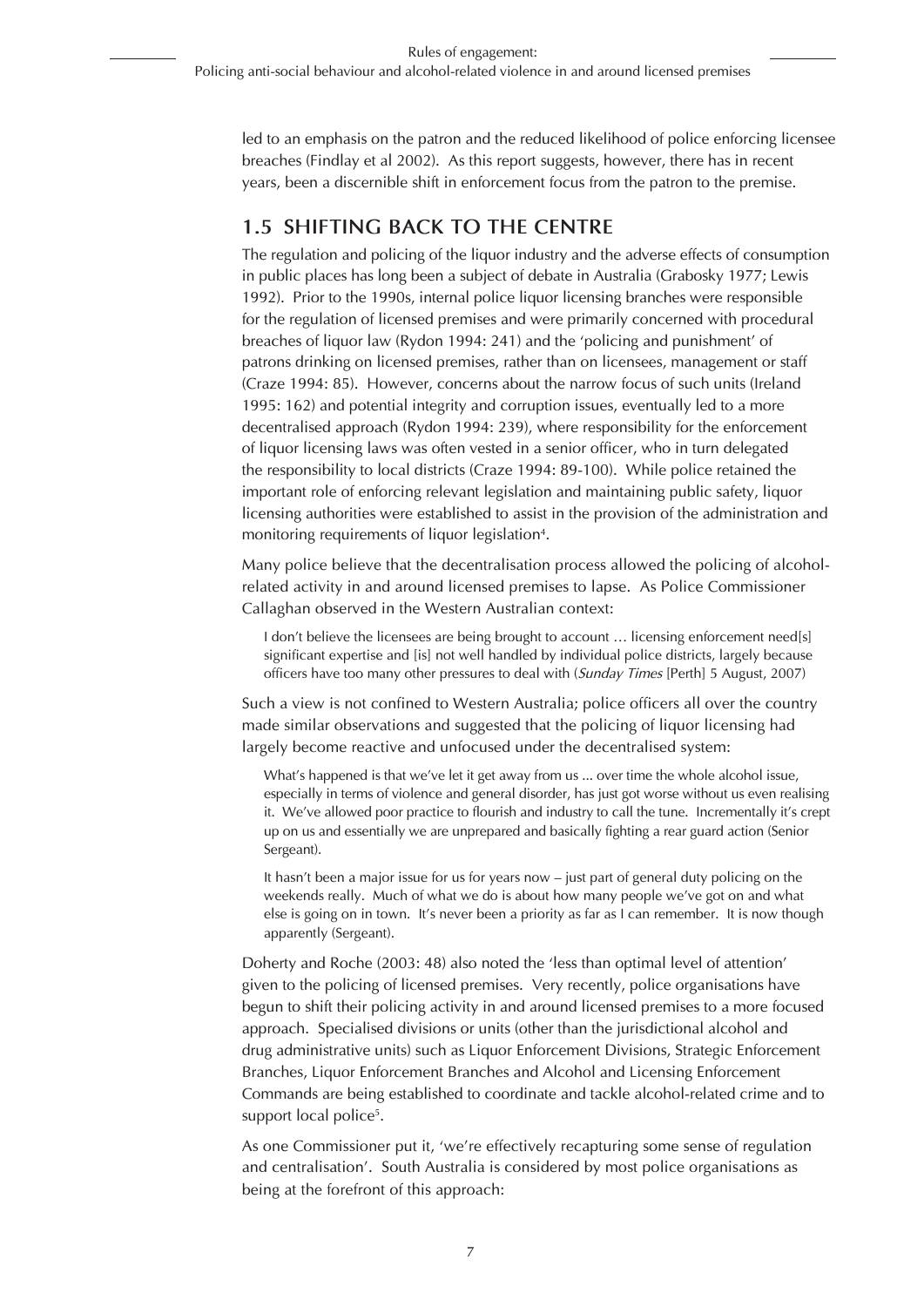They are doing things very well over there – we're actually planning an exchange with them shortly so a couple of our blokes can go and work in their Branch. We've also got one of their Sergeants coming to talk to us next week about some of their initiatives. We would say they are probably at the forefront of refocusing strategy and consolidating some of the information and knowledge (Superintendent).

Most of the specialised divisions have dual objectives

Our responsibility is to support general duty police and licensing authorities in their compliance activities particularly those that involve late night trading and licensed venues. We also see ourselves as a bit of an advisory unit. Helping licensees reduce risk through better understanding of what they can do and what they can't. You'd be surprised at the level of ignorance out there (Inspector).

Many officers believe that the centralisation of intelligence and strategy has resulted in better communications with other agencies:

One of the problems we had before was that [liquor licensing] would go straight to the local stations and try and solve a problem that way. Now they know that there is a central unit, they are coming to us in the main and that has improved communications a lot and provided a more consistent approach (Chief Inspector).

One of the obvious benefits of bringing officers together in a common cause is the way in which potentially intelligence can be managed and acted upon. As one officer put it:

Under the competition policy<sup>6</sup> we can no longer object to licenses etc on the grounds of need so if we want to shut somewhere down or whatever, we have to appeal for that in terms of the public interest. So that means we have to have evidence, not just anecdotes but evidence ... video footage etc ... to support our claims. Since we've been in the Division we've had a really good win with [liquor licensing] and shut a very central venue down. Hopefully for good (Superintendent).

The increased use of intelligence by police to inform practice is discussed in more detail below.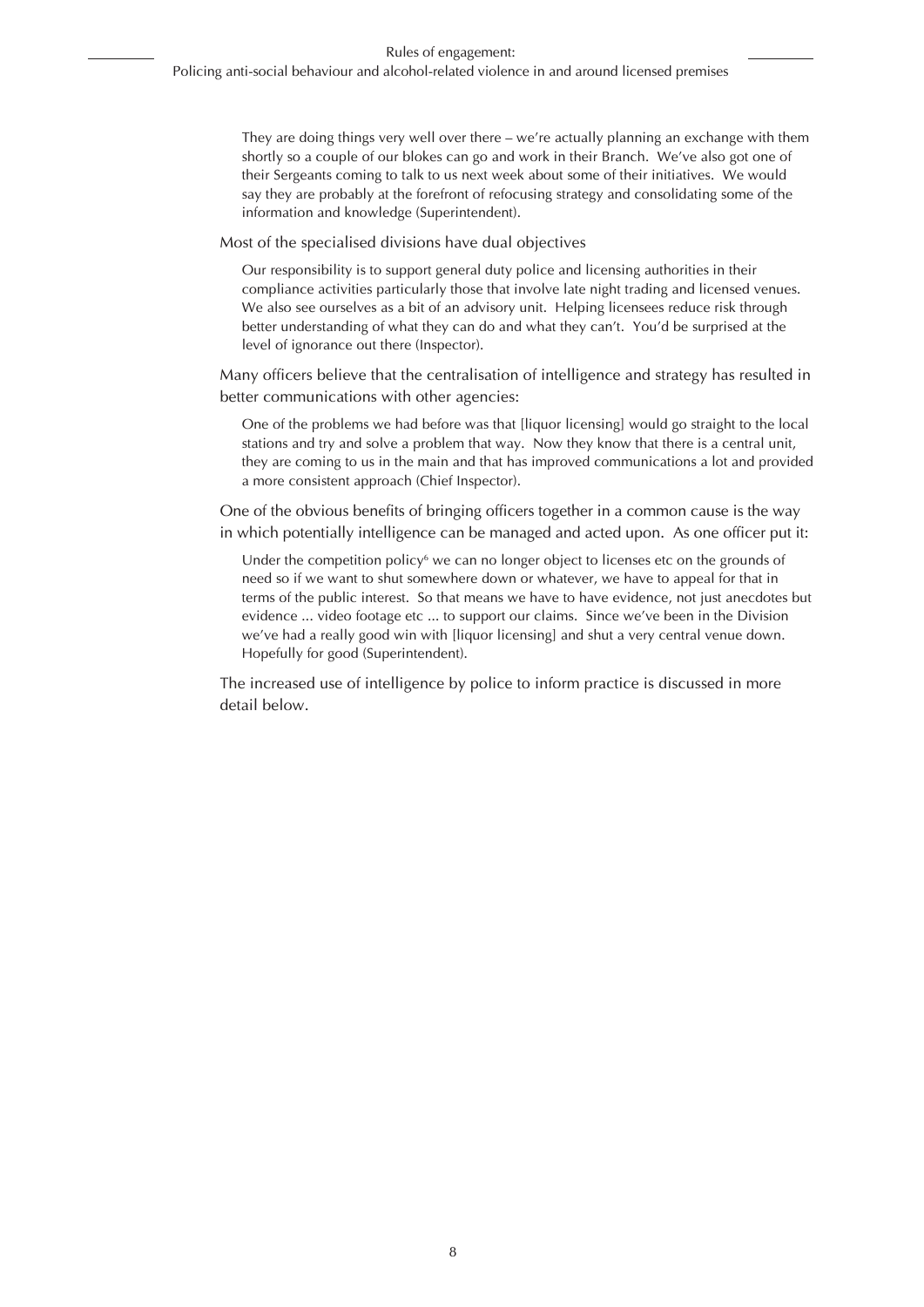# **2. Strategies**

#### **2.1 Front-line Strategies**

#### *2.1.1 The patron*

Front-line strategies may be defined as those strategies that are employed on the streets or in licensed premises when police are actively seeking to reduce risk and/or control and manage adverse behaviour. As noted above, traditional front-line strategies have targeted the patron rather than the premise, although nowadays, the importance of the venue itself as a site for law enforcement is acknowledged. Front-line strategies are driven by two factors – the importance of keeping a visible police presence on the streets and the community safety imperative. The strength of such strategies is driven in part by available resources and other organisational imperatives. Police enjoy a significant degree of mandated flexibility in the decisions they make in the course of their duty (Vinzant and Crothers 1998) and discretion is considered a significant police tool for dealing with people who are disorderly or drunk, but not a danger to themselves or others. As one senior officer noted:

We are reluctant to use the custody option – we would prefer diversion. Particularly where young people are concerned. You need to try and keep them out of the system if you can. We try and get their friends to take them home or ring their parents – in fact any strategy that gets them off the street. Why? Because we are interested in public safety, public safety and public safety. When you are drunk you run the risk of being either a victim or an offender (Acting Inspector).

On-the-spot fines in the form of liquor infringement notices (LINs) are used in most jurisdictions as an alternative to prosecuting offenders for minor street and liquor offences. In the ACT, recent legislation provides police with an option to issue infringement notices to individuals found consuming liquor within 50 metres of a bus interchange, a shop, licensed premises or a place prescribed by regulation.7 Similarly, since July 2008, Victoria Police has been able to issue infringement notices for certain minor offences. These offences include refusal to leave licensed premises or engaging in offensive behaviour in a public place. As well as an infringement notice, offenders may be banned from a specific area, or all the licensed premises within that area, for up to 24 hours (*The Age*, 27 June 2008). New South Wales's new legislation (2008) also provides for on-the-spot fines. The advantage of using LINs is that they increase enforcement capacity for police and reduce resource implications for the justice system.

Most police officers deemed infringement notices to deal with drunken behaviour in and around licensed premises as more practical than taking individuals to the watchhouse/sobering up centres or arresting them formally. These strategies are considered a last resort, especially in busy periods:

If we pick up a drunk off the pavement, put him in the van, take him back to the watch-house, process him and then come back to the street – we have lost at least 45 minutes. And that's if he hasn't thrown up or put up a fight on the way. That's two officers and a van off the street. The visible presence thing goes out the window. Unfortunately as you have seen tonight most of the people we pick up have passed out on the street with all their possessions at their feet. They are obviously going to be a victim of either robbery or assault if we don't take them away, and then of course it makes the front page news (Senior Constable).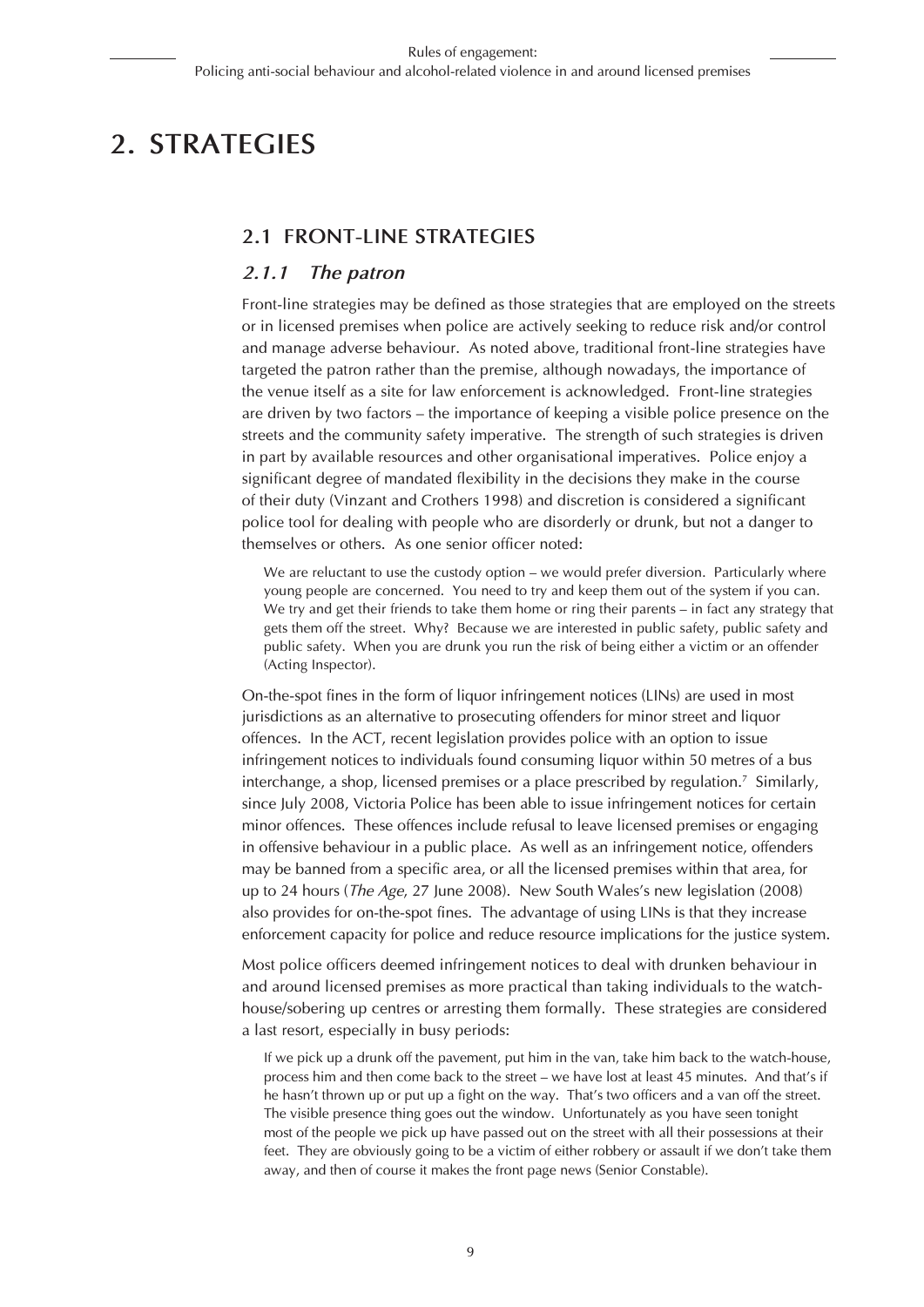Safety is a much talked about objective. Most police organisations have public safety as a central plank of their strategic plans and much police activity is driven by notions of safety – either in terms of reassuring patrons they are safe or ensuring patrons are safe:

Drunkenness is no longer a criminal offence here so it's not exactly an offence to be lying drunk in the street but you're better off spending four hours in the cell than you are lying unconscious in the street taking your chances with what ever else is going on around you (Superintendent).

These strategies may be considered 'reactive' where officers are dealing with incidents of offensive behaviour, violence or crime in public places on demand:

When we get a call from a member of the public we have to respond – we also have to attend when a licensee calls – that's our job. They call because they need an immediate response and they expect us to sort it out. At that time we are doing what we are paid to do – keep the peace and make sure everyone is safe. Sometimes there isn't a lot of time for strategy (Sergeant).

Yet front-line strategies can also be proactive. The importance of visible presence is acknowledged by police, the industry and patrons. Where resources allow, police organisations provide a proactive response – high police visibility in peak periods, managing their rosters to make visible presence a reality. This presence is particularly important around areas where intelligence (discussed below) has identified problematic premises or potentially volatile street areas.

#### *2.1.2 The premise*

Police use a range of enforcement options on the front-line to deal with recalcitrant licensees and licensing staff generally. Liquor infringement notices or penalty notices and cautions are all available strategies. Talking to officers across jurisdictions it is clear that the use of discretion in front-line enforcement results in inconsistent practices that may cause tension across licensed premises in a single area (see NSW Audit Office 2008: 41). While some officers took a zero tolerance approach to licensee breaches for example, others were more likely to issue warnings. In an attempt to avoid inconsistency, one jurisdiction is developing a template to achieve some standardisation of police procedure and process for addressing alcohol-related issues. Other jurisdictions have a system whereby warnings are followed by 'formal chats' at the station with senior police officers; following that, a three-way conversation that included senior staff from liquor licensing authorities:

The thing is if we are going to develop some type of relationship with these people we need to keep the doors open for communication purposes. No good me going in like a train – you've got nowhere else to go then have you? A warning will quite often do the trick, if it doesn't an invitation for tea at the station usually helps them along (Senior Constable).

Nowadays our strategy is to identify a licensee's problem, try to educate him about possible solutions, give him time to act upon that advice, audit the premises and then where that fails, start to enforce compliance (Commander).

Prosecution is considered a last option for most officers:

We've given up on the courts – while everyone is waiting for that process, the licensees are just carrying on business as usual. That doesn't help us at all (Sergeant).

A penalty notice is just a smack on the wrist really but it does the job in most cases. I haven't got time to prosecute everyone and what does it achieve anyway? They've forgotten what they are there for by the time it gets to court (Inspector).

Proactive raids or targeted operations are informed by intelligence. Such operations are determined by resource availability and are more regularly employed in the larger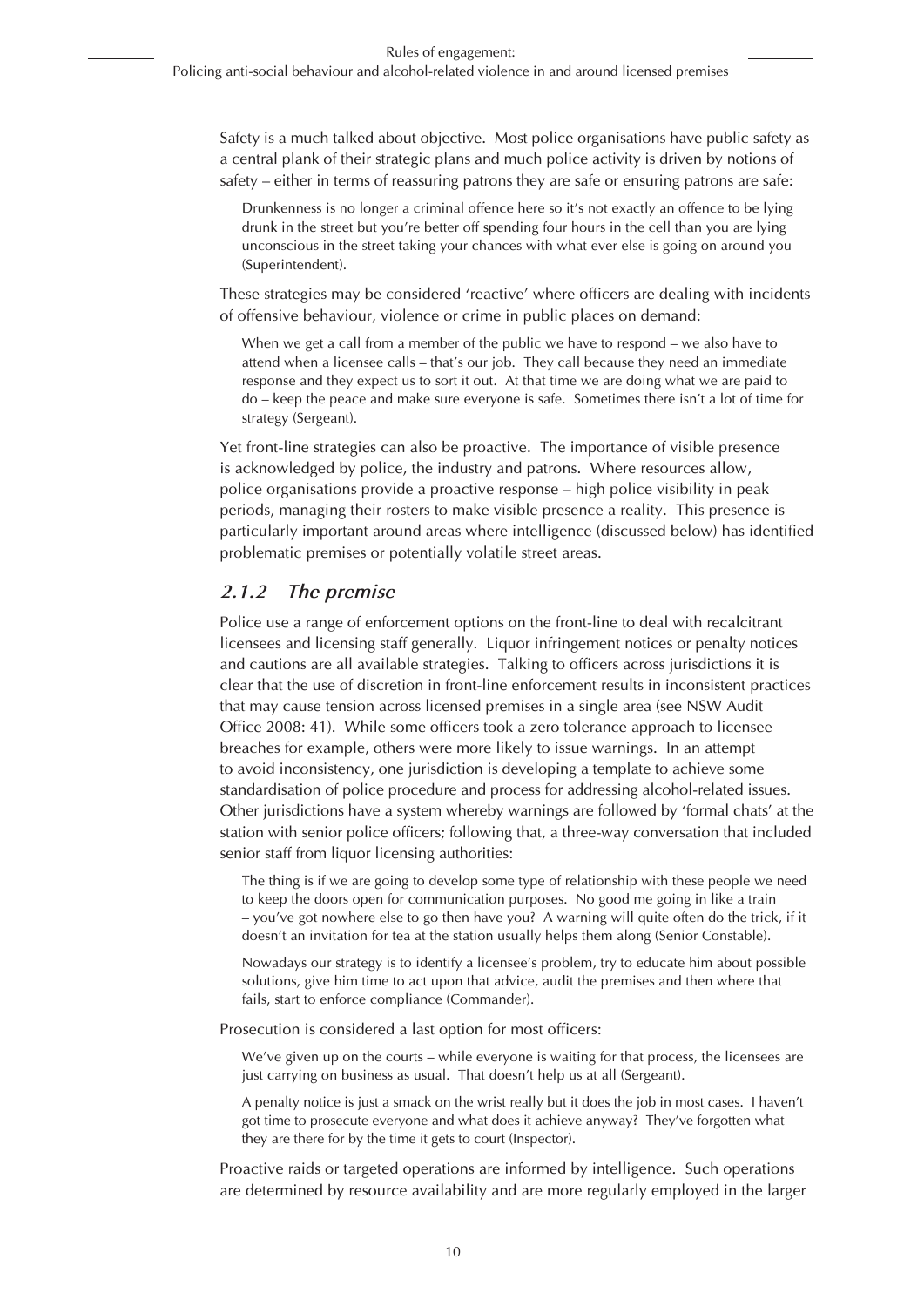cities. The 'short, sharp intervention' either in the street or inside licensed premises is considered by many officers as a way of 'pleasing the press, keeping governments off our backs and making the punters feel safer'. Perhaps the ultimate front-line strategy is the 'short, sharp shut down':

Under our legislation an Assistant Commissioner can be asked to authorise a shut down of a premise if things get out of hand. There aren't too many of us though who are going to get an Assistant Commissioner out of bed at 2.00 am in the morning for something like that! (Acting Inspector).

It is clear that the premise rather than the patron is becoming, at least in terms of intelligence and targeted activity, the focus of police efforts. It is not clear as yet to what extent this focus has translated into effective enforcement (and prosecution) of licensing regulations and legislation.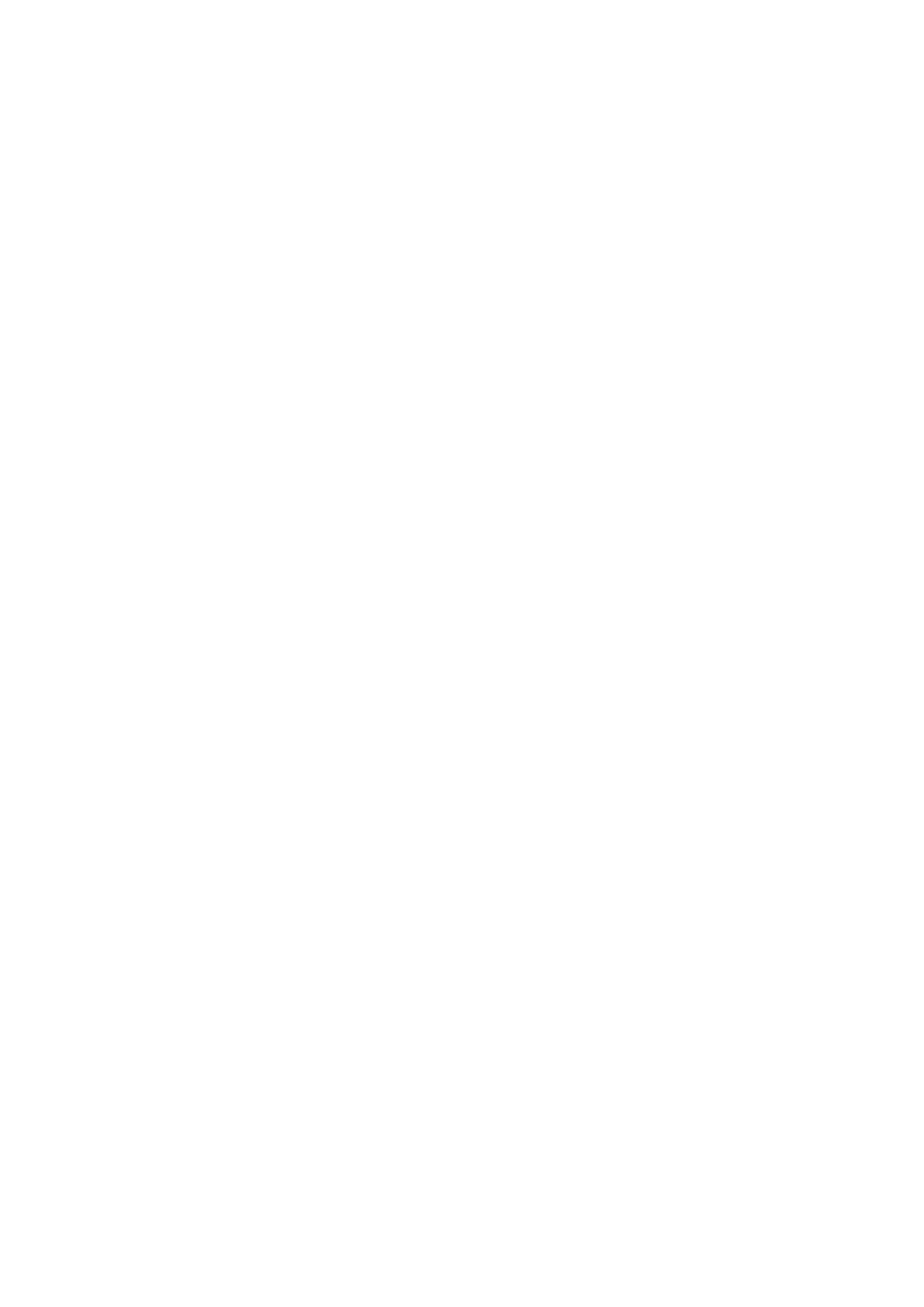# **3. Monitoring and Regulation**

The conduct and practices of licensees, their staff, liquor licensing authorities, police, local councils and business all contribute to the incidence of alcohol-related problems (Doherty and Roche 2003 39). Rydon and Stockwell (1997) argue that such problems are minimised by three regulatory approaches: responsible self-regulation by licensees; law enforcement, and liquor licensing authorities. The primary responsibility for changing or managing poor behaviour in and around licensed premises however is largely perceived to be vested in police. When things go wrong it is often the police that become the public scapegoats (see for example, *Sydney Morning Herald,* 23 April 200<sup>8</sup>). Since the disbandment of internal liquor squads in Australia in the 1990s, police organisations have co-shared the formal monitoring, regulation and enforcement responsibilities with liquor licensing authorities.

Liquor licensing authorities have primary responsibility for the administration of liquor laws, but there is considerable overlap with police in terms of regulatory responsibilities and powers. In essence they 'play a dual role in enforcing liquor laws' (NSW Audit Office 2008: 41). The level of monitoring and regulation by liquor licensing authorities differed across jurisdictions however. While some were very 'hands on' and proactive, others had low levels of regulatory activity and were more ad hoc in their approach. What was clear was that there was significant overlap between the roles and responsibilities of both police and liquor licensing authorities. The essential difference is, as one officer observed:

The thing is we're interested in public order and safety and they're interested in compliance issues around the license, noise and such like – we're both interested in the well being of the community but police are primarily focused on preventing crime and perceptions of safety – we both have different end games (Commander).

Other than the front-line strategies discussed above, police use a range of enforcement options to fulfil their obligations to monitor and regulate the areas in and around licensed premises. The monitoring and regulating activities of police take a number of forms.

### **3.1 'Walk throughs'**

The traditional 'walk through' of licensed premises is a feature of most police organisations' regular activities. The strategy here is to observe and collect information on the activities of the licensee and/or the staff. In recent years there has been a focus on the responsible serving of alcohol (RSA) particularly in relation to intoxicated persons and under-age drinking. Traditionally, RSA practices in Australia are generally lax, with few prosecutions for server-liability offences. Lack of management oversight and poor police enforcement have been cited as critical factors in explaining poor industry compliance in this area (Ryder et al 1996).

'Walk-throughs' may be conducted by uniformed officers from a specialised unit or task force or in conjunction with a licensing inspector from the liquor licensing authority. Although as one officer pointed out:

We don't really like walking through on busy nights – I know some of the guys like the social aspect of it all but for most of us there is a concern about our uniforms and guns provoking an already volatile environment … in this area we walk through during the day to check out signs, chat with the manager or whatever – we leave the nights to the task force people (Senior Constable).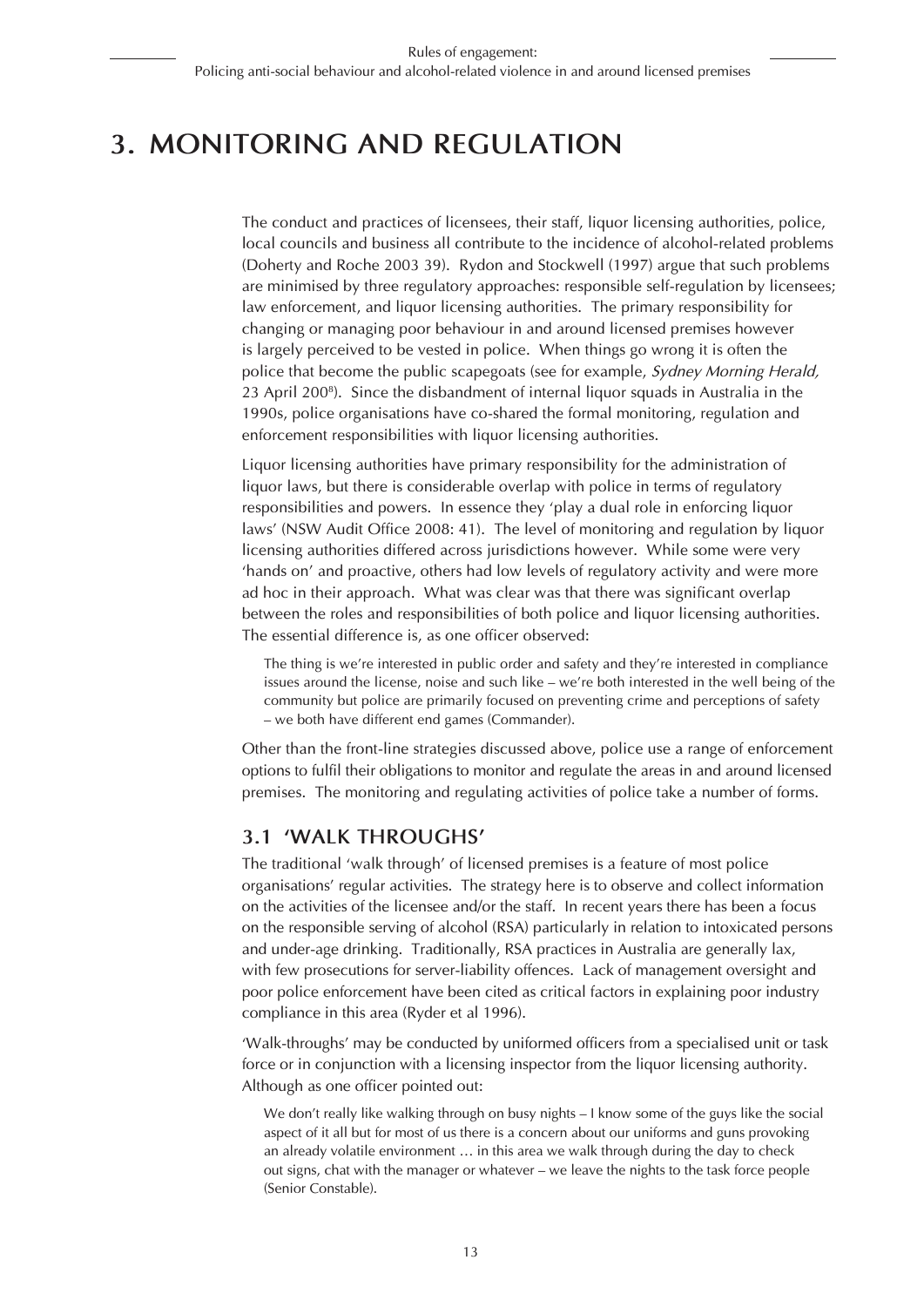Only one jurisdiction regularly 'walked through' with a licensing inspector as 'a joint operation'. For most jurisdictions there was a general skepticism about licensing inspectors and their ability to assist police in managing alcohol-related activity in licensed premises:

The ones we have here shout health and safety at me every time I ask them to come along at night. They don't want to go in. There is a very low level of liquor licensing monitoring/ enforcement here – we provide information about licensees and venues to [the Liquor Authority] in fact they rely on us to provide them with that information (Inspector).

'Walk throughs' provide an opportunity for police to monitor compliance with individual license conditions and liquor licensing legislation generally. Enforcement options available to police, range from liquor infringement notices to prosecutions (where court systems prevail) or reports to liquor licensing authorities for further investigation. Most jurisdictions agreed that 'walk throughs' were usually conducted by officers familiar with liquor laws and local regulations. A general duties officer would be unlikely to walk through a licensed premise on a regular basis:

The trouble is the legislation is so confusing and we have so many councils here and they all have their own by-laws and such like. It's hard for us experienced officers to keep up, let alone the GDs [general duty officers]. You can't expect them to go and look for breaches when they are not confident about the law – they just don't do it (Inspector).

What we've got now is a lot of generalised police officers with very little knowledge of licensing laws or procedure ... the 'let it be' approach has led to an inconsistency of deployment across the state, no wonder everyone is getting away with everything (Superintendent).

Before, alcohol was just another thing to do – so we lost all that knowledge we had about liquor investigation. We weren't being consistent in terms of service delivery or enforcement generally – we're getting back to where we were ten years ago and it's working on a number of levels (Inspector).

It has been suggested that a lack of police knowledge, skills and training in liquor enforcement laws may have a detrimental effect on enforcement generally in this area (Smith et al 2001). Doherty and Roche identified a lack of officer knowledge in policing licensed drinking environments as a significant barrier to effective policing (2003: 55). In 2008, and in most jurisdictions, police agreed that apart from a smattering of liquor law instruction at the academy, few officers were very familiar with related legislation and regulations. Other than those officers who were involved specifically in liquor licensing enforcement, many officers did not feel confident about enforcing compliance on a licensed premise. However, the introduction of centralised units has gone some way to rectifying this problem particularly for those officers in the unit. Some jurisdictions are conducting liquor legislation training for general duties officers and most Drug and Alcohol Coordination units (or their equivalent) within police organisations are able to supply training material where required. The NSW Audit (2008: 30-31) of the role of policing and liquor licensing authorities in working with licensed premises, identified the training gap in NSW and recommended licensing training for all general duty officers 'to ensure they have the licensing skills and knowledge to assist them to carry out their duties'.

#### **3.2 Intelligence-based activity**

In recent years, there has been a strong emphasis on intelligence-based, proactive work which concentrates on targeting offenders (overtly or covertly); the management of crime and disorder 'hotspots'; the investigation of crimes and incidents that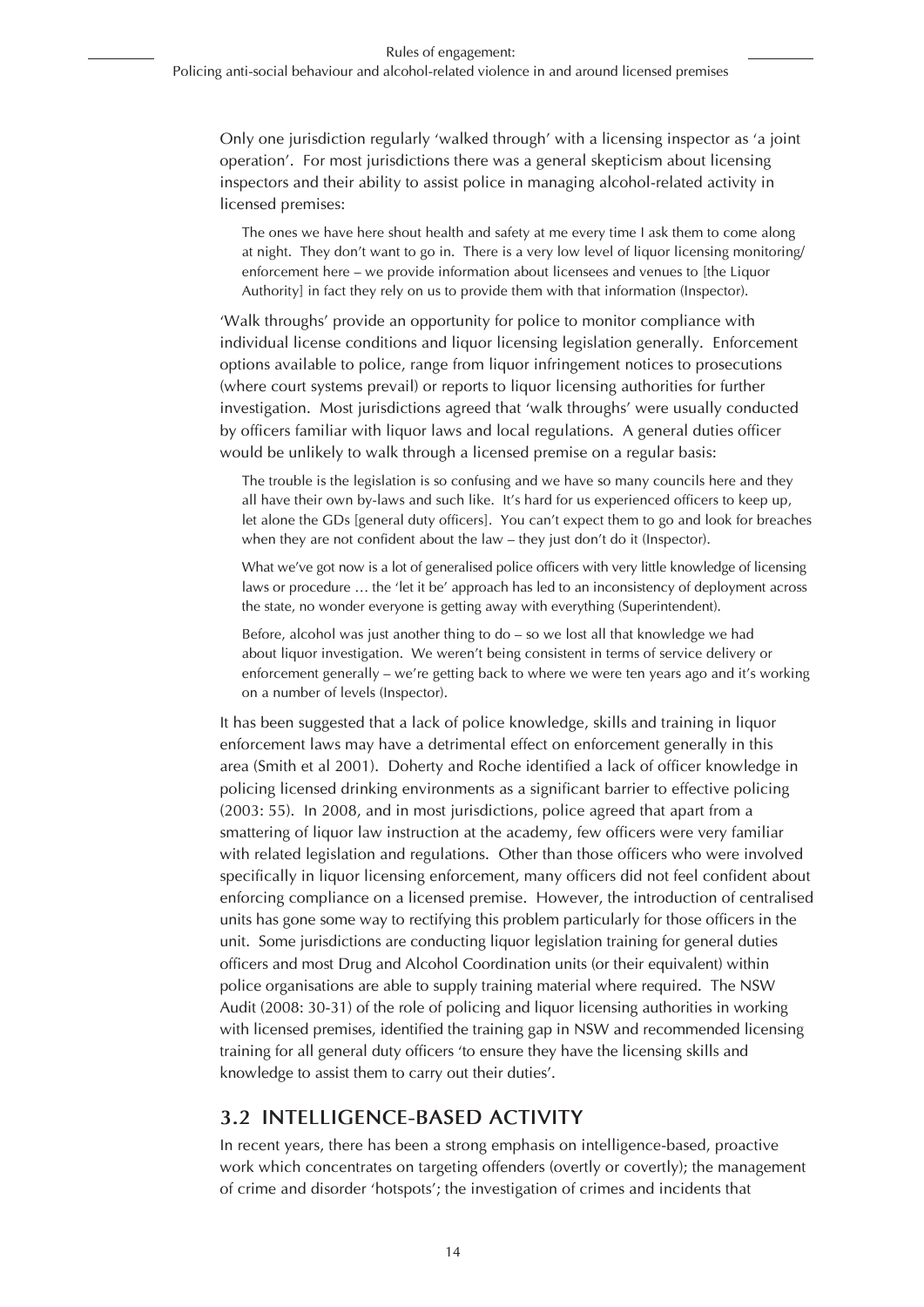appear to be linked; and proactive, preventive measures that emphasis collaborative partnerships to reduce crime and disorder (Ratcliffe 2003: 2). In the licensing context, police apply this approach to target recalcitrant licensees/staff, to identify problematic premises with a view to focusing scarce resources and as we shall see, working with other organisations to address the issue of alcohol-related activity in and around licensed premises. One of the primary objectives of such an approach is to collect evidence that will support police in potential prosecutions, or in responding to applications to the licensing authority for extended trading hours or new license conditions generally:

Our database has proved invaluable in identifying those venues that have compliance problems. I don't know if it's a coincidence but where there's trouble there's invariably non-compliance of some sort. Nowadays we need this information to make our cases. It gets harder and harder to prove that shutting down a trouble spot is in the public interest (Sergeant).

Perhaps the oldest and most well known of the data collection programs is the Alcohol Linking Program in NSW. Simply, this program involves police systematically collecting and recording the alcohol consumption characteristics of those who are involved in a police-assisted incident. The information includes the name and address of the last place of alcohol consumption. This information is passed to the specific licensed premise cited in the report. Premises that are associated with such activity are subject to police audit and inspections. Results of the audit are also provided to the licensee (Internal document, NSW Police). Even allowing for the limitations of using agency-collected data, consistency of recording practices and the use of self-reporting data (Briscoe and Donnelly 2001b), this program has been positively evaluated. It is now a formal part of routine police practice in NSW and, indeed, in New Zealand (Wiggers et al 2004). The capture and recording of this information is pivotal to the ways in which strategy and regulation can be informed and crucial for building evidence against specific establishments and/or licensees. Such information forms part of the Alcohol-Related Crime Information Exchange (ARCIE) database.

The ARCIE database in NSW captures information on liquor-related infringements and offences, court proceedings and outcomes related to licensed premises and licensees. It enables the consolidation, exchange and sharing of accurate and timely data relating to alcohol-related crime. This centralised database enables NSW police and liquor licensing authorities to identify problematic premises and develop effective and strategic responses to target those small numbers of licensed premises responsible for a disproportionate amount of alcohol-related crime. Currently, liquor licensing authorities in NSW have to request crime data from police and police have no formal information on the compliance activities of the liquor licensing authorities. The NSW Audit (2008: 25) identified this lack of communication as a potential problem in terms of efficient practice and duplication of effort. The ARCIE database will rectify this anomaly, but at the time of writing there was a data interruption in relation to the information exchange between NSW Police and liquor licensing authorities which is being reviewed (email correspondence, NSW Police).

In Queensland, the Liquor Enforcement and Proactive Strategies (LEAPS) are designed to address systematically alcohol-related violence and disorder associated with, or occurring in and around licensed premises. The LEAPS utilise a computerised database to collect, collate, store and interpret a wide range of variables associated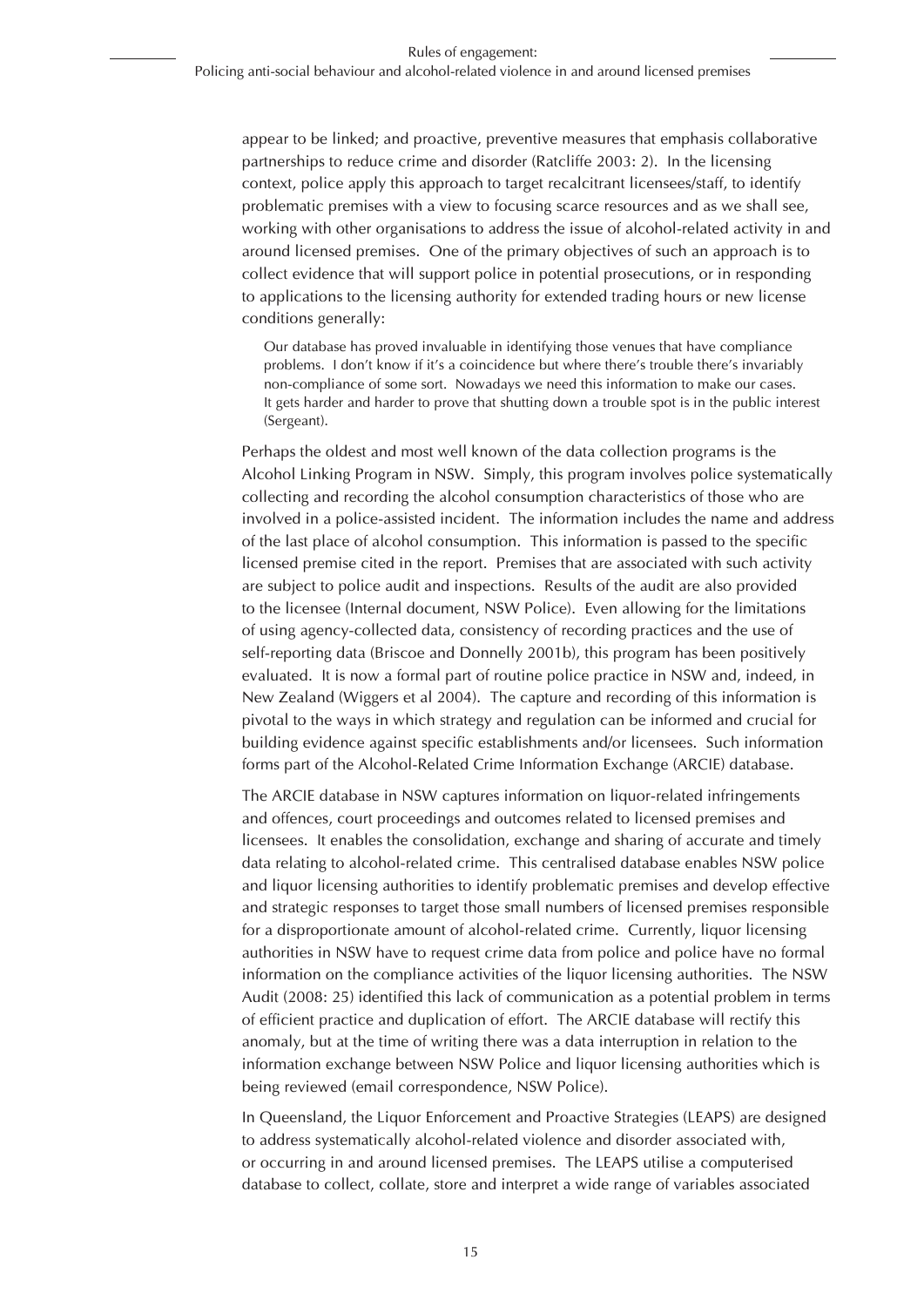with alcohol-related incidents. This database is used to generate intelligence reports for police, drawing on both general and incident-specific information, identifying 'hot spots' and other premises that are at risk of becoming problematic. In the past ten years, LEAPS has been rolled out across Queensland. It has been evaluated and is currently undergoing a longitudinal and economic analysis by Queensland researchers (Internal Document, Queensland Police Service).

Other jurisdictions in Australia are now recognising the potential of such databases and are beginning to incorporate features of these linking programs into their own practice. In November 2007, for example, South Australia began its Alcohol Information Reporting database. The Alcohol Information Reporting database currently captures last place of drink of the victim/and or offender and an assessment of either the victim or offender's level of intoxication at the time of police contact:

We see Alcohol Iinformation Reprting data as a good starting point in identifying premises that are contributing to aspects of public safety and public order. We realise there are issues with what officers see as intoxicated etc ... but the data provides us with a benchmark at least. It also provides useful information and can rank premises according to the numbers of incidents and assessment of intoxication of persons with whom police have contact. When this data is overlayed with other police information sources, including police attendance data and intelligence, it provides a good picture of problematic venues. It's in its early stages but we are happy with the way it's going (Chief Inspector).

Victoria is currently trialling the Alcohol and Drug Recorded Intelligence for Tasking project (ADRIFT) and Western Australia is working towards a similar system with its Alcohol-Related Incident Form. In many jurisdictions there are problems with officers not wanting to 'fill out yet another form'. This reluctance is reflected in the figures over time as statistics move from one extreme to another. As one officer pointed out, 'large increases can usually be attributed to 'a bit of a push from the hierarchy!' The issue of how intoxication is defined and how officers formally identify 'degrees of intoxication' was 'an issue at times'. However, despite the perceived anomalies, the strategy was regarded by most as 'very useful' for intelligence purposes.

The collection of data and intelligence on liquor-related breaches, offences, prosecutions and court outcomes related to licensed premises and licensees is crucial for two reasons. Such data assists police in developing their strategies and programs addressing liquor licensing issues. The information and 'evidence' enable police to create portfolios of information of licensed premises and licensees that may be used when evidence (or indeed, opinion) is required either by police management, liquor licensing authorities, courts or other government institutions.

### **3.3 Task Forces or the "Grog Squads"**

As well as local police campaigns to address violence and anti-social behaviour,<sup>9</sup> police organisations are also establishing specialised teams or task forces to address public order issues generally and alcohol-related activity in and around licensed premises. While some of these tactical groups are funded for short-term periods, others are driven by business plan priorities and not necessarily linked to funding arrangements. Many of them are part of broader state plans that identify the reduction of anti-social behaviour and safer communities as primary objectives and key performance indicators. Most of them emphasise public order and are part of a broader concern with a safe environment and community perceptions of safety. Licensed premises are seen as an integral part of these initiatives.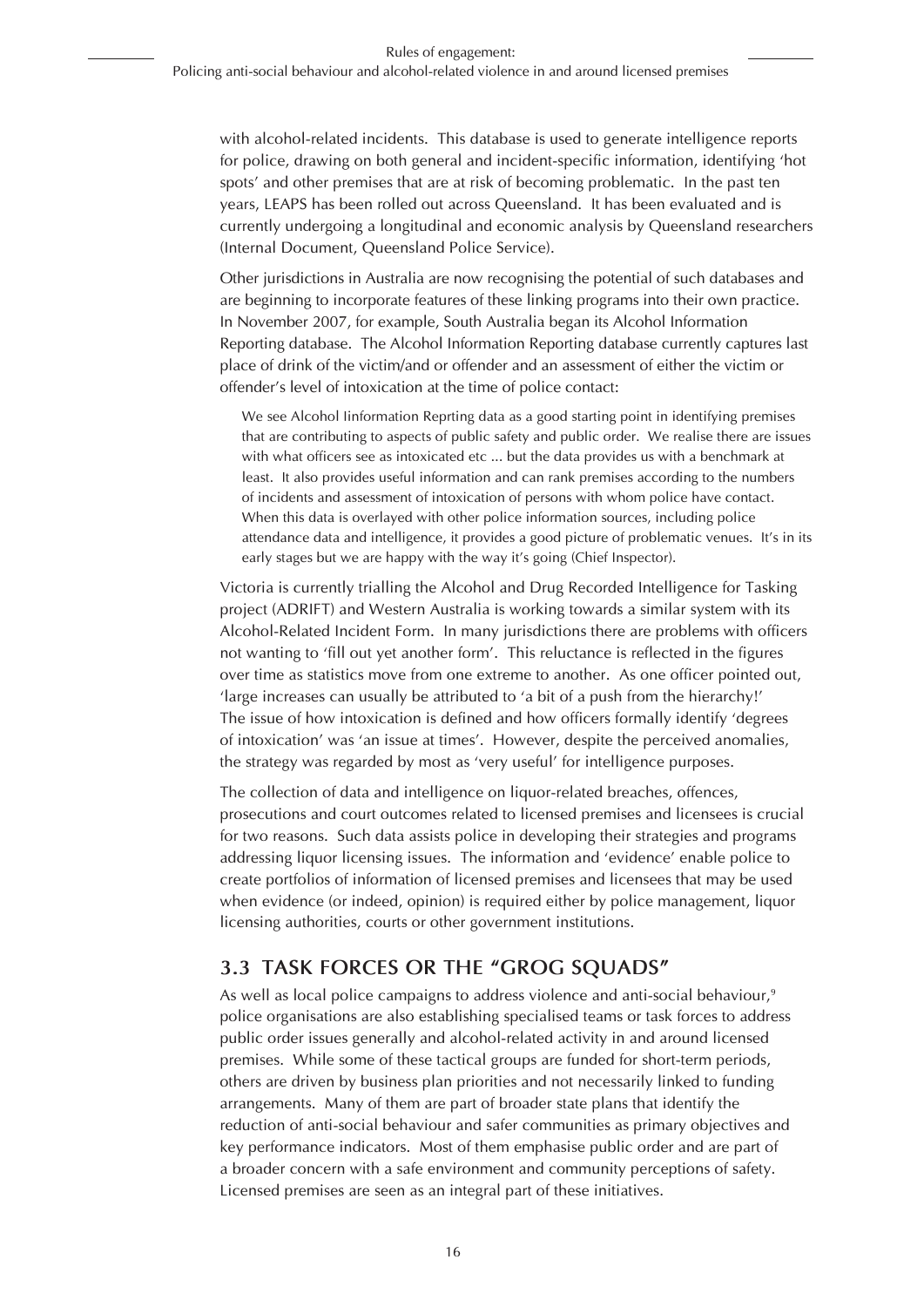Public Order Response Teams (PORTs) established in Tasmania in 2007 target areas prone to anti-social behaviour and public order incidents. The regular monitoring and enforcement activities in and around licensed premises is a central part of PORTs' responsibilities. Public Order Response Teams' role is essentially to monitor licensed venues through regular 'walk-throughs' to check on RSA practice, security, and general administrative requirements. The PORTs provide information to liquor licensing authorities about licensees and venues. They also contribute to discussions about potential licensees, objections to a change in license conditions or recommendations about disciplinary procedures. They are actively involved in front-line policing strategies. Although there has been no formal evaluation of this project, Tasmania Police are noting the statistics with care. In the last year (07-08), the PORTs have served approximately 1400 liquor infringement notices statewide under new legislation that prohibits individuals drinking in public places. Similarly in the last year, in the Southern District, there have been 400 public order arrests with the majority (337) alcohol-related<sup>10</sup>.

In response to deteriorating public order issues and an increase in assaults in and around licensed premises, Victoria Police established a SafeStreets public safety research team in October 2007 (ABC Online News 28 July 2008). The SafeStreets project is charged with identifying triggers and precursors to public safety-related crime and behaviour; establishing the effectiveness of existing and potential policing and regulatory strategies, and in identifying and engaging partners for an inter-government approach to public safety generally. The SafeStreets Taskforce currently operates every Friday and Saturday night with over 50 police personnel patrolling the streets of Melbourne. The concept is still in its early stages but it is envisaged that other agencies will be called upon over time to assist with safety initiatives<sup>11</sup>. In the same state, Taskforce Razon, an undercover force of 20 officers to crack down on licensing breaches and irresponsible practice, has also recently been established to 'crack down on pubs and clubs that continue to serve people when they are intoxicated'. Nick-named the "grog squad" by the media, the task force brings together regulation and enforcement and works covertly and overtly to identify poor practice and unlawful activity in licensed premises (*Herald Sun* 25 April 2008).

Tailored for the Darwin and Palmerston areas in the Northern Territory, the First Response Patrol (FRP) established in 2008 is a daytime patrol to tackle anti-social behaviour. The patrol of eight community engagement officers (non-sworn personnel) work with the Northern Territory Police and other organisations to patrol anti-social behaviour hotspots. Among its objectives, the FRP aims to patrol anti-social behaviour hotspots on a regular basis to gather intelligence and build relationships with the community and to intervene early on the ground to cut down the causes of antisocial behaviour. The FRP and a newly established Night Patrol both operate seven days a week. These patrols complement each other in dealing with issues that could potentially lead to anti-social behaviour in the community. Although there has been no formal evaluation of this project, some preliminary analysis of the relevant data suggests that there was a reduction of approximately 140 anti-social behaviour type jobs for the six weeks after FRP commenced (email correspondence, Commander).

Despite skepticism amongst some officers, there was a general enthusiasm around the establishment of the various task forces and specialised units. It was clear that resources that could be earmarked for specific proactive work, even in the short-term, were very welcome. An Inspector summed up the views of many of his state counterparts:

GD's [general duties officers] are just too busy to do this stuff – so it doesn't get done. Having a team that is completely committed to this and this only is a real bonus – especially now. I just hope we can show that it should be more of a long-term strategy (Inspector).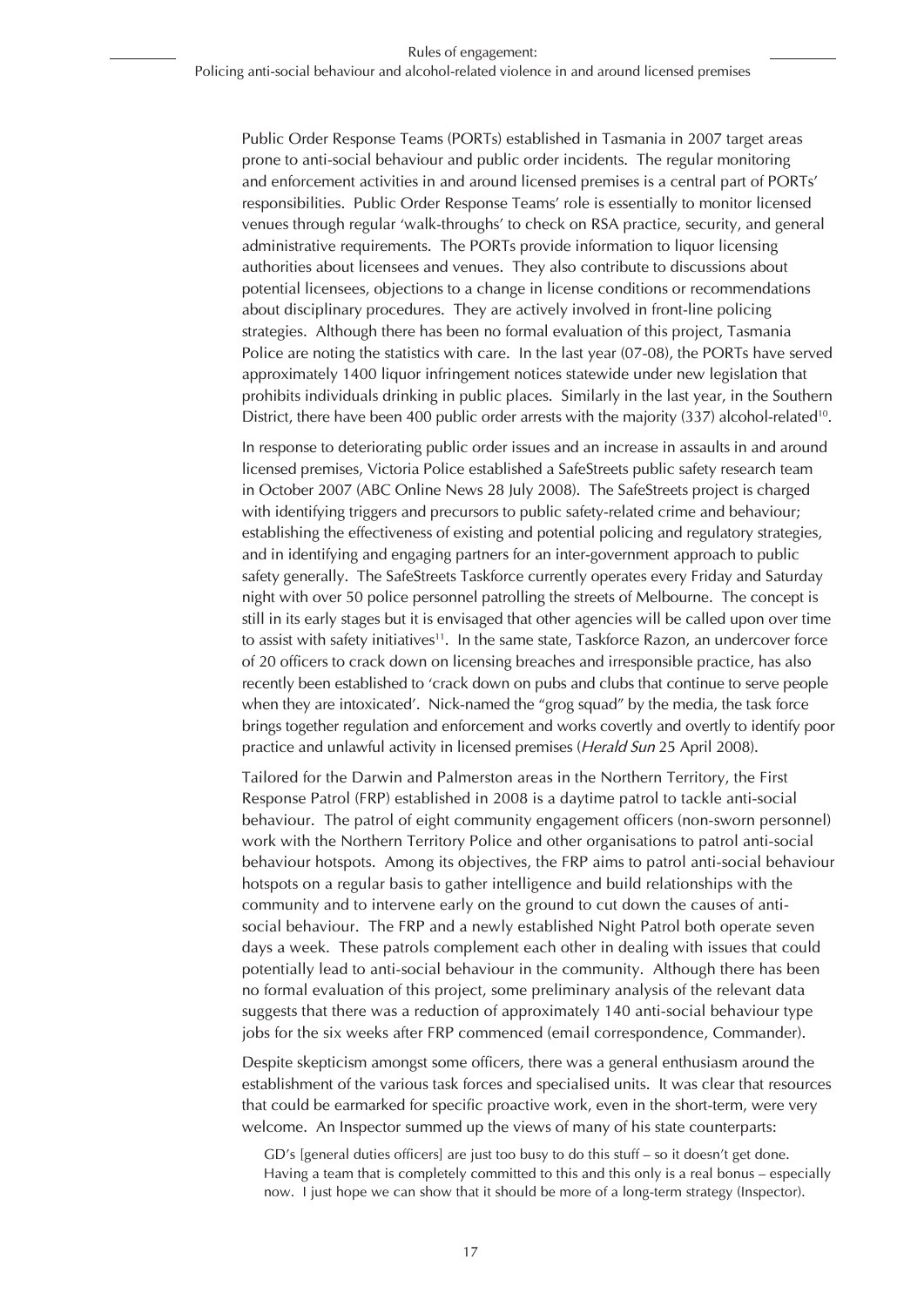Others are more secure knowing that their team is funded under the broader umbrella of an organisation's strategic plan and/or business priority:

The contribution to licensed venues is an important part of public order and perceptions of safety. All local areas are tasked with making the environment safer as part of our core business. The task force will be reviewed regularly but it is not tied to a specific funding arrangement (Chief Inspector).

Another senior officer made the observation:

The policing of local areas is largely the responsibility of an Inspector. The type of priority it affords is demonstrated I think in the fact that 200 notices were issued last year and we have about 18,000 licensed premises. It makes it worse if I tell you that the top four stations in the state issued most of those notices over two weekends! It's not a criticism as such – liquor licensing stuff is only one of many things we do. We need these task forces if we are to keep on top of things (Inspector).

Other jurisdictions have introduced and implemented a variety of task forces. In South Australia for example, Streetsafe and in Queensland, SPOT (Special Public Order Team). None of these initiatives have been formally evaluated.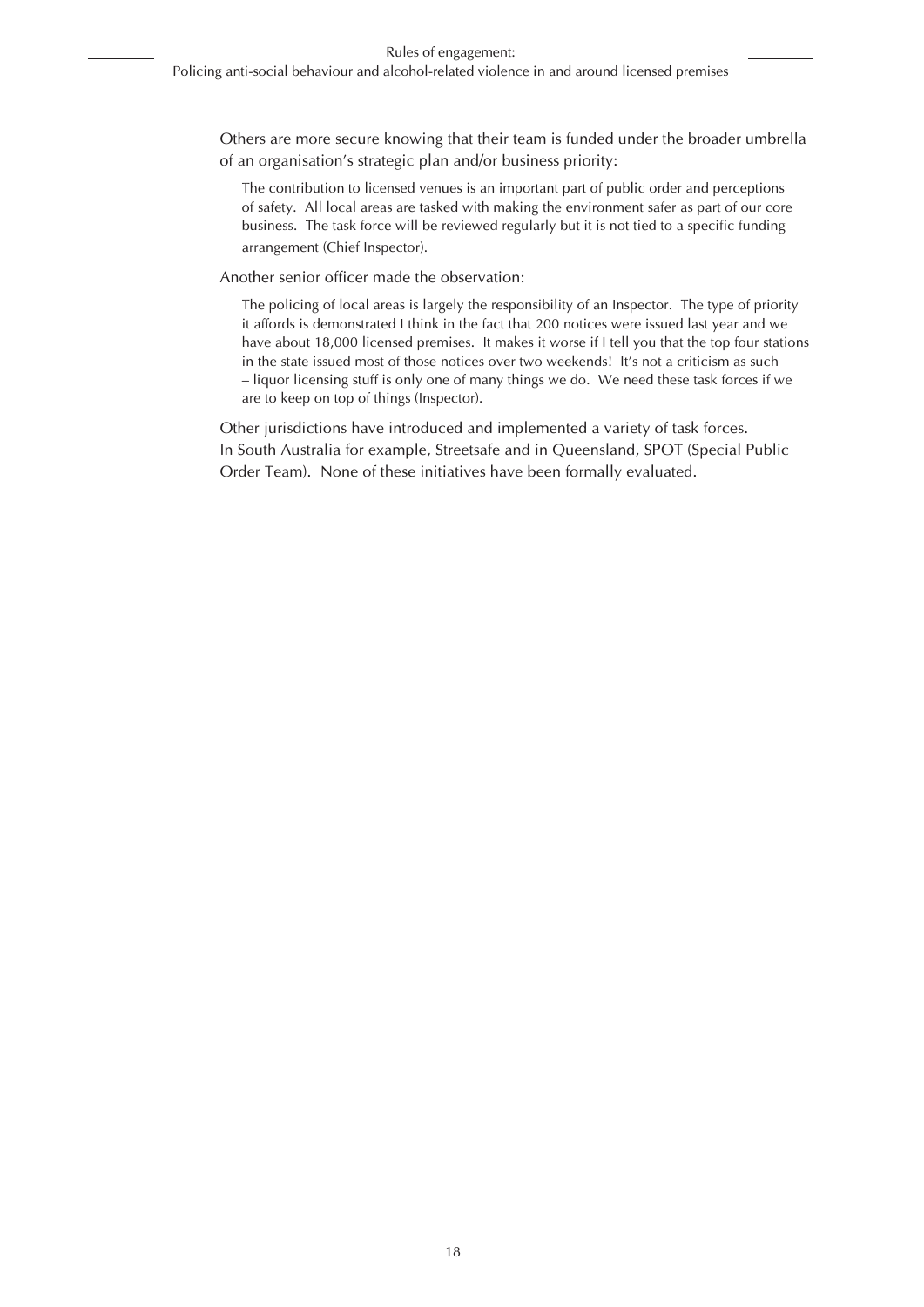# **4. In Pursuit of Partnership**

Partnerships and collaborations between police and the liquor industry have emerged slowly over the past 25 years, with a general move by key stakeholders towards being more collaborative, consultative and proactive in their dealings with each other, and with the complex issues associated with alcohol consumption. Consultative committees and joint coordination groups were the early precursors to the more extensive partnerships we are more familiar with today. Partnerships and collaboration generally is seen as one of the cornerstones of best practice in efforts to reduce alcohol-related harms (Doherty and Roche 2003) and is considered a crucial component of 'problemorientated policing' (Goldstein 1990; Bullock et al 2006). In recent years there has been inter-state collaboration between police organisations<sup>12</sup>. As Bullock et al (2006: 143) note, 'the general aim of working in partnership in the field of crime reduction is to share and mobilise resources in order to target them to best effect and to avoid unnecessary confusion, duplication and contradiction'. Inter-state collaboration is a good example of such partnership work. Both Australia's National Drug Strategy and the National Alcohol Strategy continue to support effective working partnerships between governments, affected communities, business, industry and community-based organisations (Department of Health and Aging 2006; MCDS 2006; APMC 2005).

Despite the paucity of research in this area and the lack of rigorous evaluation of the various programs (Fleming 2006), there is some Australian research testifying to the effectiveness of partnerships as a strategy to reduce alcohol-related crime (see for example, Felson et al 1997; Trifonoff and Pfitzner 2005; Homel et al 1997; Douglas 1998; Gray et al 2000; Hauritz et al 1998; University of Ballarat Centre for Health Research and Practice 2004).

In Australia, there is no one department or organisation that is responsible for the regulation of licensed premises, or indeed, the monitoring and regulation of the public areas around licensed premises. There is however, a general recognition that police or any other agency cannot go it alone. Negotiated partnerships are seen as 'central to sustainable improvements in crime and justice' (Fitzgerald 2001: 202-208; 371). If a more holistic approach to the issue of regulating public order in and around licensed premises is to be established, then partnerships adopting problem-orientated strategies are clearly the most effective way to achieve this result (see Edwards and Benyon 2001; Liddle and Gelsthorpe 1994). Unlike the United Kingdom, in Australia there is no formal mandate for police to work through partnerships (Fleming 2006: 88), although increasingly police organisations are participating in collaborative and multi-agency work and allocating resources to do so.

Much has been said about the benefits of police collaborative strategies. In the context of policing alcohol-related premises, Donnelly and Roche (2003: 98) suggest that:

Collaborative interventions in licensed premises appear to offer the most potential for reduction in interpersonal violence in public places. In the Australian context the importance of strategic direction, proactive policing, intelligence, collaboration and integration are considered the key organisational factors for best practice policing in licensed premises.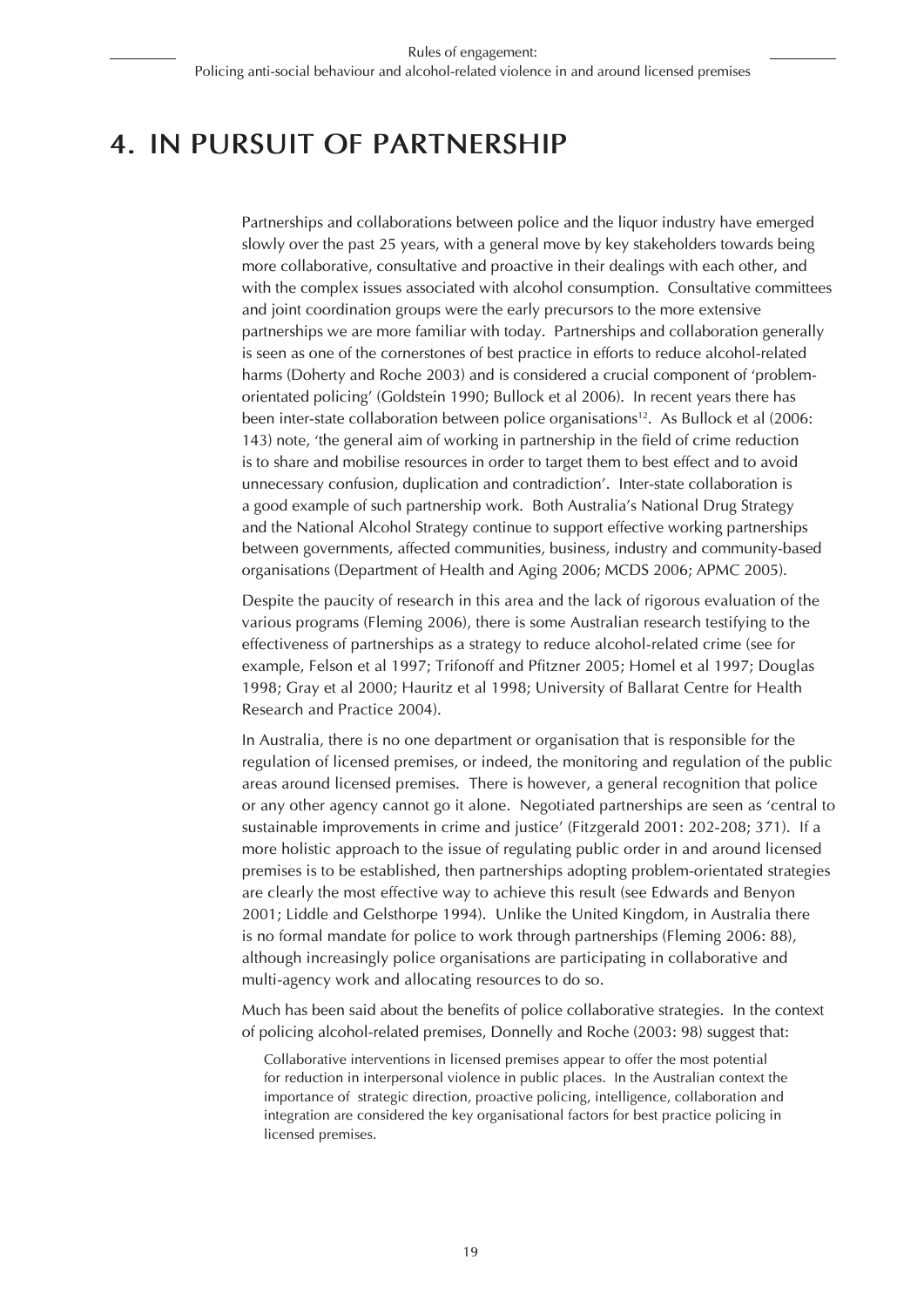The authors document the following perceived benefits (2003: 74-81):

- allows participants to develop responses that meet the needs of all stakeholders ∙
- allows the development of skills and abilities that enhance responses to alcoholrelated harms
- provides opportunities for proactive activities ∙
- reduces the amount of time dedicated to reactive strategies
- identifies the pre-service and in-service training needs of police officers
- allows specialist liquor licensing staff to operate as a resource to guide ∙ operational activities
- collaborative engagement is cost effective
- allows for the identification of local problems ∙
- collaborative strategies are valuable as a guide for future police activity. ∙

Notwithstanding the lack of empirical data and formal evaluations to support many of these observations (Fleming 2006), it would be churlish to deny the potential benefits of collaborative work. Just getting people around the table and acknowledging the importance of working together is a strategic achievement. However, research tells us that basic elements have to be present if partnerships are to succeed and be sustained on any level:

- adequate resources ∙
- limited participant turnover
- legal and executive representation
- management and organisational commitment (Fleming 2006) ∙
- shared values and norms (an appreciation of divergent organisational cultures) ∙ (Crawford 1997; Ryan et al 2001)
- trust and reciprocity between participants (Rhodes 1997)
- obvious participation benefits (Liddle and Gelsthorpe 1994)
- in some cases the political endorsement of such partnerships will be crucial (Bullock et al 2006).

Most of these issues were mentioned by police officers and other participants engaged in partnerships, not always positively. Nevertheless, it was noticeable how many police officers believed that regardless of the difficulties and problems associated with such strategies it was worthwhile to persevere. At the most basic, most organisations engage in formal collaborations with the local councils and licensing authorities. Where applicable, most licensing police are involved in Accords. In some jurisdictions the partnerships have gone beyond the 'usual suspects' to include a range of other agencies and community groups. The following section outlines some examples of collaborative strategies that Australian police organisations engage with in an attempt to address alcohol-related harms in and around licensed premises.

#### **4.1 Interagency partnerships**

Although there are many partnerships that regularly come together to discuss crime prevention issues, a distinction needs to be made between locally specific partnerships such as Accords and those that address a particular problem in a broader context. The Northern Territory's Living with Alcohol (LWA) program is a good example of the scope for a number of agencies to come together to tackle the broader issues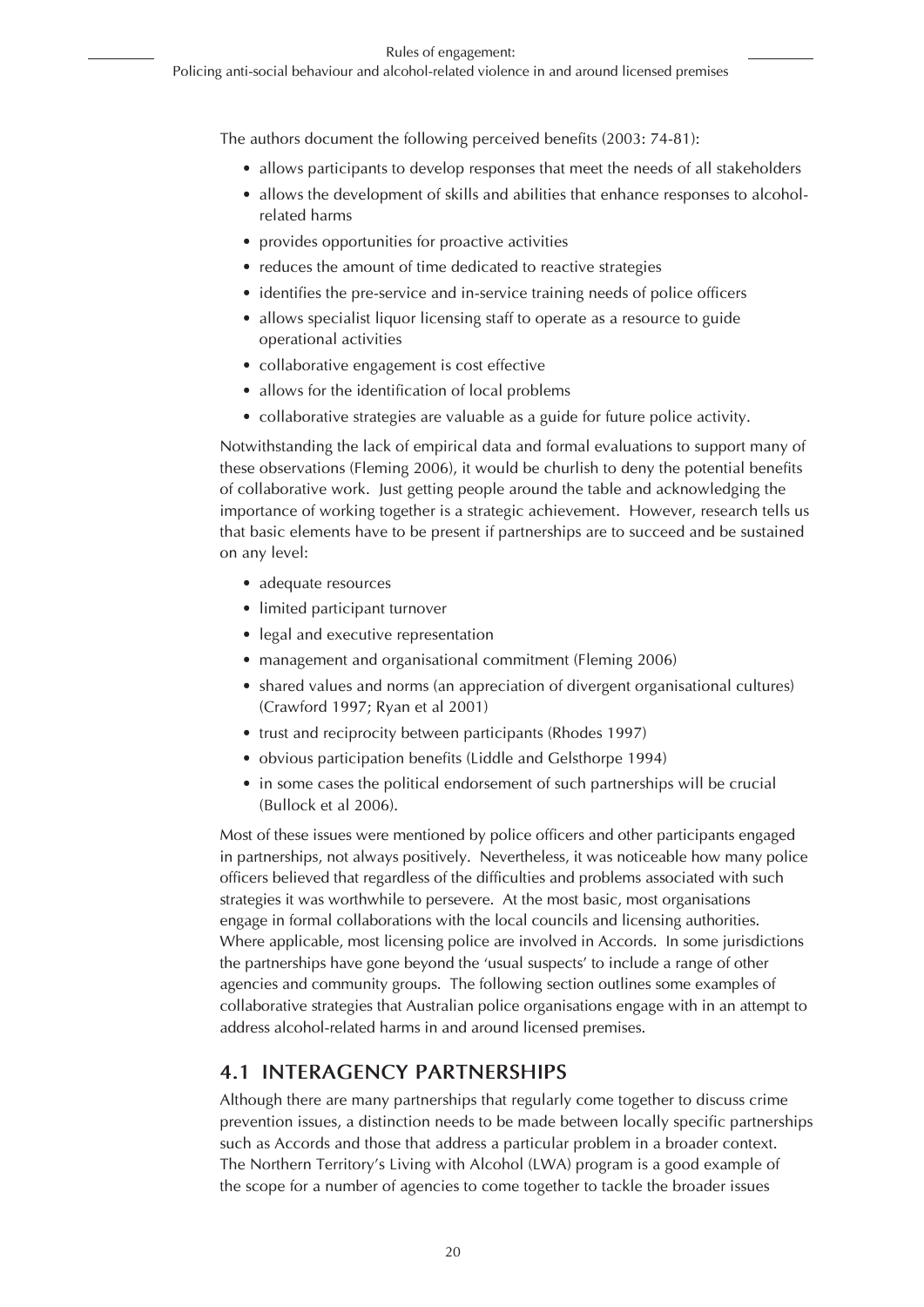associated with alcohol and licensed drinking environments. The details of the program have been well documented and are held up as a successful example of a partnership approach (Stockwell et al 2001; D'Abbs 2004). However, funding was stopped in 1998 and the program was eventually discontinued. As identified by the Northern Territory Department of Justice (Internal Document, 2006) and others (see D'Abbs 2004), the declining impact of the program was largely due to changes in decision makers, a departure from specialised and strong program management, a loss of expertise and loss of corporate memory.

#### It was noted:

There was growing belief in some quarters of decision-making that the program had "done its job". However, that opinion overlooked the need for continual reinforcement of the changes made and it was certainly at odds with the initial assessment that a 20 year timeframe would be required for sustainable change to become embedded (Internal Document, 2006).

In 2006, the Northern Territory Department of Justice considered the possibility of approaching the federal government, whose Northern Territory intervention had suggested to them that there might be some scope for resurrecting the LWA program. The Department suggested that there were a number of factors that would need to be in place if a renewed partnership were to be successful. These factors included:

- a secure funding base
- dedicated human capital
- long-term strategic planning ∙
- strong accountability mechanisms for all participants and
- a focus on research and evaluation (Internal Document, 2006). ∙

Such factors reflect the essential elements required for the development and sustainability of strong partnerships anywhere. The proposal was not pursued and the LWA program is unlikely to be revived in the near future. However, again in the Northern Territory, a group of agencies have got together, not as a mechanism for a comprehensive public health strategy but as a police-led multi-agency response to the alcohol problem in the Territory.

#### **4.2 Task and Coordination Group**

In 2007, the Northern Territory Police Force and partner agencies began a process to develop a multi-agency response to anti-social behaviour in each of the major regions of the Northern Territory. A problem-oriented approach to these issues was taken where a focus was placed on the underlying problems and root causes, rather than continuing to respond to the exhibited symptoms. The approach allows participants to tailor responses to identified issues, which will potentially result in measurable solutions being developed and implemented.

According to senior officers in Alice Springs, where the partnership was initially developed, the purpose of the model is to reduce the occurrence and impact of antisocial behaviour usually associated with alcohol consumption. The framework which underpins the model is the Tasking and Coordination Group (TCG). This collaborative model encourages strategic and tactical partnerships with the community, local government and other Northern Territory and federal government agencies to achieve greater results by combining and linking strategies and resources to reduce, prevent and manage anti-social behaviour.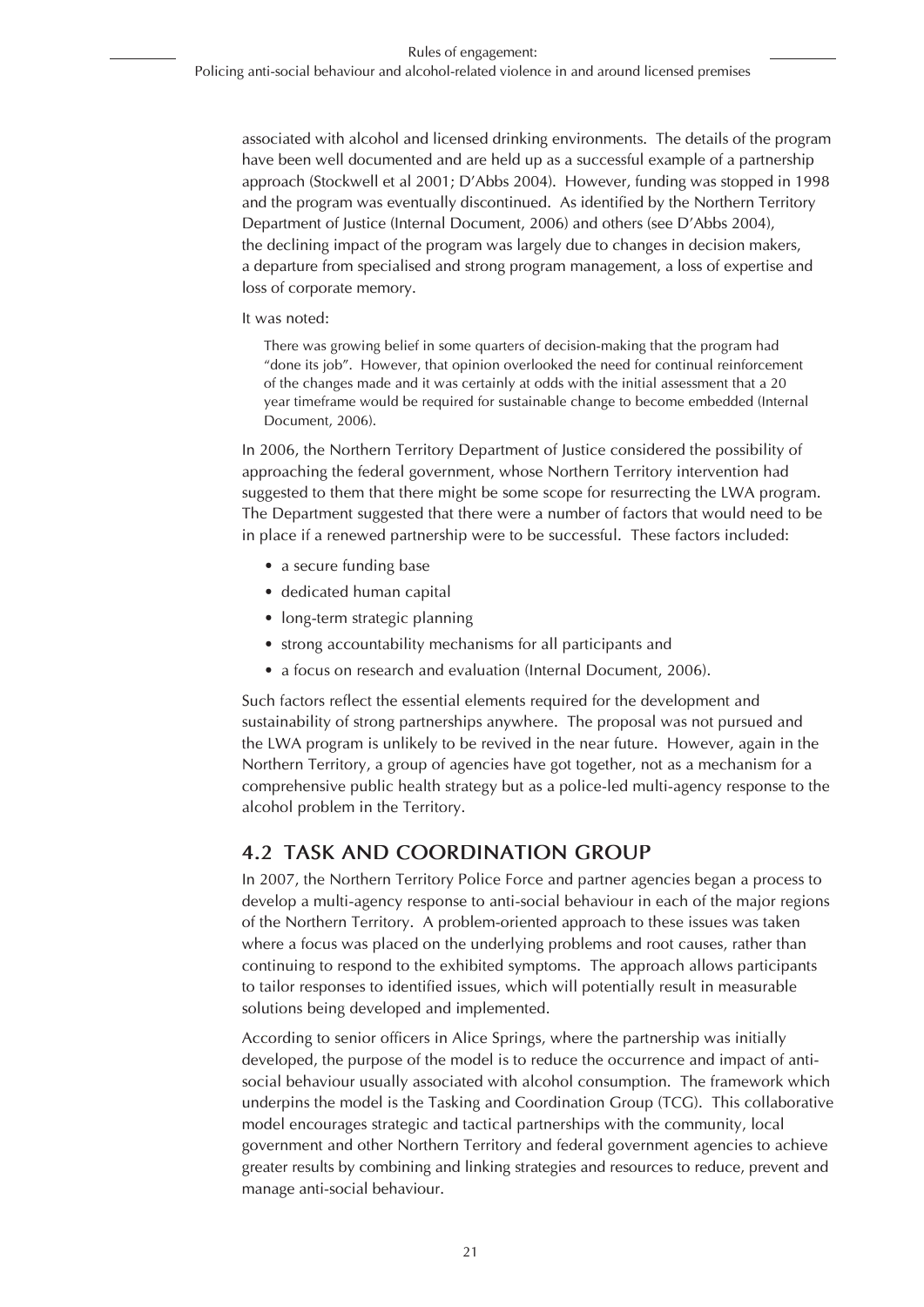The TCG comprises a group of senior managers from organisations such as Centrelink, Health, Housing, Police, Justice and Liquor Licensing who meet regularly to discuss and make decisions on initiatives to address anti-social behaviour. The meeting process is considered essential to turn information and intelligence into strategies and actions. The TCG make decisions between competing demands on resources and provide specific direction to operational staff. The process allows the TCG to prioritise which disorder problems should be dealt with within the limitations of the available resources. An opportunity identified by police officers that derives from the TCG process is the ability to direct efforts and resources where they are deemed most likely to yield benefits.

The TCG framework encompasses seven central principles:

- The TCG must be committed to the process and ensure agreed actions are acted upon.
- The role of the TCG is to identify and prioritise areas of strategic importance and nominate a person or lead agency to develop strategies and actions to deal with the issue identified in the terms of reference.
- Meetings must be attended by representatives from organisations forming the ∙ partnership.
- All attendees should have sufficient executive authority to make decisions and ∙ commit resources.
- All decisions made and actions authorised at any tasking and coordination group ∙ meeting must be recorded. These notes should include the rationale for the decisions made including where no action is taken.
- The TCG Chair should nominate one person responsible for the completion of each action that is authorised at the TCG meeting.
- The Chair will ensure that objectives are set for results analysis. ∙

It is far too early to make any assessment of the TCG. Preliminary discussions with some of the participants suggest small teething problems. However, there is a genuine enthusiasm for the project and its possibilities. It is possible that if the central principles are adhered to, and all participant organisations fulfil their commitments, that such a strategy will yield positive results. The TCG framework is now operational in Darwin and planning continues for its introduction in Tennant Creek.

#### **4.3 Accords**

The basic principles of liquor Accords in Australia grew out of the West End agreement with King Street licensed premises in Melbourne in 1990 (Graham and Homel 2008: 184). Accords are voluntary-based partnerships comprising licensees, business, local government authorities and community representatives to develop practical solutions to liquor-related problems. The purpose of an Accord is to develop local agreements or arrangements that will establish harm minimisation practices associated with sale and consumption of alcohol on licensed premises and related areas (Considine et al 1998; Doherty and Roche 2003; Spooner and McPherson 2001). In many instances, police drive the Accords, although occasionally they are initiated by a licensee. Accords are potentially a pro-active means of bringing about safer neighbourhoods without the need to resort to regulation or enforcement. Both NSW and Victoria provide for Accords in their liquor legislation. In Queensland, the Liquor Licensing Division work with licensees and local communities to enhance and extend voluntary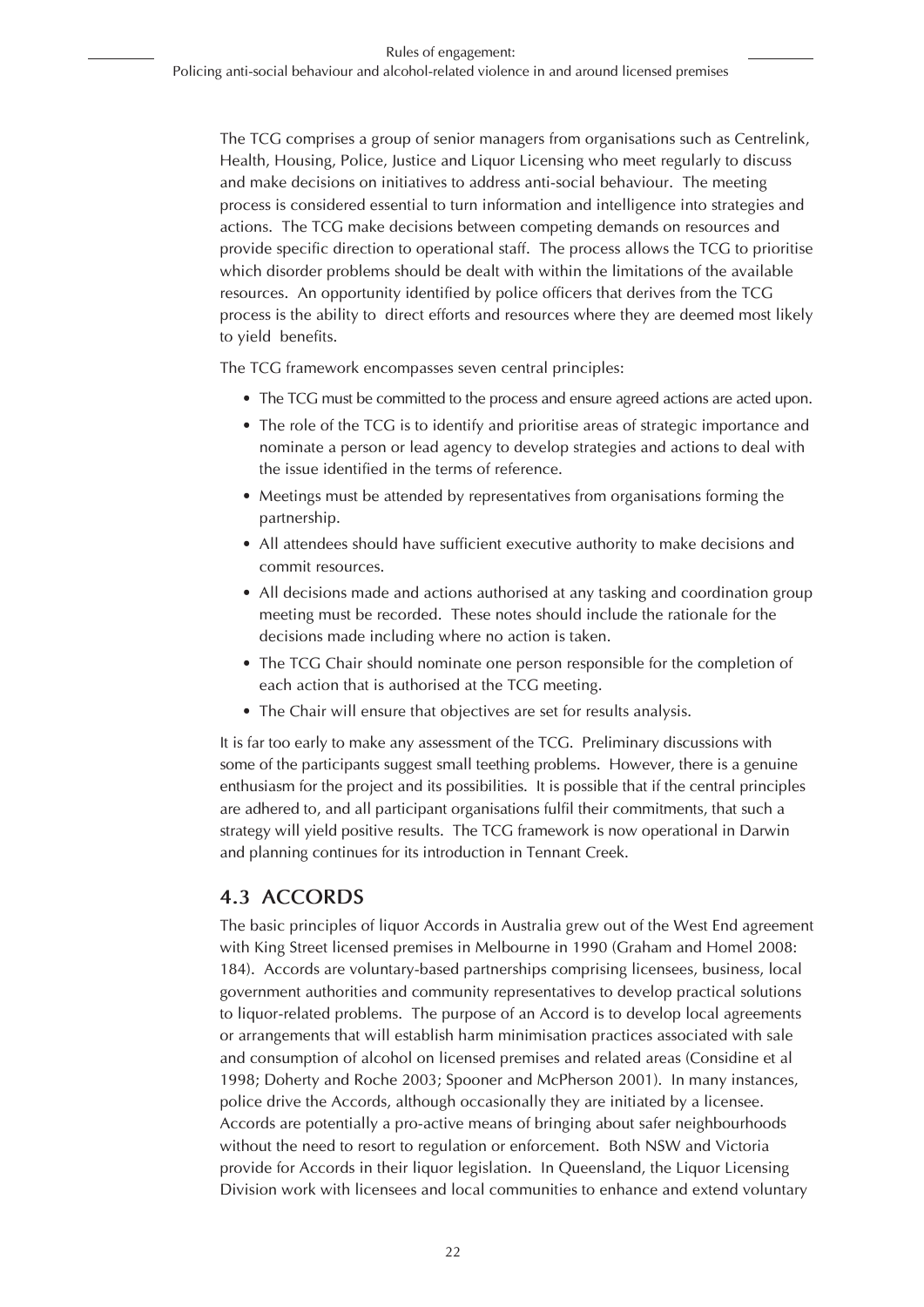participation in the development and management of liquor Accords. In NSW, where there are more than 140 liquor Accords across the state, liquor licensing authorities monitor Accords and conduct workshops for potential Accord members (NSW Audit Office 2008: 29) Both states have Liquor Accord Units and conduct Liquor Accord conferences that attract visitors from interstate and New Zealand. Police are an integral part of Accord arrangements.

Early Accords were established in Surfers Paradise, Geelong, Fremantle and Kings Cross. These examples were formally evaluated (Homel et al 1997; Lang and Rumbold 1997; Felson et al 1997; Hawks et al. 1999). The central weakness identified by these evaluations was their reliance on 'voluntary compliance with good management practices by licensees'. When 'market competition' became an issue among participants, most aspects of the Accord became ineffectual, and key components of the Accord were invariably eroded. Another potential weakness is that familiarity between regulators and industry may breed contempt. Cooperation may result in the regulator becoming 'captured' or 'unduly influenced' by those being regulated. Such a situation may mean that aims of reducing alcohol-related violence and other focused objectives may be watered down to an emphasis on process and compliance issues that in themselves will not result in improvements to licensed premises or the communities they reside in (Graham and Homel 2008: 217, 220-221; NDRI 2007).

This research suggested that Accords work well in relatively isolated communities and where there is strong ownership by the licensees, the local community and close cooperation between the police and the licensees. Accords are by definition cooperative agreements, and only as strong as the commitment of the signatories. Examples of successful Accord-type collaborations can be found in indigenous communities, where the local strategy can range from promotion of drinking rights to prevention of access to alcohol. Factors which defined a successful Accord included effective communication, common goals, participation by relevant licensing bodies, police preference for preventative measures, early evidence that proactive policing works, and community support for initiatives that targeted problem drinkers and trouble spots (Spooner and McPherson 2001; Wiggers et al. 2004). The obvious benefits of such collaboration are the enhanced communications between participants and the sense of 'local control' that local input implies.

Licensing restrictions are considered by some police officers as superior to Accords, because Accords are not enforceable at law and therefore vulnerable to commercial pressure (Gray and Saggers 2002; Reid Howie Associates Ltd 2003). This vulnerability is evident from a controlled evaluation of a Western Australia Police Licensee Accord which demonstrated that compared to a control community, there were no statistically significant differences between levels of assault in the intervention community. This disappointing result has been ascribed, amongst other factors, to a failure to refuse services to intoxicated patrons, or require age identification and contradictory instructions given to staff (Hawks et al. 1999). Pre and post-evaluation of a Victorian Accord in Geelong offered more optimistic outcomes on reduction of serious assault rates (Gant and Grabosky 2000). Doherty and Roche (2003: 182) attribute the lack of sustainability and potential failure of Accords to the absence of legislative support, the withdrawal of cooperation by one or more licensed venue operators, low levels of law enforcement and the lack of responsible engagement with the Accord by licensed premises staff. Such observations are borne out in part by comments from licensees and other industry stakeholders involved in Accords: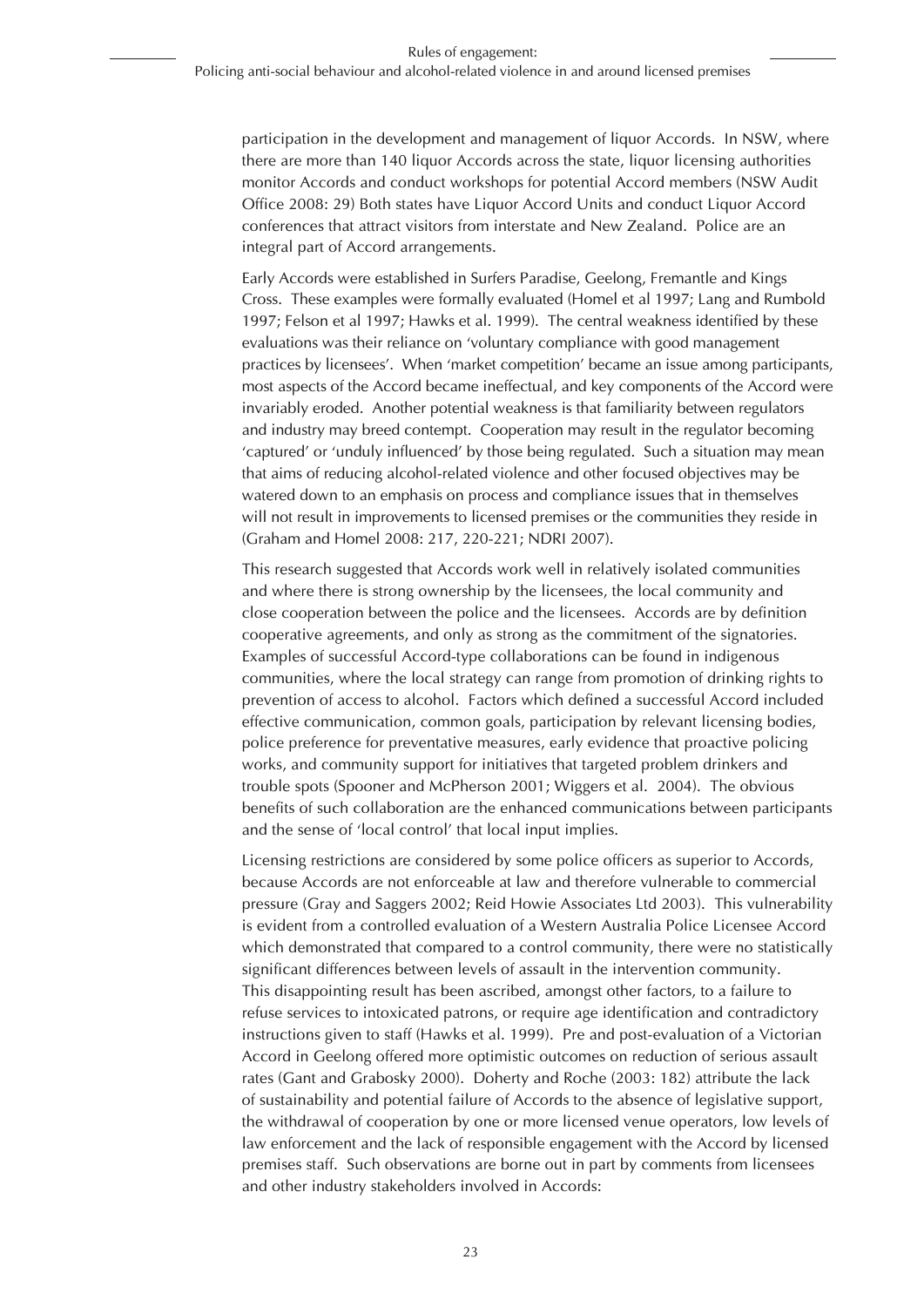Our Accord is considered one of the better ones in the state but we still only have about 45 members attending regular meetings. That's out of a potential 145. Membership should be compulsory (Accord Chairman)

I'd like to see legislation that allows a consistent approach between the various departments. For example, the local licensing authority and town planning – some consistency on venue and public space requirements for example (Licensee Accord member)

What happens is everyone shows up when there is a problem but while everything is hunky dory it tends to be a bit deserted (Australian Hotels Association representative)

It would help if police and liquor licensing were on the same page – sometimes it's all a bit defensive around the table (Licensee Accord member)

Police had differing views about the success or otherwise of Accords:

I don't like them myself – if you can't enforce a situation like that it just doesn't work in the long run (Sergeant).

The Accord is the best thing I've been involved in – mind you I do all the work, newsletter, organisation etc ... but it's working so why wouldn't I? (Sergeant).

Accords and self-regulation doesn't work where there is money to be made I'm afraid (Inspector).

Yes, they're OK. I've been involved with a few but it's hard work keeping it all together – and it's always the same people who turn up (Senior Constable).

We have to do it in this organisation, but I'm happy with that – at the very least we can sit down and chat out the issues. I always double check those venues that never show up to the meetings (Senior Sergeant).

Barriers to best practice in Accords are related to sporadic attendance, poor staff training, inconsistencies in community expectations, local issues, competing priorities and the reactive nature of policing. Additionally, police-based barriers to success include shift work (which impacts on the officer's ability to attend meetings) and rotation of police through different roles which makes follow-through with long-term projects difficult. These latter factors also provide challenges for more formal inter-agency partnerships (Fleming 2006). As we have seen not everybody is committed to the Accord process. However, one best practice example comes from Western Australia.

The Newman Liquor Accord in Western Australia was established in 2007 following alcohol-related violence in the town and several assaults on hotel staff and police officers. The Accord comprises representatives from: police, local government; the Health Department and the Martu indigenous community. The Accord has five objectives all of which concentrate on the reduction of alcohol-related harm, the responsible serving of alcohol and the facilitation of knowledge, co-operation and understanding between stakeholders. A number of 'Agreement Strategies' between participants are in place which include responsible promotion and advertising of functions and events, a maximum of two 'traditional happy hours', mandatory training requirements for staff and the enforcement of crowd controller regulations. The Agreement is based on harm minimisation principles and licensed premises are required to have a House Management Policy and a Code of Conduct and Management Plan. All Accord members participate in an Annual Review and Strategic Planning Session to examine the effectiveness of the Accord. According to the Officer in Charge – the Accord works on a number of levels:

Everybody knows it's for real – there are acceptable and unacceptable practices – we have formal refusal of service letters and we can extend those refusals as a group. As we speak, 25 people are currently banned from all local licensed premises (Senior Sergeant).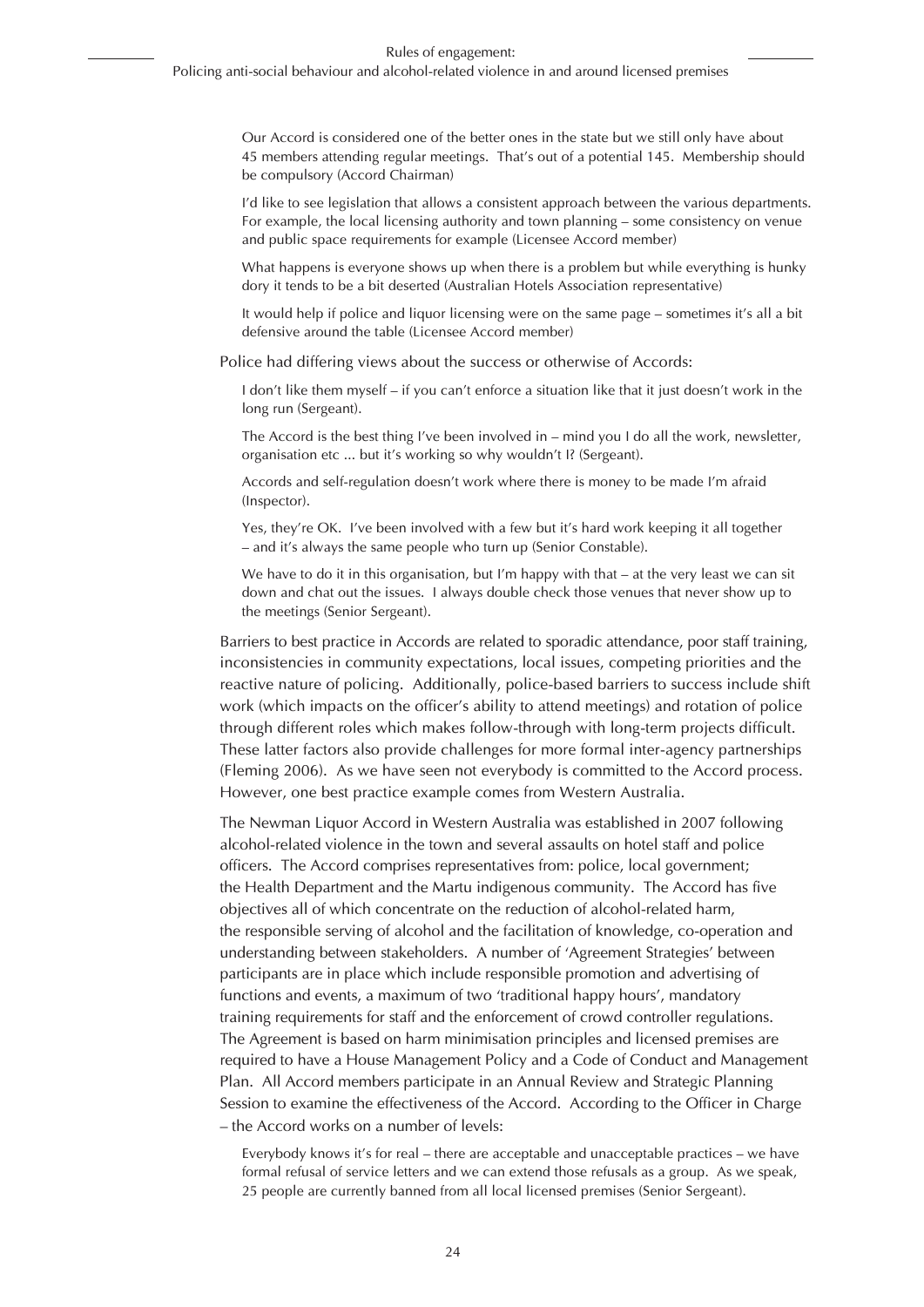But as this Senior Sergeant acknowledged – it's not just about having an Accord:

It's the whole package – Newman Police are committed to making the town work all round. I do newsletters every month that try to bring the community together and try and ensure they know what's going on and what [the police] are doing with others to promote good images of some of the good work being done around the town (Senior Sergeant).

Working with others is a major part of the town's commitment to reducing alcohol harm in the community:

We recently conducted an operation to address alcohol, anti-social behaviour and traffic offences in town. It was a great team effort between us and Corrective Services, the Martu people, Mental Health and others. But it's hard work – newsletters, keeping abreast of it all, being part of the community is a 24 hour job but I'm telling you this works (Senior Sergeant).

### **4.4 Alcohol Management Plans**

Alcohol Management Plans (AMPs) are developed by community justice groups. An AMP contains recommendations about how to reduce alcohol-related crime and violence in a particular community. It differs in form from an Accord in that rather than concentrating on managing restrictions and related problems around licensed premises it adopts a more holistic approach. So while police and licensees are still the primary actors in the partnership and while it still may function in the same way as an Accord might, it also may include prevention and research activities as part of its remit and include a broader range of participants. The LWA program was an example of a successful AMP. Queensland and Western Australia provide two more recent examples.

In Queensland, the Valley Alcohol Management Partnership (VAMP) is seen by many as one of the most successful operational partnerships. The partnership is seven years old and considered one of the most enduring in the state.

The VAMP was formed as an initiative of local businesses and government in an ongoing bid to keep the Valley a safer place. Situated in Queensland's only legislated designated entertainment precinct, The VAMP has now been renamed to reflect its more extensive responsibilities. Its aim is to identify and prioritise major challenges to patron safety in the management of the Valley Entertainment Precinct. Participants include representatives from: Brisbane City Council; Queensland Police; Liquor Licensing Division; Queensland Health; Queensland Fire Service; Chamber of Commerce and licensees.

The VAMP process was evaluated by Queensland researchers in 2005 but the program has not been assessed as to its impact on anti-social behaviour and violence in the Valley area. Valley Accord participants are currently working with a consultant from Queensland Health who is supporting the establishment of new local community partnerships and the 'revitalisation of existing partnerships' through facilitating a strategic approach to the prevention of alcohol-related harms. The Central Area Health Service is providing support to existing and new partnerships by providing resources to coordinate the establishment of partnerships, revitalise existing partnerships, collect data to assist in the identification of local alcohol management issues and facilitate the development of a planned approach to alcohol management.

In Western Australia, the Fitzroy Valley Alcohol and other Drugs Management Partnership was established in 2007 to focus on excessive alcohol and drug abuse. Its establishment coincided with a six month restriction on take-away alcohol following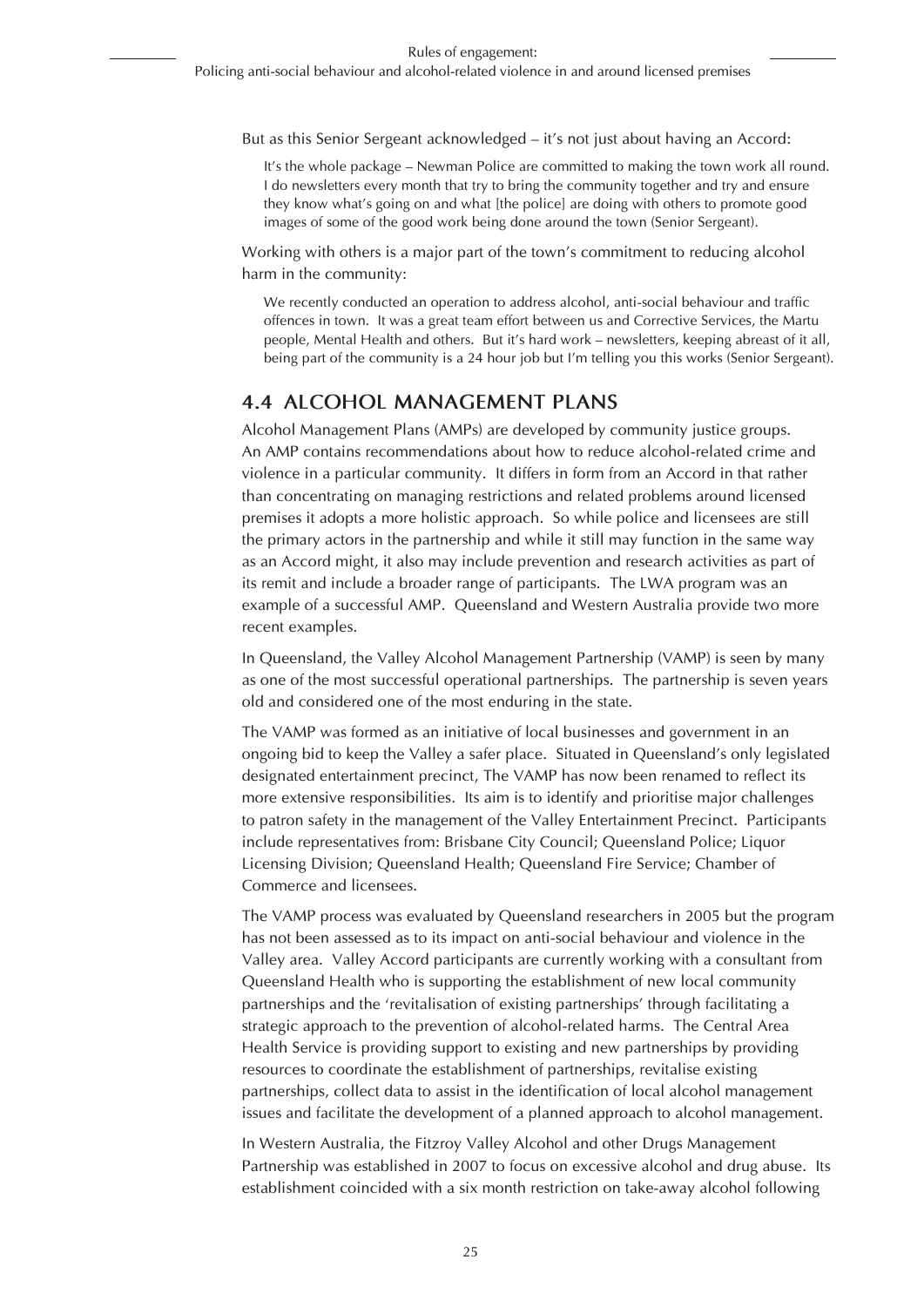submissions by the Commissioner of Police and the Community to the Director of Liquor Licensing to assist in curbing the harmful effects of the excessive consumption of alcohol. Participants include: Police; Western Australia Country Health Services; Shire of Derby/West Kimberley; Department of Education and Training; Licensed Venue representatives; Drug and Alcohol Office (Coordinator); two youth members and local non-government organisations such as Nindilingarri Cultural Health Services, Marninwarntikura Women's Resource Centre and Kimberley Aboriginal Law and Cultural Committee. The AMP's central objective is to ensure that the implementation of programs and activities designed to address alcohol and other drug-related issues are done so in a strategic, integrated and coordinated manner to the greatest benefit of the community.

An emphasis on engaging in partnerships and sharing information across agencies are seen as key responsibilities of the Committee members. The project was formally evaluated by Notre Dame University<sup>13</sup> in March 2008 who noted for example, a 48 per cent reduction in the number of residents presenting at the emergency department with alcohol-related harm and injury (Internal documents, Western Australia Drug and Alcohol Office).

### **4.5 Police and Liquor Licensing Authorities**

Before ending this section on partnerships it is important to note the relevance of the partnership between liquor licensing authorities and police. The overlap of responsibilities between liquor licensing authorities and police has been noted. It is well documented that effective law enforcement and regulation by liquor licensing and other government authorities is pivotal to minimising alcohol-related problems and harms (Rydon and Stockwell 1997; Doherty and Roche 2003: 77). Traditionally, the relationship between liquor licensing and police has not been particularly productive and in the past has arguably hindered joint operations and collaborative approaches to the alcohol issue. In conducting this research, the author came across a number of successful joint operations between liquor licensing inspectors and police. This section of the report does not seek to suggest that such partnerships are not thriving in many pockets of the country. However, despite recent improvements, the general sense of participants from both organisations suggests that there is still much to be done. Both agencies expressed their frustration about the other:

Once we turned our attention to the liquor issue we realised just what a state everything was in. Their website was shocking – legislation wasn't up to date – information was factually incorrect. The RSA training was conducted by outside facilitators and some of the information that was being provided to the trainers was basically wrong (Commander).

Police are just better placed to investigate premises – we have the investigative skills and the experience, that's what we're trained for – licensing inspectors don't have that training and it shows (Inspector).

They don't seem to realise that for us looking after the pubs and clubs is just one part of our job – not the full focus if you know what I mean (Senior Sergeant).

There is a very low level of liquor licensing monitoring and enforcement from our licensing people – their inspectors do very little and won't come out at night for 'health and safety' reasons – I kid you not. We just get on with it without them (Inspector).

Police get very little say in some of these issues – the social impact statements that will be mandatory soon – it's not clear we will have any input but presumably we'll be expected to step in when it all goes to pot (Sergeant).

Liquor licensing personnel also expressed concerns about some of the working relationships with police: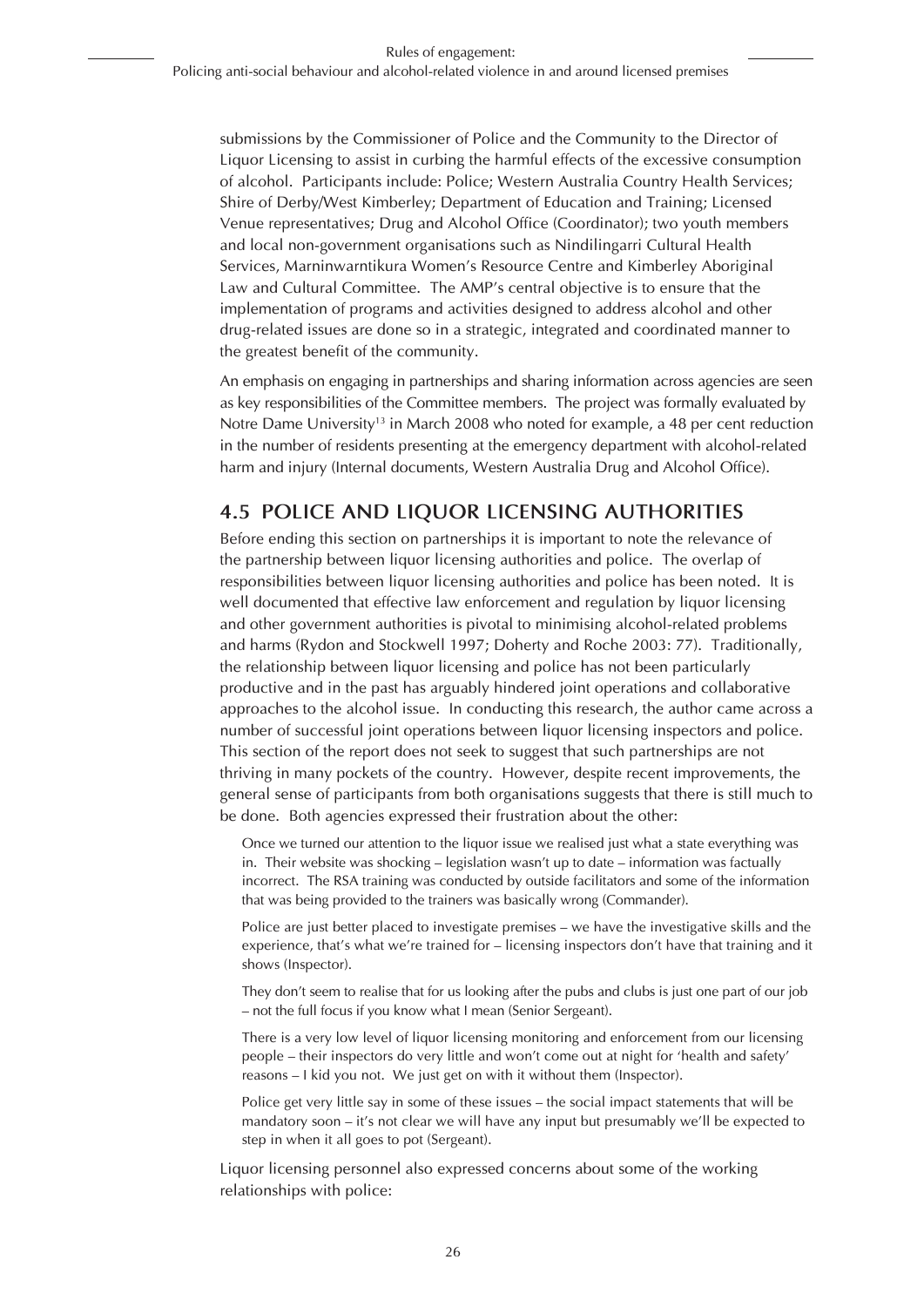In the past licensing police have been corrupt, low-calibre, not well-resourced at all. Nowadays there are too few of them, they have a low skill set, a narrow focus, no strategy, or at least not one that has been practised well and no leadership. The only thing they do well is exercise the legislation (Deputy Director, Liquor Licensing).

Look, police do their best, but their desire to get in and out of a place as quickly as possible makes it difficult to work with them in any systematic way (Director, Liquor Licensing).

I have no problem with them nowadays but in the past it's all been a bit hard. The trouble with ... is that the police always say no to a license application, it then goes up the ladder somewhere for approval and somewhere in between that process the information changes – they have no structure or process themselves and it makes life difficult (Director, Liquor Licensing).

Across the jurisdictions, it is clear that some licensing authorities are more hands on than others. Some of this activity is shaped by legislation (for example, the new legislation in NSW will give the licensing authority in that state significantly more powers than it has had before) and some of it is determined by good process and commitment by individuals and/or authorities.

One of the problems of having two agencies address the same issue from different standpoints is not only duplication of effort but inconsistency. Perceived levels of inconsistent approaches to licensing can be a significant barrier to consolidating positive relationships with licensees (see NSW Audit Office 2008).

One of the problems with police is that they often feel they have to come in hard where as … [liquor licensing] will invariably take time to explain issues etc ... the trouble is you don't get to choose who comes a' knocking do you! (Accord, Chairman).

We are starting to standardise our responses at the venue level but obviously our responses are going to be different from theirs (Sergeant).

In other jurisdictions there have been perceived 'low level degrees of inspection and regulation'. The frustrations suggested here reflect the primary objectives of the two organisations – while they may have overlapping responsibilities they do not necessarily share the same meanings about how the various tasks should be conducted and what the primary objectives and outcomes should be.

What they don't understand is that we are obliged to follow 'natural justice' – give people an opportunity to provide explanations etc ... police always want things done yesterday and it's not always possible (Senior Management, Liquor Licensing).

Managing violence and keeping the peace is only one part of our job you know – not a constant priority (Senior Constable).

However, not all the comments from either side were negative. Personnel from both police and liquor licensing accepted that the others' job was not easy and that 'they did their best'. As one senior sergeant put it:

They're liaising with commercial interests and governments for the most part, but from our point of view they have been very responsive to us in recent times (Senior Sergeant).

Where personal relationships have developed between specific individuals it served to bring together the two organisations as a whole. Although liquor licensing personnel are more likely to remain in their jobs, police positions are more transient:

I've seen these people come and go and for the most part we get on – sometimes we more than get on, but just when you are starting to work out some sort of partnership they've gone somewhere else. You might ring them and they'll say that's not my department anymore you'll have to speak to so and so (Acting Director, Liquor Licensing).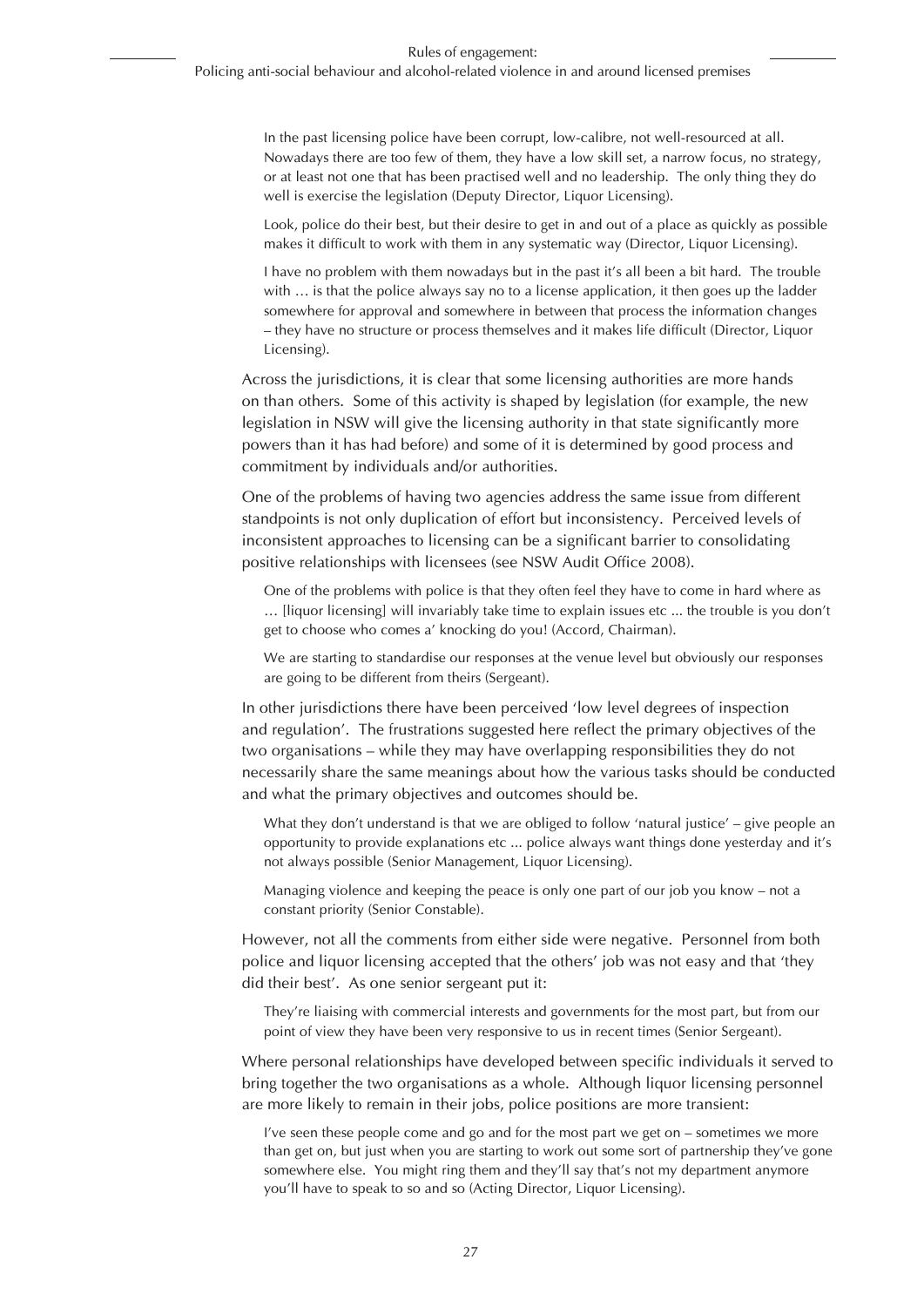Observations about police mobility and the difficulties that it presented for consolidating relationships were commonplace. More so in the larger states and cities. It was generally agreed that where there was some formal centralisation of regulatory activities in police organisations, it had served to strengthen the partnership and was cited by many officers as a positive step towards working together:

Yes it's definitely improved communications – they have to come to us now instead of pxxxxxg everyone else off at the stations – but seriously we've even done a few joint investigations together – a challenge but we did it (Inspector).

What was happening was that it was constables doing the liquor stuff, constables policing the hotels and constables talking to liquor licensing – with all due respect, the constables weren't speaking to the people that can make things happen at liquor licensing so in effect nothing was happening. Since we have centralised liquor regulation, it is our senior people talking to their senior people and things are happening (Superintendent).

Since we started the new department, our relationship has been a lot better. Before they used to use us as a private policing department just to enforce what they couldn't. This created a lot of issues for us – when we said no for whatever reason there was a lot of tension (Inspector).

Once we established the new Division we began to develop a relationship – we have fortnightly meetings now and are conducting joint ops together (Sergeant).

We've always had a reasonable relationship with them but the current climate and our attempts to address the problem have meant that we have been in more contact. They came on our 'City Night Tour' last week where we take interested stakeholders around the licensed premises and the streets and they get to watch the whole thing in action. It is an effective initiative so any person at any level can be exposed to the issues at the peak times. Bit of an eye-opener for some of them I can tell you! (Inspector).

Where centralised divisions and units have been formally established there has obviously been an effort on the part of police to form a closer working relationship with liquor licensing authorities to allow a coordinated approach to regulation and enforcement. However, despite some 'good news' stories there is clearly work to be done.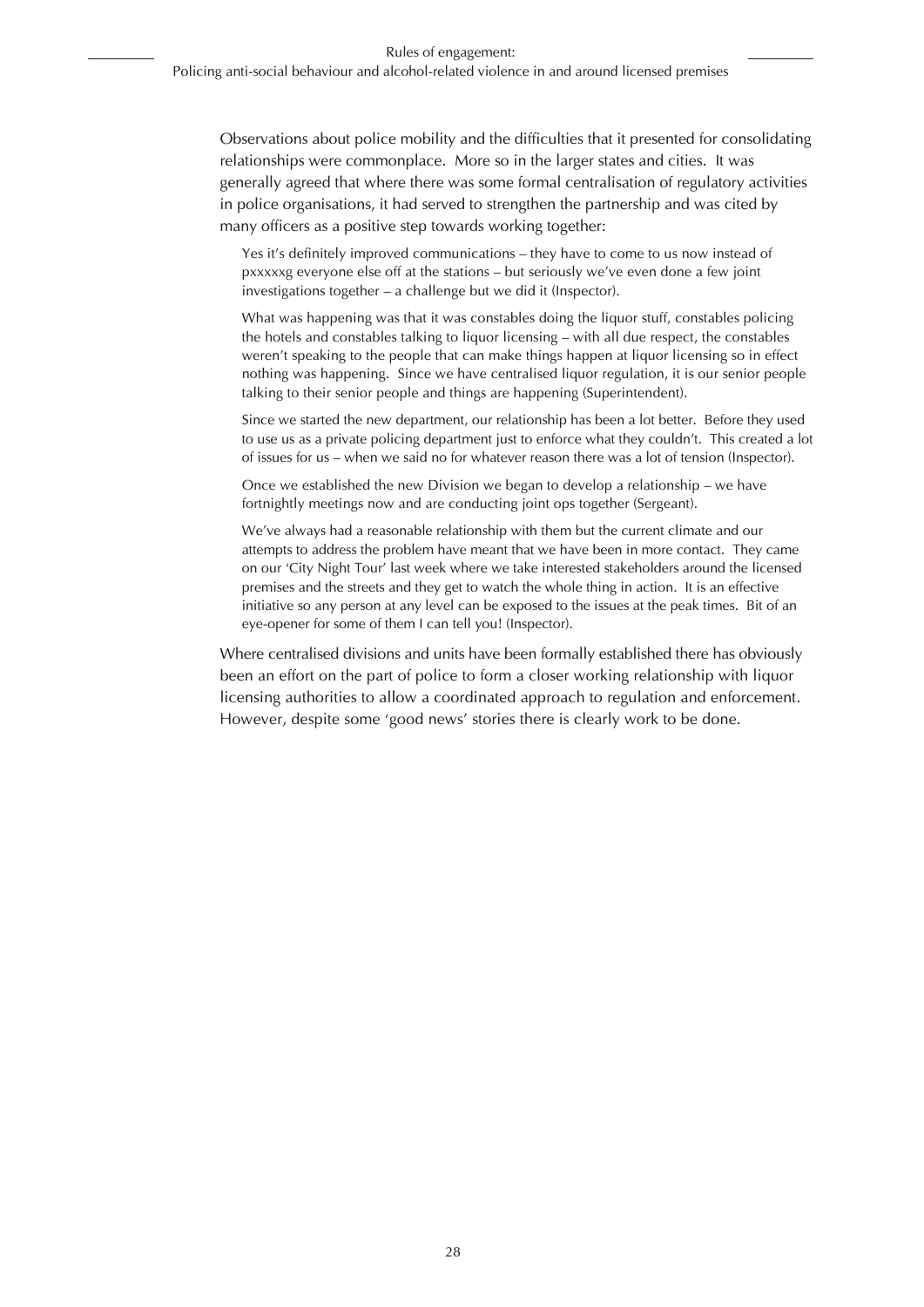# **5. Limits of the Possible**

#### **5.1 The state of play**

How do we understand recent developments in police strategies addressing anti-social behaviour and alcohol-related violence in and around licensed premises? This section of the report considers this question and identifies the boundaries within which police operate. It suggests that the strategies employed by police are chosen from a suite of options that are conditioned by these boundaries.

Traditional front-line strategies aimed at individual licensees or patrons are still a central plank in a police organisation's armoury of weapons to address alcohol-related behaviour in and around licensed premises. However, recent developments in law enforcement strategy suggest that there has been a discernible shift of focus from patron to premise. There has been a shifting back from what police describe as the reactive and piecemeal strategies of the past to a more focused approach. The re-centralisation of specialised liquor divisions or units with specific budgets has been a significant strategy on the part of police to address alcohol-related issues in public places. The focus of these units has been intelligence-based proactive work with a view to developing databases and evidence that will assist police to target the premise rather than the patron. While collaborative partnerships have been an important aspect of police work in the past decade, in recent years there has been a concerted effort to broaden such partnerships to provide for a more nuanced and preventive approach to dealing with anti-social behaviour and negative alcohol-related behaviour in public places at the local level. If we are to understand these developments we need to consider why police have turned to these strategies and to appreciate the challenges and constraints that confront law enforcement.

The police work within a set of defined boundaries – there are limits to the possible. The strategies they employ are conditioned by these limits as they seek to deliver palatable solutions to multiple stakeholders. There are three key limits conditioning the choice of strategies adopted by police to manage alcohol abuse. They are discussed here under the following headings: wicked problems, national competition policy, political short-termism.

#### **5.2 'Wicked problems'**

Thirty-five years ago, Rittel and Webber (1973) identified 'wicked problems' as socially complex problems that were difficult to define, impossible to solve and the responsibility for which stretched across several stakeholders. Such problems span policy arenas and institutional jurisdictions. The issue of alcohol use in society is a 'wicked problem' for Australian governments. There are multiple stakeholder interests and each stakeholder has a different understanding of what 'the issue' is. For practitioners in the alcohol and drug treatment sector, the issue of harm minimisation is paramount. They argue it is a state problem and should be addressed by reducing the availability of alcohol either through tax impositions or reduced trading hours (ADCA 2004). This perspective conflicts with the views of the liquor industry whose livelihood depends on being able to compete in the marketplace and provide a service, preferably with minimal regulation. From the police perspective, what they see as unfettered self-regulation of the liquor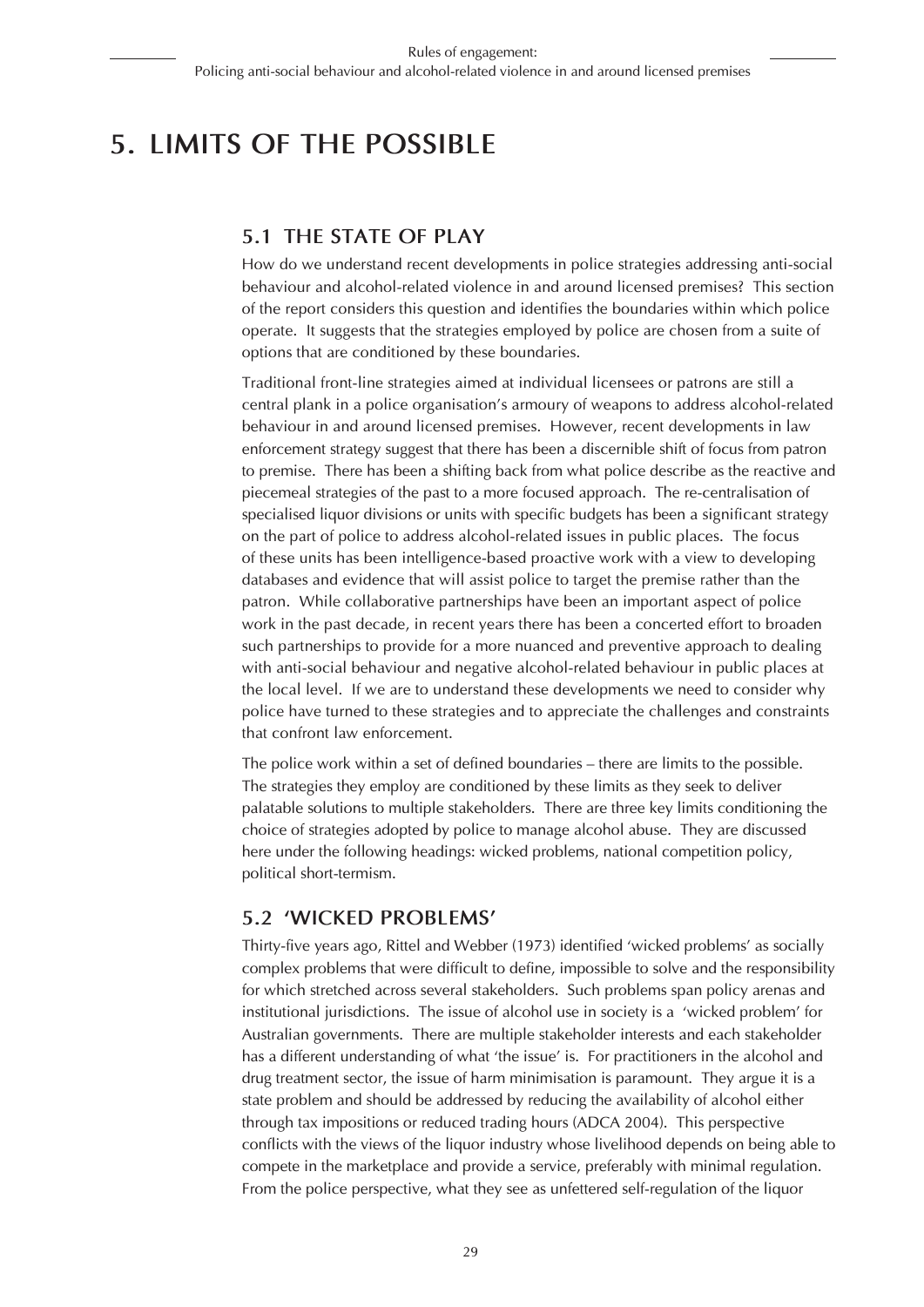industry, has led to poor industry practice and as a result there is a significant public order issue, primarily related to alcohol consumption. There are other perspectives. Such perspectives are guided by self-interest and 'attitudinal criteria' and the 'choice of explanation determines the nature of the problem's resolution'. The conflicting goals and objectives among stakeholders are unlikely to be resolved (Rittel and Webber 1973 166-167).

To compound the problem in Australia there are competing institutional jurisdictions each with a different legal mandate and able to employ different policy instruments. Each jurisdiction defends its turf whether it is federal versus state or police versus liquor licensing authorities. Indeed, as we have seen, the tensions between liquor licensing authorities and the police can be acute.

So, to 'improve some characteristics of the world where people live' (Rittel and Webber 1973: 167) these problems require coordinated and interrelated responses (APSC 2007: 11). The several jurisdictions need to resolve their boundary disputes. To achieve such objectives there needs to be adequate resources, realistic time frames and importantly, trust, so shared strategies can be developed and implemented.

Simply because these problems are 'highly resistant to resolution' (APSC 2007) they cannot be put in the 'too hard' basket by politicians. Community pressure and negative media coverage of the problem demands that governments address at least the most visible manifestations of 'wickedness' and with minimal delay. In so doing, the almost reflex response of governments, federal and state, is that the responsibility lies with the police. There may be many players in the game, but the police are in the spotlight. The brutal fact of the matter is that no one actor has ever been able to resolve such a problem, no matter how well-intentioned or resourced. Such issues demand a concerted response spanning policy areas and jurisdictions. So, the police seek partners.

### **5.3 National Competition Policy**

The second limit to the possible is the National Competition Policy. This policy is a reflection of the liberalisation of international trade agreements that seek to promote the free passage of goods, services, investments and labour and by reducing constraints to trade and competition (Babor et al 2003 231-243). In these agreements, alcohol is treated as just another commodity regardless of the research that tells us unequivocally that it is potentially harmful to health and/or associated with crime, anti-social behaviour and violence (ADCA 2004).

In 1995, the Council of Australian Governments (COAG) established the National Competition Council (NCC) to oversee the progress of Australian state and territories in implementing the pro-competition reforms under COAG's National Competition Policy (NCP). Clause 5 of the Competition Principles Agreement established as a guiding principle, 'that legislation should not restrict competition unless it can be demonstrated that the benefits to the community outweigh the costs and that the policy objective of the legislation can only be achieved by restricting competition' (COAG 2006). Liquor licensing legislation is subject to such considerations.

In some cases, and following the NCC's recommendations, the federal government reduced annual competition payments to states and territories that did not meet the NCC's reform requirements. For example, in 2003-2004 the federal government withheld 12.7 million dollars from NSW for incomplete reform of liquor licensing legislation (cited in Nicholas 2008: 12). In the following year, the NCC determined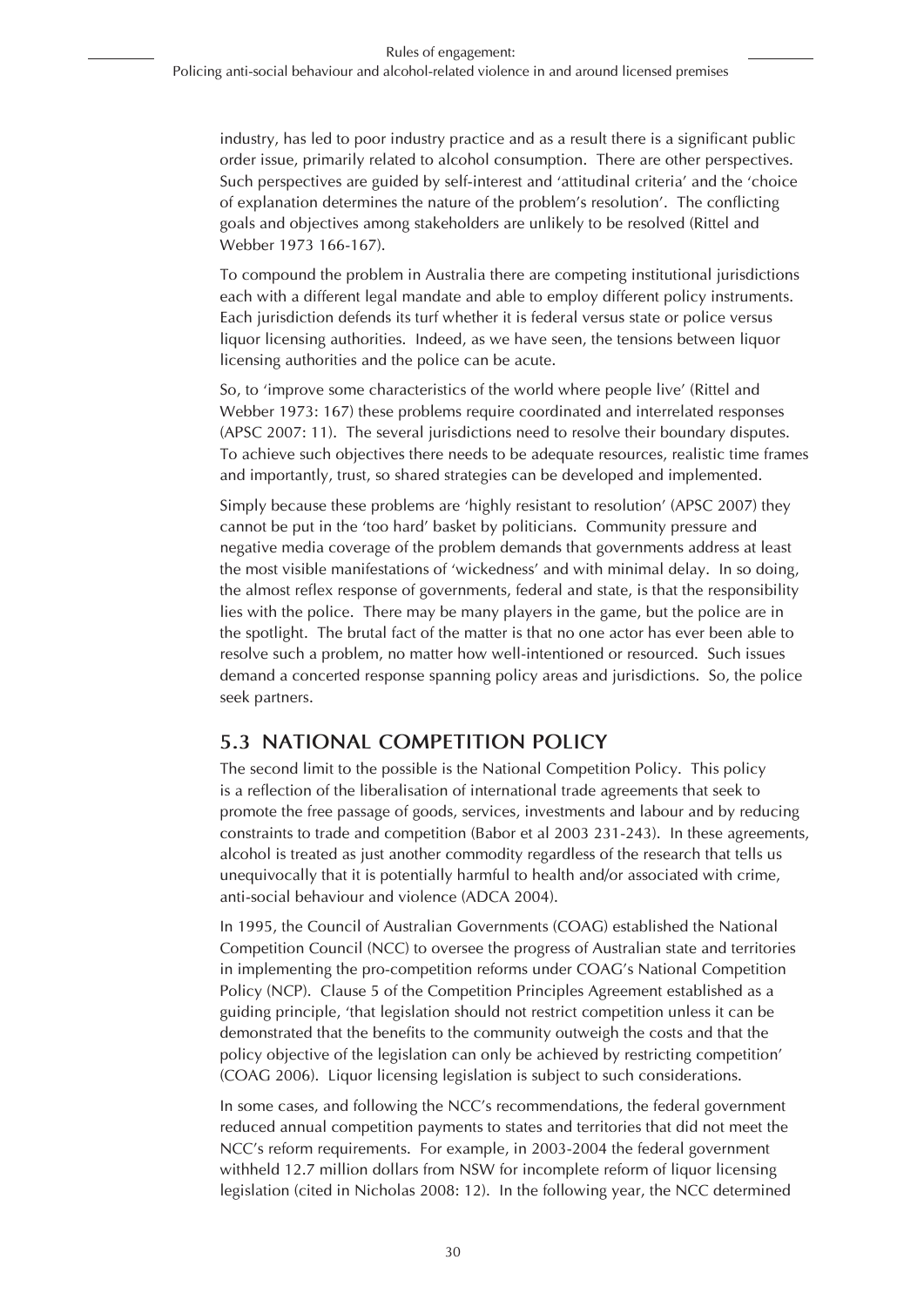that Queensland, South Australia, Western Australia and the Northern Territory had demonstrated discriminatory selling arrangements for liquor, that in the Council's opinion were not related to harm minimisation objectives. These 'discriminatory selling arrangements' included discrimination between hotels and liquor store outlets and their trading hours. All jurisdictions lost five per cent of their annual payment (NCC Assessment 2005). In 2005, the NCC identified a number of anomalies still outstanding in NSW. However, the state's change proposals, legislative reform and commitment to 'setting potential social harm as the crucial licensing criterion' rather than a 'consideration of the impact of a new license on the profits of incumbent license holders', satisfied the NCC that the NSW government was meeting its obligations in relation to liquor licensing, albeit slowly (NCC 2005).

The NCC was also concerned about restrictions on trading hours and licenses being withheld on a 'needs' basis (the "needs test" is the term used to define that part of the liquor legislation that allows objections to a new license application on the basis that the need of the community in the neighbourhood is already being satisfied by existing licensed outlets) rather than the public interest exemption clause. Over time, all state and territories have enacted reviews and legislative amendments to replace the needs requirement with a public interest statement that focuses on 'the social, health and community impacts of a license application rather than the competitive impact on existing licenses' (NCC 2005).

The consequences for police strategies are simple. They can no longer rely on local councils or licensing authorities to reject licensing applications on the basis of need. They have to obtain evidence supporting a claim that a license (or proposed changes to a license) is not in the public interest. To obtain this evidence they have returned to centralised units that can better collect and collate data to support such claims.

### **5.4 Political short-termism**

Liberal democracies have regular elections that concentrate the minds of our political leaders on the concerns of the electorate. So, politicians focus (whether they want to or not), on short-term goals and immediate payoffs rather than planning for the future (Garri 2007). Such political short-termism becomes exaggerated when an issue becomes the focus of much media and community comment. The consumption of alcohol in public places is currently defined by Australia's federal government as 'a social problem'. Working on the principle that governments and politicians need to be seen to be addressing the issues (Cauthen and Jasper 1994: 496), the newly elected Labor government has committed itself to 'targeting alcohol misuse in the wider community' through the provision of financial support and public education campaigns particularly aimed at younger members of the community14. Various debates around the efficacy of such strategies continue.

The key point for the police is that in such an environment, they also must be seen to respond quickly and effectively. Understandably, politicians are looking for the 'short, sharp intervention' that will give them a win-win headline and a respite from the increasingly loud lobby groups. Governments look primarily, at least in the first instance, to their police organisations. In response, police employ known, tried and trusted methods – high visibility patrols, short sharp interventions and saturation policing of known trouble spots. All these strategies provide reassurance policing (to politicians and the public) and good live media footage, but, as the police accept, none offer a long-term solution.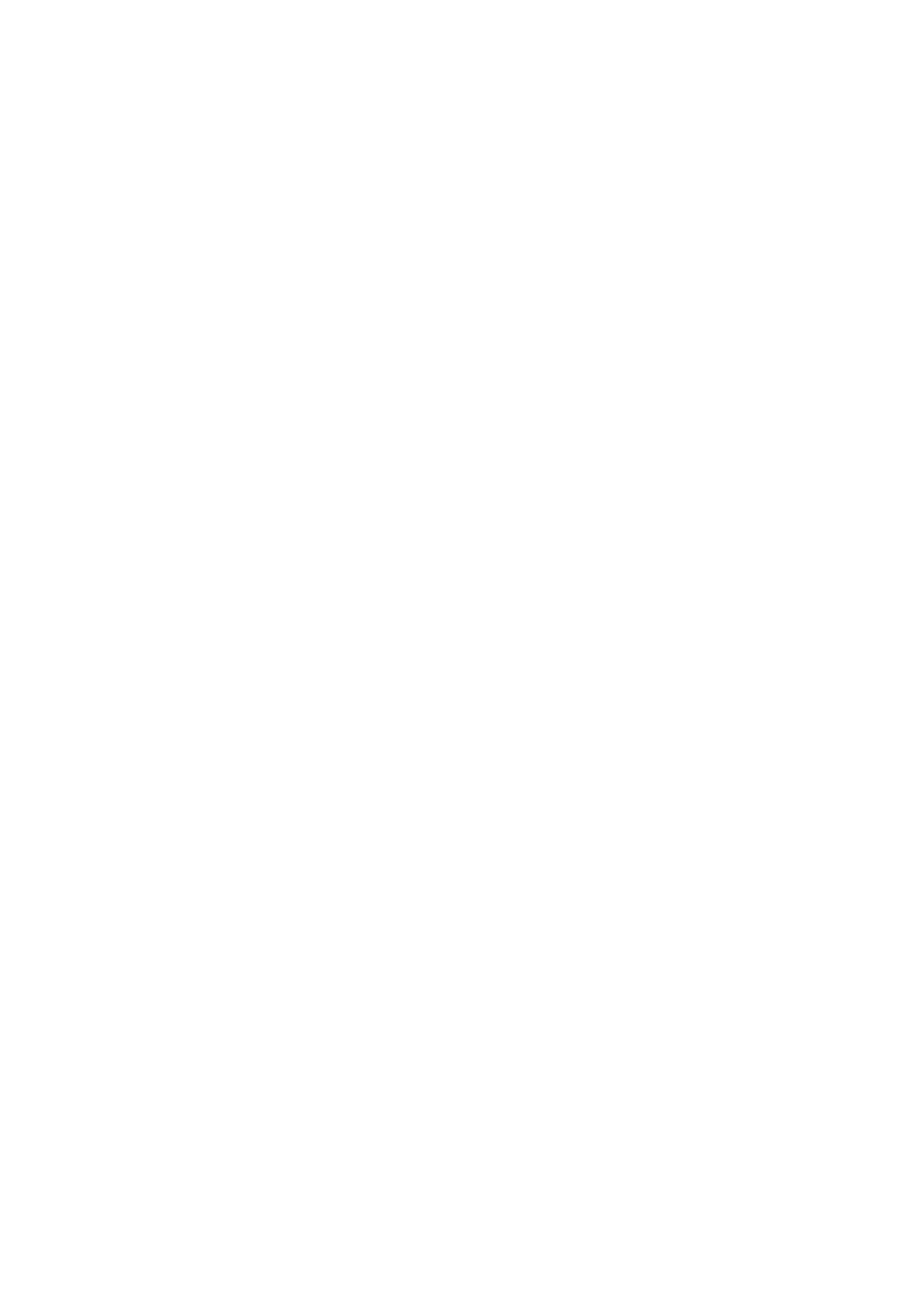# **6. Circumventing the Limits of the Possible**

#### **6.1 The Front-line**

The strategies used and developed by the police must be seen in their context. There are clear limits to the possible and these limits cannot be changed by police. That task lies with state and federal legislators. However, within these limits, most police forces were happy with the direction of their strategies and the results they were achieving:

We are doing the best we can with what we have. Yes we would like to shut more people down, yes we would like to get rid of some of the shysters that are just in it to make money and leave town and yes we would like to prosecute more of them – but overall we are doing well in the circumstances (Superintendent).

We're better off than we were that's for sure – we have much more support from management now (Sergeant).

The 'short, sharp intervention' that sees task forces or other tactical groups target a specific location for inspection or enforcement is favoured by politicians and senior police management. This proactive front-line strategy works well in terms of 'a result' and also in terms of public relations. The 'success' of such strategies ensures maximum publicity and as many officers suggested, 'a bit of respite from the press':

When the media pick up on a success story especially round a high profile venue – the bosses are happy and so we are too. Happy bosses are more likely to support our operations (Senior Sergeant).

High visibility is considered by most officers as an important strategy in maintaining public order:

The public want to see us in the street – that's what they want – just being there is a strategy in itself I can assure you – we are managing perceptions (Commander).

Giving out the penalty notices, or even wagging the finger are not really very good, or even smart strategies, but they keep us on the street and that's important (Sergeant).

Overall front-line strategies were considered useful and viable although a few officers questioned the value of it in certain circumstances:

It can be a 'war zone' out there sometimes – having police in numbers can be like a red rag to a bull believe me (Acting Inspector).

Numbers or not, when the groups line up either side of the street we quite often just let them get on with it – why are you going to put yourself between that lot – there is never enough of us (Senior Constable).

The 'short, sharp intervention' is a favoured front-line strategy amongst police officers. They see it as an effective 'short-term' strategy. It provides visible and documented evidence that the 'police are doing something'. This reassurance is as important for the public as it is for police and politicians.

### **6.2 Monitoring and Regulation**

Monitoring and regulation is now a central plank of Australian law enforcement strategies in and around licensed premises. The centralised units, as this report has shown, have proved beneficial in improving communications between liquor licensing authorities and police, collecting intelligence and data and developing training and expertise in liquor licensing matters. The centralised units are also a way of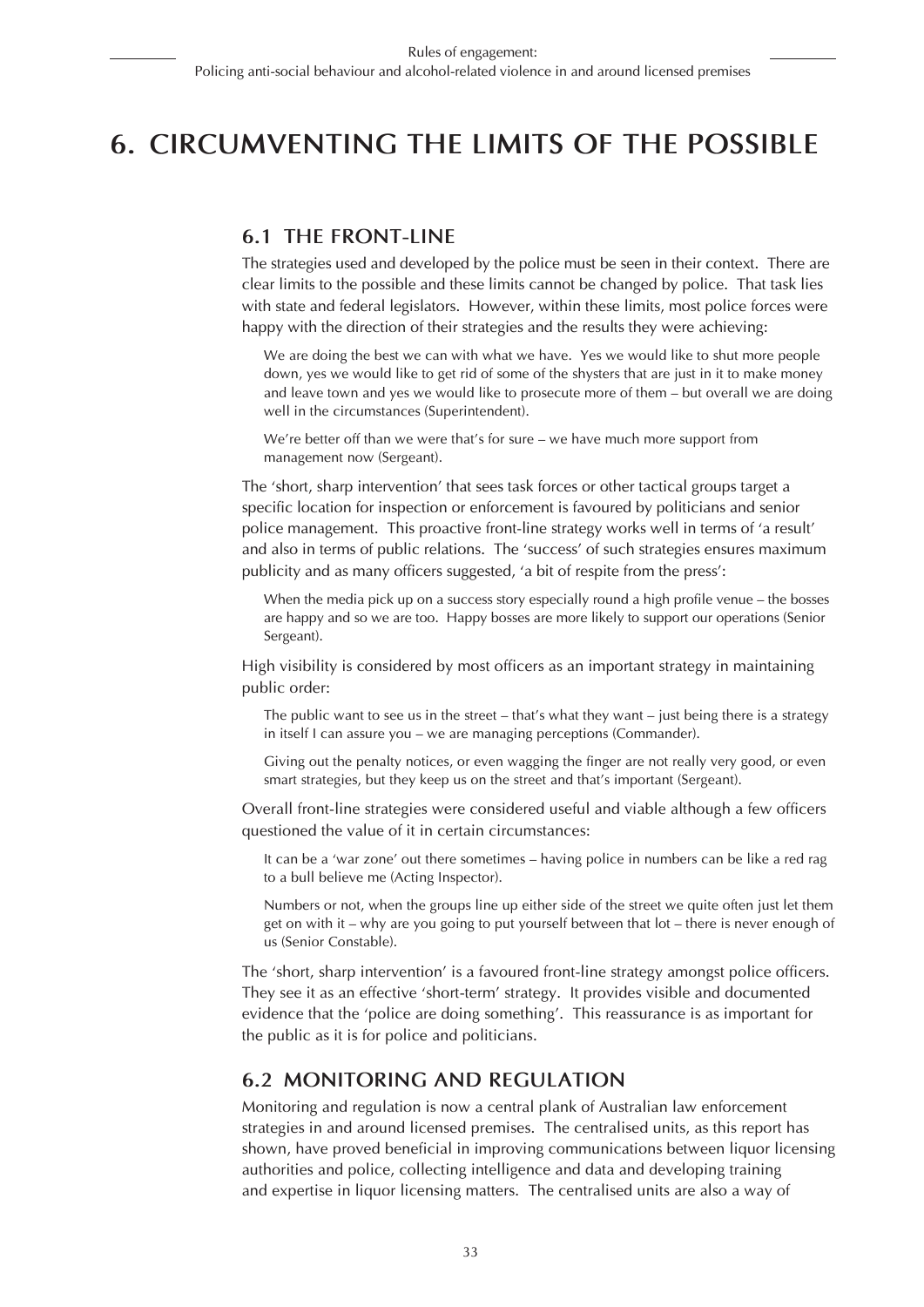containing information and building evidence bases that may contribute to successful prosecutions and law enforcement strategies. Even where jurisdictions did not have a formalised unit dedicated to regulatory matters, police officers committed to, and responsible for, public order and licensing activities were adamant that collecting data was an important way of 'keeping ahead of the game':

I get a lot of ribbing about my coloured maps and charts but I can tell you in an instant where the trouble spots are. I develop a file on each and every venue and in the end it pays off (Inspector).

Collecting the data may be a bit hit and miss, officers don't always remember to tick the box, but it provides a base data that is useful for discussions with [liquor licensing] and pretty useful sometimes for performance data generally (Sergeant).

Perhaps the most important factor for police though is the need to provide data to the relevant authorities when required:

It's not only the competition people that are interested in whether there is a public interest angle, it's the [licensing] authorities as well – they want chapter and verse on 'why not' and we must be in a position to give it to them else we're wasting our time. You don't see any law enforcement representative on any of the Boards do you? So we have to do it in other ways (Inspector).

#### **6.3 The Importance of Partnerships**

A defining characteristic of wicked problems is collaboration and the difficulties of reconciling differences across organisations, jurisdictions and key stakeholders. In this context, collaboration and partnerships are seen as providing a forum where mutually defined problems can be aired. Partnership arrangements increase the possibility that a solution may be identified, developed and ultimately implemented. However, working across agencies and with organisations outside government can be challenging and many such arrangements fall at the first hurdle. Lack of trust, poor communications, cultural differences, privacy issues, staff turnover, accountability issues and lack of authority to make decisions are all factors that can impact negatively on partnership arrangements (Fleming 2006). The collaborative approach is not new to police. Yet what we are seeing now is a stronger commitment to such arrangements and a sense that there is institutional and government resource support for such partnerships:

Look, we are in the early stages of this. So far we are getting on alright and we've had some minor wins – time will tell but it's been interesting just talking to some of these people (Superintendent).

The local partnerships, though smaller in scale were discussed much more enthusiastically by police officers in most jurisdictions. This enthusiasm was reflected particularly in rural and regional communities:

I see the Accord … as a good example of community people coming together to foster some understanding about the drinking culture around here ... the safety of the community and the individual is paramount, and that is our shared vision if you like (Senior Sergeant).

We have a signed agreement. Everyone that signs, acknowledge and agree to the Accord's objectives, responsibilities and agreement strategies. Everyone is included, local government, health, indigenous representatives, and of course police (Sergeant).

Traditionally police organisations have not been able to rely on organisational structures and management practices to support partnership arrangements in the long-term (Fleming 2006). It is true that hierarchical structured organisations are not the best mechanism to facilitate collaborative inter-organisational work, but as the public sector has recognised,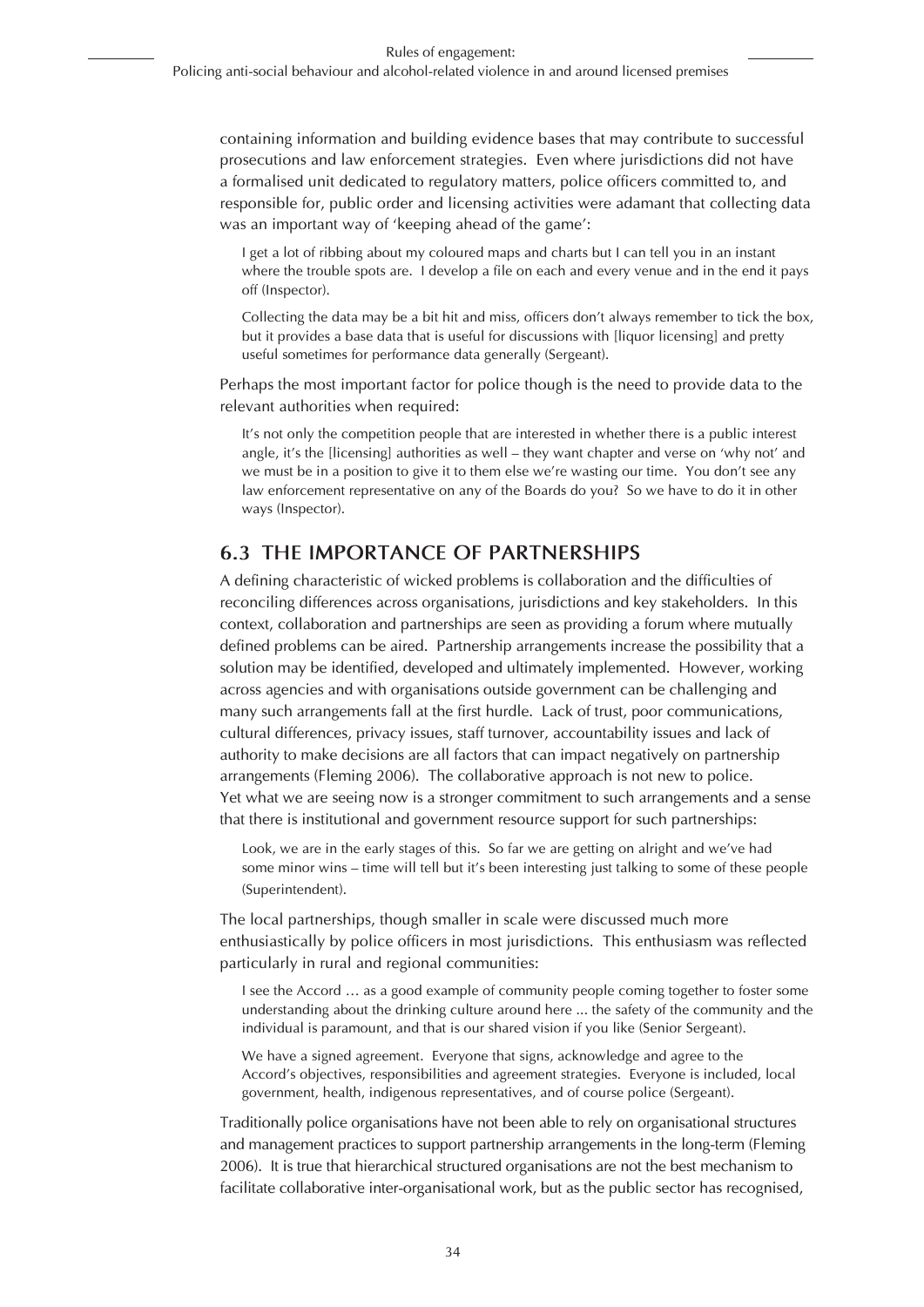such an approach can go a long way to fostering understandings of causes and solutions to particular problems even where participants agree to disagree on the fundamental issues (APSC 2007). Police management are now much more committed to the collaborative strategy and seemingly governments are willing to support their agencies in seeking solutions to these problems via partnership arrangements. This support has meant more flexibility with roster arrangements, more short-term funding for identified projects and a stronger commitment from senior police officers to attend and participate in a meaningful way. If partnerships are to thrive, this support needs to continue.

While the multi-agency initiatives look promising, positive partnerships between police and liquor licensing are still to be consolidated. Given the overlap in responsibilities it is pivotal to the successful regulation of licensed premises that police and licensing authorities come together, not just temporarily, and in response to a specific issue, but permanently, as a joint force committed to the same objectives and outcomes.

The relative lack of evaluation around Accords and broader multi-agency partnerships means that we cannot, with any certainty, suggest that such arrangements are 'best practice'. Even where there are successful evaluations on collaborative partnerships, the sustainability of these programs is always questionable. As Graham and Homel (2008: 195) have recently commented, it 'still needs to be demonstrated that these partnerships can actually reduce violence, and do so more effectively than agencies working alone'.

Despite the lack of formal evaluation, the idea of partnership is still the most promising long-term strategy to address 'wicked problems'. What they do is get people around the table, acknowledging the issues, sharing skills and knowledge and coming together to identify the problem and work towards solutions. In the context of policing liquor licensing activity this communication is a good start.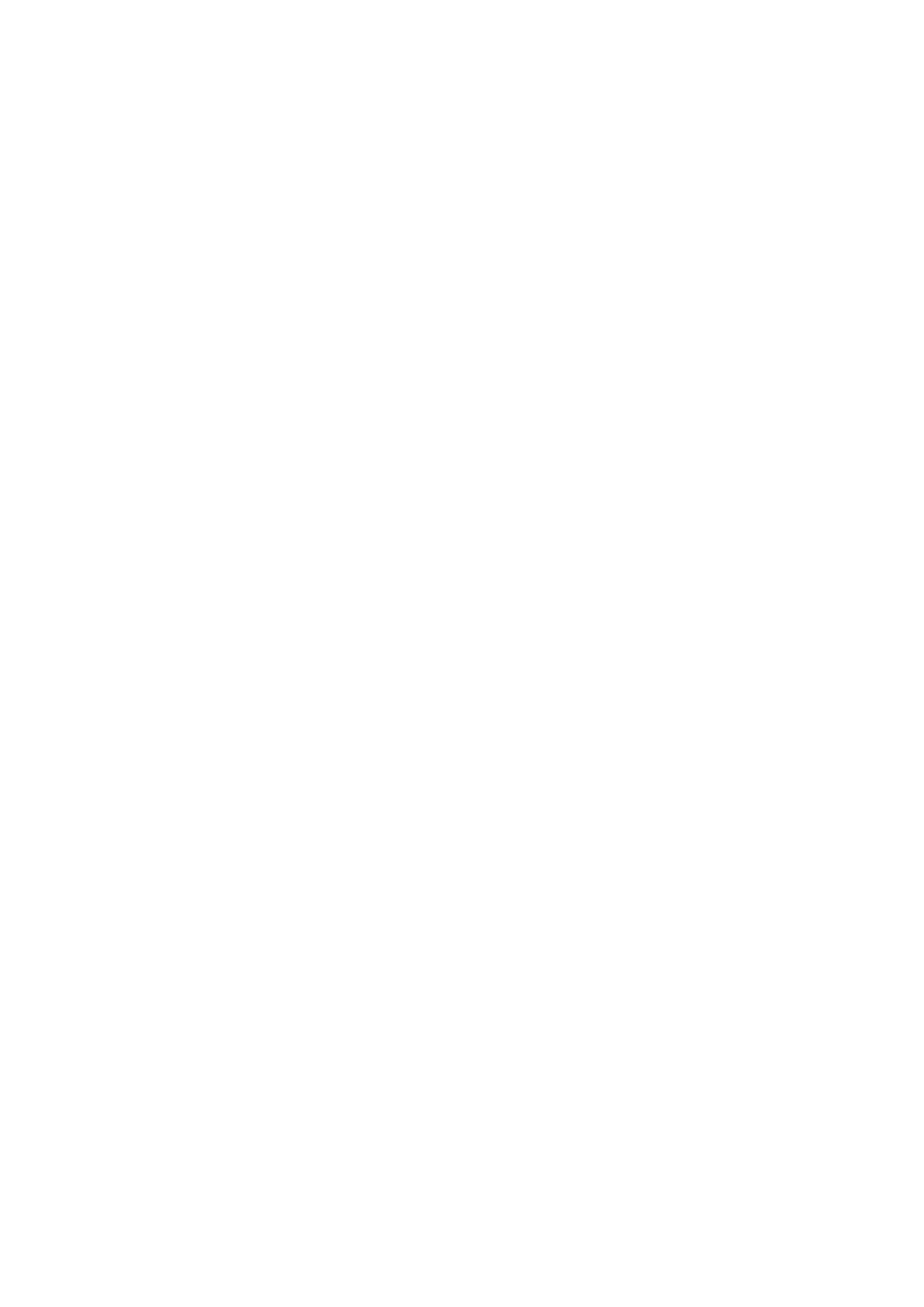# **7. Where to from here – an agenda?**

So what's working and what looks promising and what can we do to encourage such strategies? In a country with eight separate police jurisdictions serving the diverse needs of urban cities, regional centres, rural and remote bush communities, indigenous communities and vast geographical areas, it is difficult to be prescriptive about what a single jurisdiction might do to address and alleviate its particular issues. What looks promising in Newman, Western Australia may not be a viable option in Melbourne's CBD. The mix of strategies that police employ on the Gold Coast in Queensland would be frankly inappropriate for policing a two-hotel town in the Northern Territory. Best practice in Hobart may not translate as successfully to Canberra. However, there are some strategies that look promising and hold across all jurisdictions. A commitment to these may significantly enhance strategy and police practice in and around licensed premises.

#### **7.1 Centralisation**

Perhaps the most significant change in police practice in the past five years has been the move to centralise intelligence and resources in policing liquor-related activity in public places. The centralisation of specialised liquor enforcement units looks promising in many jurisdictions. Police themselves have argued that one of the central benefits of such units is that it has meant a much stronger and productive relationship between liquor licensing authorities and themselves. Communication channels have been narrowed and there has been some development towards joint approaches to licensing activity. Other relevant public sector agencies have also been the beneficiaries of a more streamlined approach.

Another apparently significant benefit of centralising resources and expertise is the centralisation of information and knowledge. This has been particularly important in the shift of focus from patron to premise. Databases are being established which allow for a more concentrated source of information – information that can be shared and developed over time. While it is true that all police officers have responsibility for enforcing the law and regulating and monitoring liquor licensing and public space activity, it is nonetheless the view of many senior officers, that specialisation in this area can be an asset. Many of the issues relating to policing liquor licensing laws and regulations is a lack of officers' legislative knowledge. Confronted with potentially thorny legal issues about by-laws and legislation, officers may be tempted to avoid policing such a situation rather than dealing with it. This might explain the paucity of liquor infringement notices handed down in many jurisdictions. Centralised units allow for training on the job and allow this knowledge to be disseminated across regions and officers via workshops and training sessions. Many officers commented positively on the assistance they were getting from the 'centre', especially in the development of Accords. The development and continued resourcing of these units is recommended.

#### **7.2 Partnerships**

'Working together', partnerships and multi-agency approaches have almost become a cliché for public sector agencies in search of solutions and effective service delivery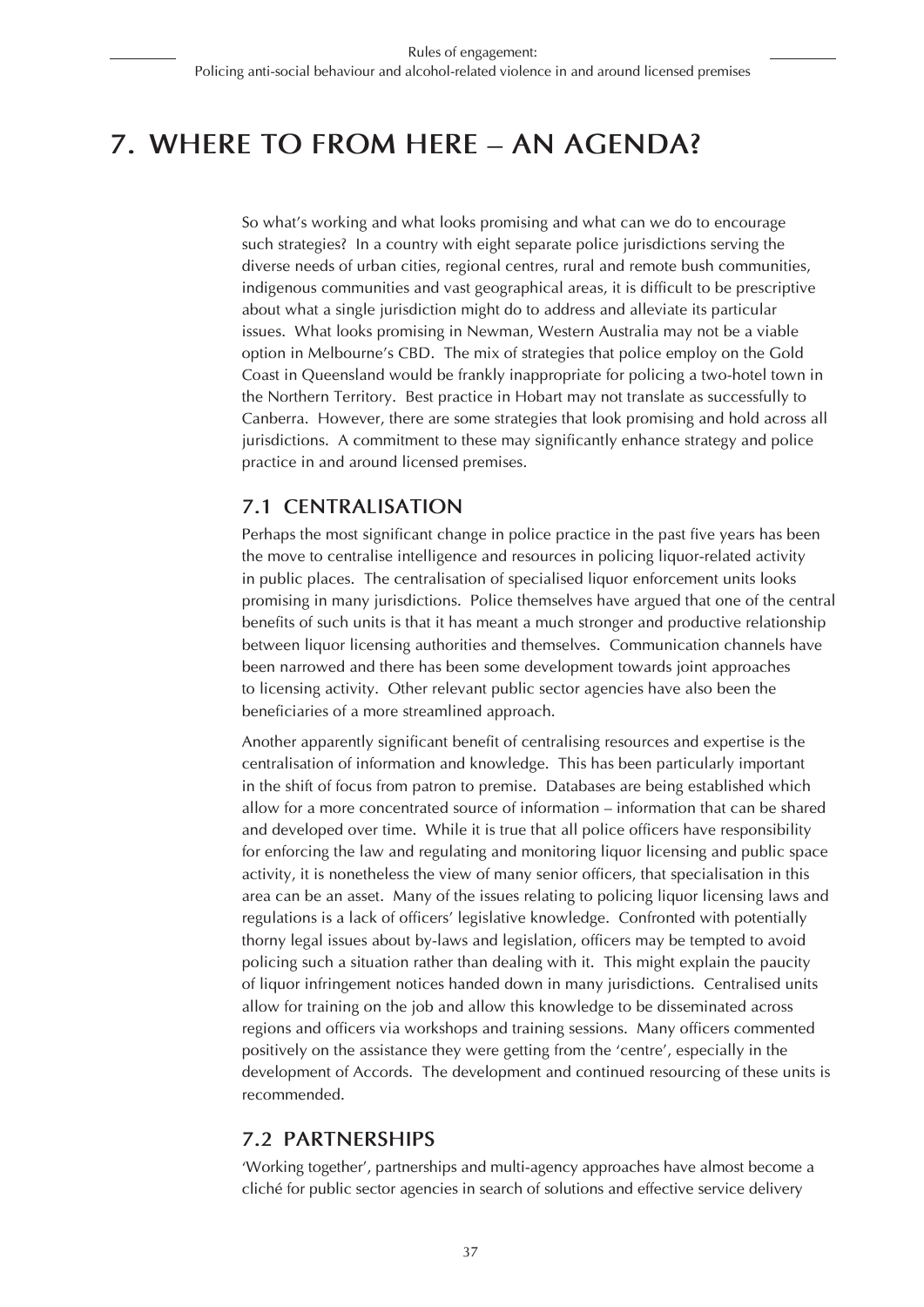options. Nevertheless, partnerships acknowledge the multi-faceted nature of 'wicked problems' and that agencies must work together if they are to tackle them adequately. This research has shown that forms of partnership, such as Accords, AMPs and Task and Coordination Groups are promising strategies in policing liquor licensing problems. They are not 'the answer' necessarily, but they are an intrinsic piece of the jigsaw and especially where they are formally administered (for example in Queensland and New South Wales) they are showing promising results. Such strategies should be encouraged in states such as Tasmania for example, where Accords are a relatively new addition to the armoury of strategies employed to address liquor licensing problems.

Yet, such partnerships must include both representatives from police and the liquor licensing authority in the network. This does not always happen and highlights perhaps one of the most challenging aspects of liquor licensing enforcement – the partnership between police and liquor licensing authorities. A NSW Auditor-General's Report (2008) recently identified inconsistencies and a lack of collaboration between police in that state and the licensing authority and called for a joint approach to enforcing liquor laws, and a clarification of roles and responsibilities for both police and liquor licensing officers. This report has highlighted the relevance of the relationship between police and liquor licensing and suggested that despite some progress in this area, particularly where police organisations have begun to centralise their liquor licensing activities, there is still work to be done. But how to do it?

The NSW Audit report recommended a joint working party, joint operations, a sharing of information, guidelines on how to work with licensees, collaborative reviews of operations and the joint delivery of state wide patron education campaigns. These are all good, solid recommendations that will, if implemented, provide a solid base from which such a partnership can develop. But it would be naive to assume that such partnerships can just happen because we want them to, and because there are a set of guidelines in place to drive collaboration. While the benefits of collaboration are obvious, the challenges need to be acknowledged, and it is here that much of the work has to be done if partnerships are to be formed and sustained over time.

Such challenges include, a lack of trust, respect and reciprocity, under-resourcing, a reluctance to share information, a lack of appreciation about the work that needs to be put into a partnership, staff mobility (particularly on the police side) and a perceived imbalance of power between partners. As well, decision-making rights, cultural differences, different lines of accountability and performance review can all blur areas of responsibility (Fleming 2006; Wildridge et al, 2004).

All these barriers to successful partnerships can result in organisations 'spending more time on the mechanisms of partnership working than on achieving outcomes' (Wildridge et al, 2004: 9). Many of these challenges can be addressed and resolved through training and hard work on the part of the agencies. There needs be a realisation that partnerships are not a 'soft option', but require a lot of effort, and that partnerships take time to develop and need to be based on what can realistically be achieved.

Many of the challenges however, need to be addressed by agency heads. Issues of staff mobility, resourcing, performance management issues and decision-making potential can all be addressed by senior management. An organisational commitment to partnerships can assist greatly in the sustainability of collaborative effort. Just being aware of the issues involved in forging partnerships between agencies is important. There needs to be an acknowledgement that creating successful partnerships is a skill in itself. A skill that can be learned and passed on; developed and improved on. Just as legislative review and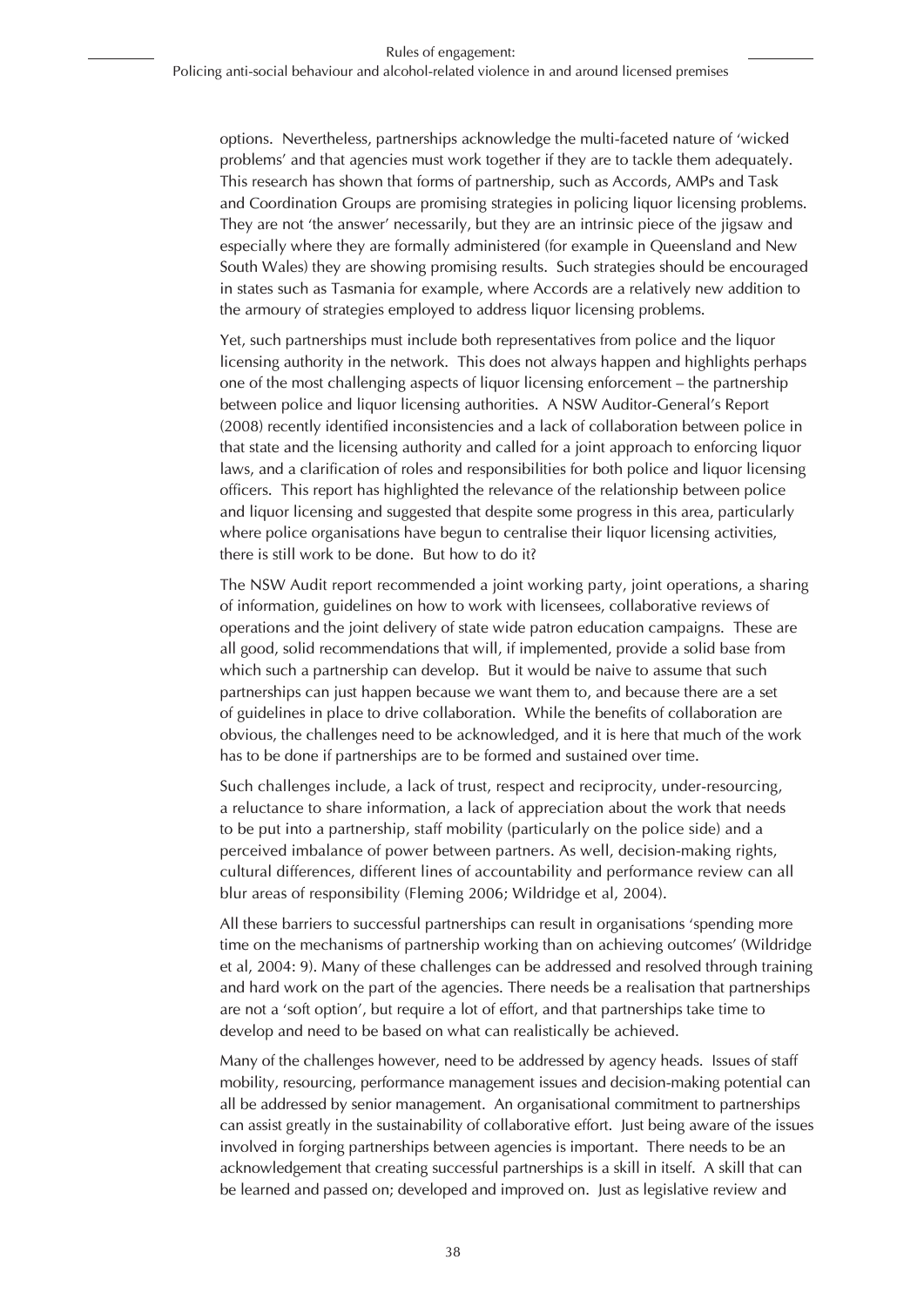knowledge development are essential aspects of the work of police and liquor licensing authorities, perhaps both agencies need to consider a more formal training component for partnership work.

Governments can also assist in this process. They can, as they have done in the United Kingdom, promote and support inter-agency responses and provide a legislative base for partnerships and data exchange between agencies (Fleming 2006: 87). Also in the United Kingdom, specific agencies have been targeted to encourage collaboration. So, for example, the poor collaborative efforts of health and social care agencies were discussed in a formal, government discussion document that identified three levels of partnership working in both agencies. These levels were eventually incorporated into the 1999 Health Act. It is in effect now a mandatory requirement that these agencies seek to work together under specifically outlined integrative practices (Wildridge et al, 2004: 11-12).

In the limited research into partnerships, we know that they are a potentially positive way of dealing with complex problems. The issue of liquor licensing is a complex issue and in addressing this issue, partnership work, looks promising. A more formal commitment to working in partnership by senior management and governments will be crucial if we are to develop some of the promising strategies outlined in this report for addressing anti-social behaviour and violence in, and around licensed premises.

Centralisation and partnerships then are two strategies that look promising for the longterm management of alcohol-related activity in public spaces. Yet, these strategies, and others, require organisational support in a number of ways if they are to become successfully embedded in police practice. This support will mean a commitment to research and evaluation and a guarantee of adequate resourcing over the long-term.

#### **7.3 Research and Evaluation**

It is early days for some of the strategies discussed in this report, and from a police perspective many of them look promising. However, more research into the various strategies, and the extent to which these strategies are hampered by internal or external factors must be a priority. National Competition Policy constrains policy makers from adapting some of the research discussed earlier in this report to inform practice in this sensitive policy area. So, for example, while we know that extended trading hours in licensed premises will increase the level of alcohol consumption and subsequently the extent of anti-social behaviour and alcohol-related violence (NDRI 2007; Chikritzhs and Stockwell 2006), a substantial and permanent reduction in trading hours is unlikely to happen in the near future. However, despite this, there is still a lot of research that can be conducted and used to inform practice, particularly in the context of current strategy. So, for example, do cautions and the use of discretion act as deterrents? To what extent do partnerships, in any guise, assist in the productive policing of anti-social behaviour in and around licensed premises? Additionally, research into the capacity of organisations to manage the complexity of policing the alcohol issue is required. For example, what organisational mechanisms would enhance police officers' ability to develop their intelligence systems? How can existing research inform current police practice? Can we develop performance indicators that encompass the complexities of policing anti-social behaviour in public places? Generally, research into the efficacy of enforcement strategies, focusing not just on how the programs work and produce results, but how they can be sustained, would contribute significantly to policing efforts.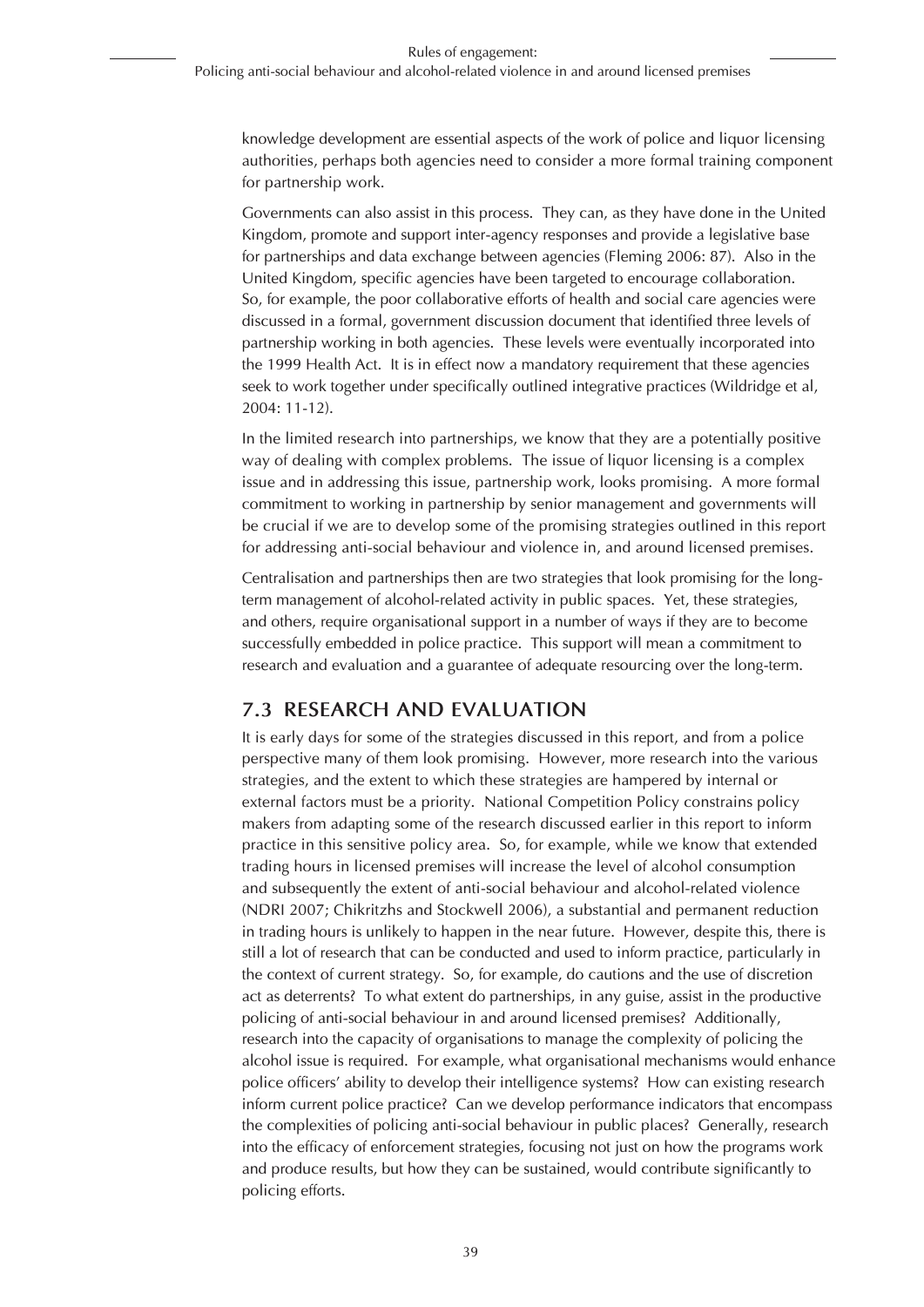Yet if police organisations are going to embrace research it is equally important that the concept of evaluation is realised more fully. One of the difficulties of identifying 'best practice', and recommending strategy is that so little evaluation is done in relation to specific strategies employed by police and other relevant parties in regulating liquorrelated activity. We need to know for example, whether the shift of focus from patron to premise is having an impact on licensee behaviour. Is centralisation having a positive impact on police practice? To what extent do task forces free up officers on the street for other police work? Evaluation in the first instance is always a learning tool. Systematic evaluations of all strategies would provide valuable learning material for the future development of law enforcement strategy. Agreed guidelines for these evaluations will allow information to be shared across jurisdictions more effectively.

The other advantage of research and evaluation practice is that they provide a mechanism whereby resource allocation decisions can be made more confidently. If organisations can demonstrate 'what works', they are significantly better placed to plan strategically, both at the basic level in terms of rosters and personnel deployment, and at the budget level, where resources can be applied in a long-term, proactive way that would arguably promote and develop police strategies in this area. If police organisations are serious about managing the alcohol problem on the streets, research and evaluation of strategies will be crucial for a broader understanding of not only what works, but how they can enhance strategy and practice.

### **7.4 Resources**

Currently, few stakeholders are complaining about a lack of resources to deal with the 'liquor problem' (with the possible exception of the political opposition and various police unions). Indeed, most participants in this research were mildly surprised by the organisational support afforded to them for specific initiatives and were grateful for funding, however short-term. Hopefully, the organisational support and commitment for these initiatives will continue. Alcohol management should be explicitly (and indeed in some jurisdictions it is the case), part of an organisation's strategic framework. We have seen that centralised intelligence units and partnerships are potentially effective strategies in the policing of anti-social behaviour and violence in and around licensed premises. The centralised units are still in their infancy, but we can see that more officers and more administrative resources would assist in the units' efforts to regulate and monitor licensed premises. Training and development opportunities in terms of the policing of licensed premises needs to be extended to all police officers rather than just those involved in specialised squads. Resources will be required for this.

Local partnerships are clearly working effectively on a number of levels. Continuity of funding and support for such initiatives will be pivotal to their long-term success. The broader partnerships discussed in this report are in their early stages. The only way we are going to know whether or not they can be an effective strategy in preventing alcohol-related harm is if we let them develop overtime, resource them adequately and evaluate them systematically.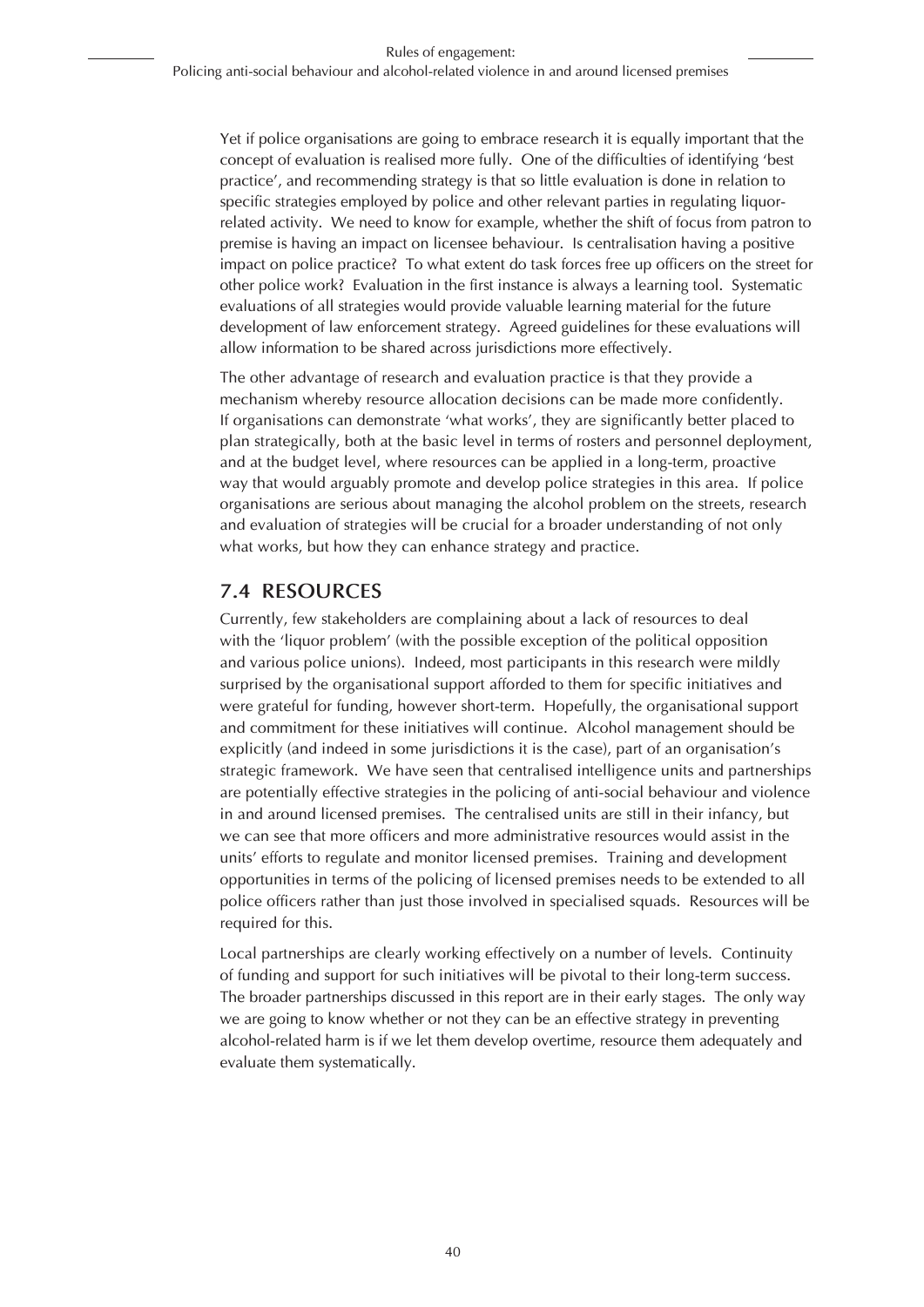# **8. Conclusion**

This report has identified three police strategies developed to address the problem of alcohol-related violence and anti-social behaviour in, and around licensed premises in Australia: front-line strategies; monitoring and regulation strategies and partnership strategies. It has also identified three related trends: the shift in enforcement from patron to premise, the shift in monitoring and regulation away from a decentralised approach and a return to a more centralised approach; and a more formal shift to working with, and through partner organisations.

This research has suggested that from a police perspective, the move to centralise monitoring and regulation has had several benefits and should be encouraged. Interviewees overwhelmingly testified to the fact that the new units had improved communications between liquor licensing authorities and police and at least in these early days, fostered better relationships between the two agencies. In addition, it was perceived that the centralised units facilitate more efficient data collection and intelligence, nurture a better skills base and allow for a much sharper focus on regulation and enforcement generally. Even in those jurisdictions not yet committed to a fully centralised approach, intelligence-led policing is becoming a standard feature of policing alcohol-related activity. The implementation of public order and safety task forces with a specific emphasis on licensing venues is a promising innovation. Most of these tactical groups have short-term funding and it remains to be seen whether or not they will remain part of the regulatory process.

The several strategies developed by the police to address alcohol problems in public places are not of course mutually exclusive. Each has its place. There are no either/or choices. So the police pursue centralised and decentralised strategies simultaneously. As participants in this research have stressed, the front-line strategy is important and, in the short-term, effective. So too is the development of AMPs and local Accords in urban and remote areas. Centralised, specialised units are not incompatible with decentralised local partnerships and short, sharp street level interventions. All of these strategies are in place simultaneously and deployed by the police when they are seen to be the most relevant and effective response.

Partnerships addressing public alcohol problems have improved significantly. While there are partnerships addressing single issues and licensing-specific Accords, particularly in the suburbs and in regional and remote areas, there is a discernible move towards collaboration, that encompasses broader concerns about anti-social behaviour, health and community safety and brings together agencies, community groups and business. Nevertheless, although there are some encouraging signs and documented successes, purposeful collaboration between police and liquor licensing authorities remains to be strengthened and improved.

The regulation of licensed premises is not just the responsibility of one individual or group. Police are but the visible response. It may be true that police have 'primary carriage' of dealing with alcohol-related social harms and are 'well placed to intervene in many of these harms' (Nicholas 2008: 37) but their efforts cannot be relied on in isolation. Maybe 'there are no value-free, true-false answers to any of the wicked problems governments must deal with' (Ritter and Webber 1973, 169) but others still have a role to play and a responsibility to contribute to the overall picture.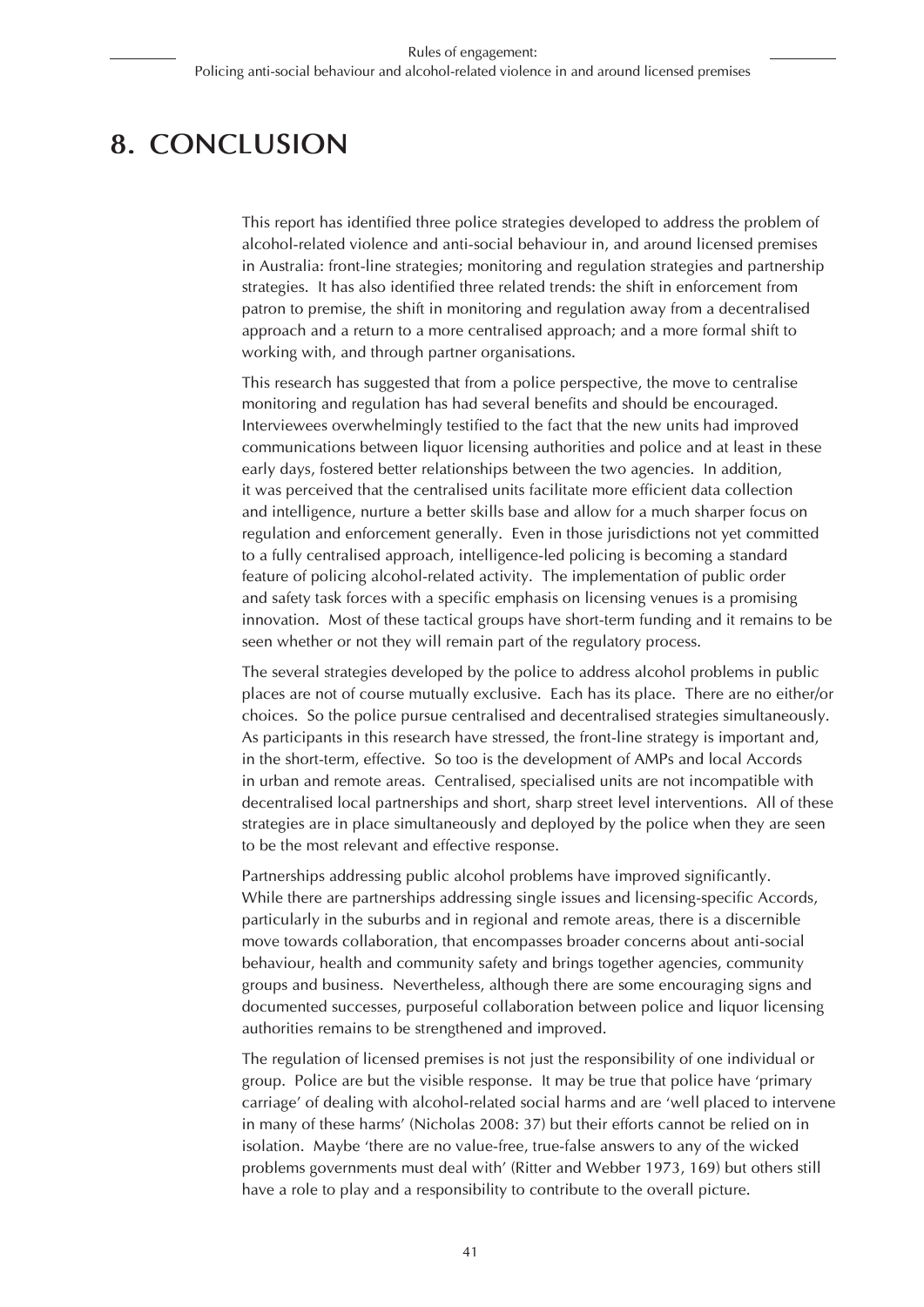Governments for example, can better clarify the jurisdictions of the several partners, thus alleviating some of the existing tension between liquor licensing authorities and police and the tasks they seek to accomplish. Governments are in a position to establish the 'rules of engagement' and change the rules of the game where they do not meet principles of harm minimisation. They can, legislate for more formal partnership work as they have done in the United Kingdom. Governments can grasp the thorny nettle of national competition policy and perhaps, for example, lay down specific criteria for a public interest test that acknowledges the robust research that confirms the social harms associated with excessive alcohol consumption.

The strategies and recommendations advanced here may well extend and enhance these efforts. Yet as this report has suggested, there are limits to the possible – wicked problems, national competition policy and political 'short-termism' all combine to constrain strategies, even as they seek to deliver palatable solutions to multiple stakeholders. Moreover, research and evaluation issues are still to be addressed and resolved. A commitment to guaranteed funding for all strategies will be crucial for any long-term success. In the final analysis, it remains important to share the responsibility for this problem. Just as police are endeavouring to reshape their strategies to accommodate a changing political and economic landscape, state and federal legislators need to make good their commitments to act in this policy area, and explore how they can reshape the limits to the possible that currently encumber those who seek to contain and manage alcohol abuse.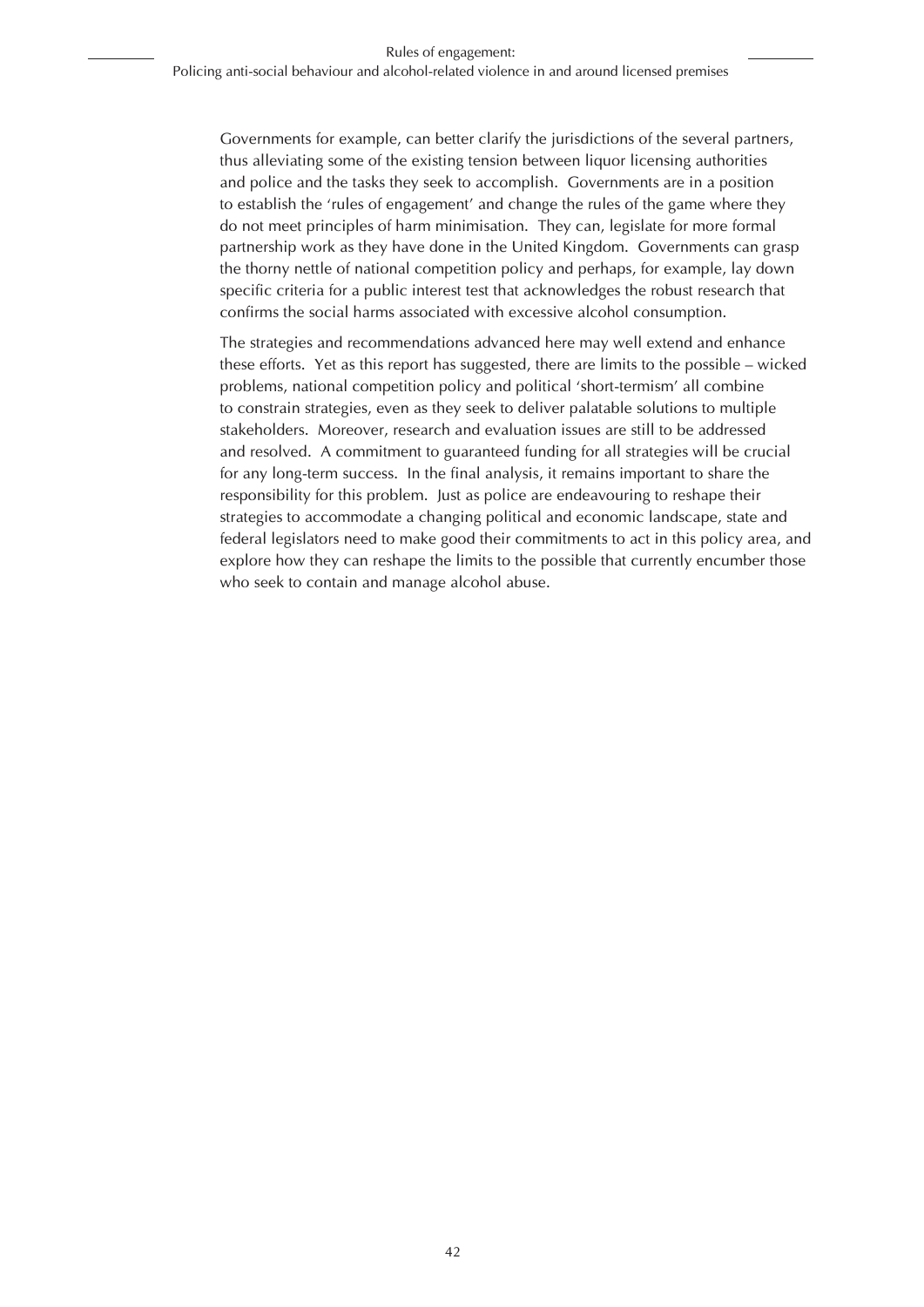### **REFERENCES**

ABC Online News 2008, 'Alcohol blamed for rising crime levels', <http://www.abc. net.au/news/stories/2008/07/28/2316773.htm> Accessed 28 July 2008.

ACT 2008, 'Review of the *Liquor Act 1975*, Discussion Paper', Legislation and Policy Branch, Department of Justice and Community Service, March, Publishing Services, Canberra.

AERF 2008, 'Aussie drinking habits create climate of fear', Media Release, 4 February, Alcohol Education and Research Foundation. <http://www.aerf.com.au/showcase/ MediaReleases/2008/4-02-08\_Aussie%20drinking%20habits%20create%20climate%2 0of%20fear.pdf> Accessed 28 July 2008.

Alcohol and other Drugs Council of Australia (ADCA) 2004, 'Submission to the Productivity Commission Inquiry into National Competition Policy Arrangements', June, Alcohol and other Drugs Council, Canberra.

APMC 2005, *Directions in Australasian Policing: 2005–2008*, Australian Police Minister's Council, November, Canberra, available online at <http://www.acpr.gov. au/pdf/Directions05-08.pdf> Accessed 28 July 2008.

APSC 2007, 'Tackling Wicked Problems: A Public Policy Perspective', Australian Public Service Commission, Commonwealth of Australia, Canberra.

Babor, T, Caetano, R, Casswell, S, Edwards, G, Giesbrecht, N, Graham, K, Grube, J, Gruenwald, P, Hill, L, Holder, H, Homel, R, Osterberg, E, Rehm, J, Room, R & Rossow, I 2003, *Alcohol: No Ordinary Commodity – Research and Public Policy*, Oxford University Press, Oxford, United Kingdom.

Briscoe, S & Donnelly, N 2001a, 'Temporal and Regional Aspects of Alcohol-Related Violence and Disorder', *Alcohol Studies Bulletin*, no. 1, NSW Bureau of Crime Statistics and Research, Sydney.

Briscoe, S & Donnelly, N 2001b, 'Assaults on Licensed Premises in Inner-Urban Areas', *Alcohol Studies Bulletin*, no. 2, NSW Bureau of Crime Statistics and Research, Sydney.

Briscoe, S & Donnelly, N 2003, 'Problematic Licensed Premises for Assaults in Inner Sydney, Newcastle and Wollongong', *Australian and New Zealand Journal of Criminology*, vol. 36, no. 1, pp. 18-33.

Bryant, M & Williams, P 2000, 'Alcohol and other drug-related violence and nonreporting', *Trends and Issues in Crime and Criminal Justice*, no. 171, Institute of Criminology, Canberra.

Bullock, K, Erol, R & Tilley, N 2006, *Problem-oriented Policing and Partnerships – Implementing an evidence-based approach to crime reduction*, Willan Publishing, Devon, United Kingdom.

Cauthen, NK & Jasper, JM 1994, 'Culture, Politics and Moral Panics', *Sociological Forum*, vol. 9, no. 3, pp. 495-503.

Chikritzhs, T, Catalano, P, Stockwell, T, Donath, S, Ngo, H, Young, D & Matthews, S 2003, *Australian Alcohol Indicators 1990-2001: Patterns of Alcohol Use and Related Harms of Australian States and Territories*, National Drug Research Institute, Perth.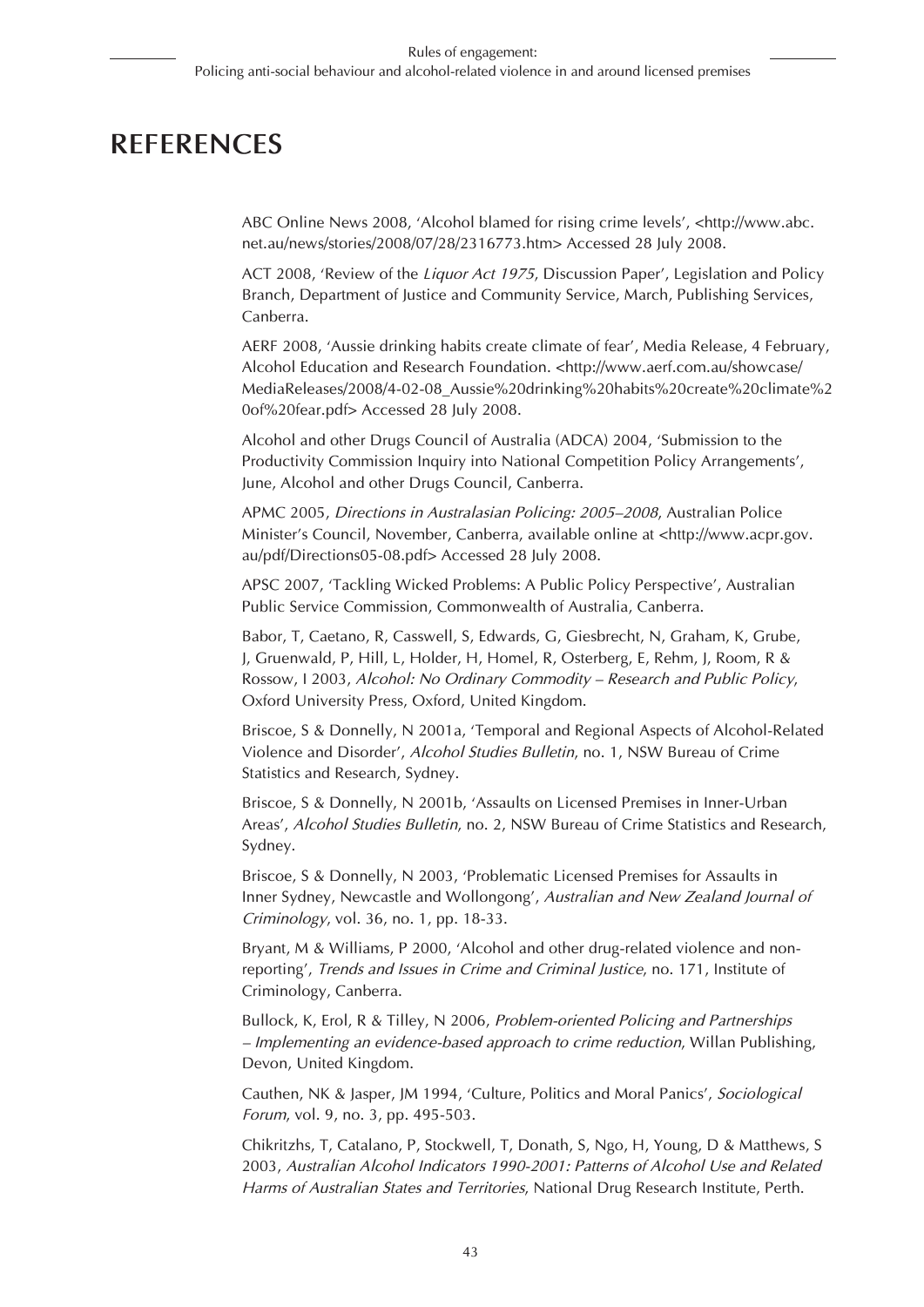Chikritzhs, T & Stockwell, T 2006, 'The impact of later trading hours for hotels on levels of impaired driver road crashes and driver breath alcohol levels', *Addiction*, vol. 101, pp. 1254-1264.

Chikritzhs, T, Catalano, P, Pascal, R & Henrickson, N 2007, 'Predicting alcoholrelated harms from licensed premises outlet density', National Drug Law Enforcement Fund, NDLERF Hobart.

COAG, 2006, COAG Background Paper: COAG National Competition Policy Review, Council of Australian Governments, February. <http://www.coag.gov.au/ meetings/100206/national\_competition\_policy\_report.pdf> Accessed 28 July 2008.

Considine, R, Walker, SA, Wiggers, J, Daly, J, Hazell, T, Fairhall, S & Hunter Centre for Health Advancement 1998, 'Strategies to Reduce Alcohol-related Harm in the Hunter: Two Collaborative Approaches', paper presented at AIC Conference, *Partnerships in Crime Prevention*, Hobart.

Crawford, A 1997, *The Local Governance of Crime Appeals to Community and Partnerships*, Clarendon Press, Oxford.

Craze, L 1994, 'An analysis of enforcement and operational information', in T Stockwell (ed.) *An Examination of the Appropriateness and Efficacy of Liquor Licensing Laws Across Australia*, Australian Government Publishing Service, Canberra.

D' Abbs, P 2004, 'Alignment of the policy planets: behind the implementation of the Northern Territory (Australia) Living with Alcohol programme', *Drug and Alcohol Review*, vol 23, pp. 55-66.

Department of Health and Ageing 2006, *National Alcohol Strategy 2006-2009*. <http://www.alcohol.gov.au/internet/alcohol/publishing.nsf/Content/nas-06-09> Accessed 5 June 2007.

Dibley, G 2007, 'Local government reducing harm from alcohol consumption', *Prevention Research Quarterly*, Drug Info Clearinghouse, September.

Dingwall, G 2006, *Alcohol and Crime*, Willan Publishing, Devon, United Kingdom.

Doherty, S & Roche, A 2003, *Alcohol and Licensed Premises: Best Practice in Policing*, Australasian Centre for Policing Research, Adelaide.

Donnelly, N, Scott, L, Poynton, S, Weatherburn, D, Shanahan, M & Hansen, F 2007, *Estimating the short-term cost of police time spent dealing with alcohol-related crime in NSW*, No. 25, NDLERF, Hobart.

Douglas, M 1998, 'Restriction of the hours of sale of alcohol in a small community: a beneficial impact', *Australian and New Zealand Journal of Public Health*, vol. 22, no. (6), pp. 714-719.

Edwards, A & Benyon, J 2001, 'Networking and crime control at the local level', in M. Ryan et al. (eds), *Policy Networks in Criminal Justice*. Palgrave Macmillan, Houndmills, Basingstoke.

Felson, M, Berends, R, Richardson, B & Veno, A 1997, 'Reducing pub hopping and related crime', in R Homel (ed), *Policing for Prevention: Reducing Crime, Public Intoxication and Injury, Crime Prevention Studies*, vol. 7, pp. 115 -132.

Findlay, RA, Sheehan, MC, Davey, J, Brodie, H & Rynne, F 2002, 'Liquor law enforcement: policy and practice in Australia', *Drugs: Education, Prevention and Policy*, vol. 9, no. 1, pp. 85-94.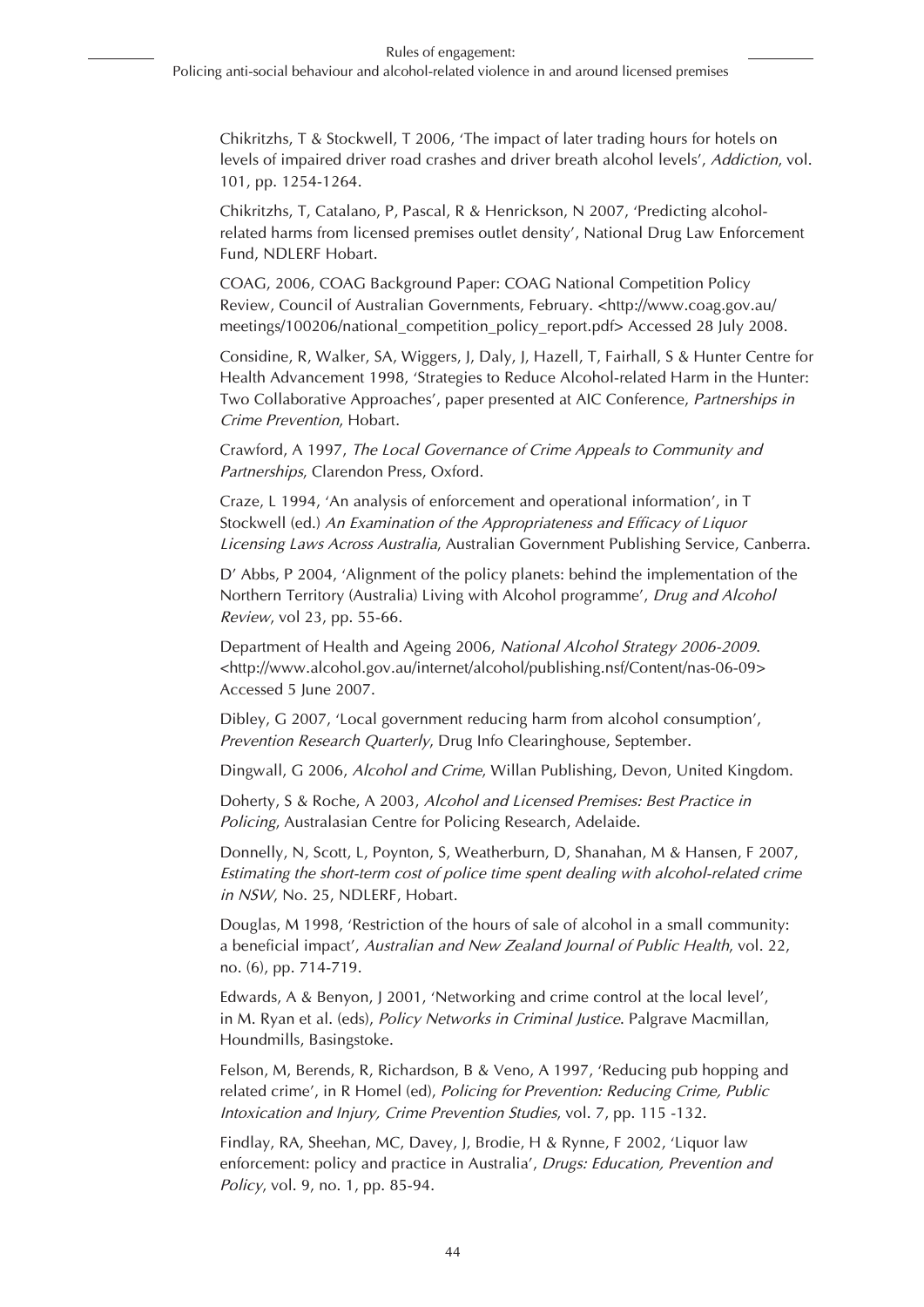Fitzgerald, T 2001, *Cape York Justice Report*, Brisbane Government Printer, Queensland.

Fleming, J 2006, 'Working through Networks: The Challenge of Partnership Policing' in J Fleming & J Wood (eds), *Fighting Crime Together: The Challenges of Policing and Security Networks*, University of New South Wales Press, Sydney, pp. 87-115

Fleming, J 2008, 'Observation, the police and public administration', *Public Administration an international quarterly*, vol. 86, no. 3, pp. 623-626

Gant, F & Grabosky, PN 2000, *The Promise of Crime Prevention*, Australian Institute of Criminology, Canberra.

Goldstein, H 1990, *Problem-oriented policing*, McGraw-Hill, New York.

Grabosky, PN 1977, *Sydney in Ferment - Crime dissent and official reaction 1788 to 1973*, ANU Press, Canberra, Australia.

Graham, K & Homel, R 2008, *Raising the Bar: Understanding and Preventing Violence in Bars, Clubs and Pubs*, Willan Publishing, Devon, United Kingdom.

Gray, D & Saggers, S 2002, *Submission to the Inquiry by the Director of Liquor Licensing into proposed restrictions on the sale of packaged liquor in Port Hedland and South Hedland*. <http://espace.lis.curtin.edu.au/archive/00000346/> Accessed 12 June 2007.

Gray, D, Saggers, S, Atkinson, D, Sputore, B & Bourbon, D 2000, 'Beating the grog: an evaluation of the Tennant Creek liquor licensing restrictions', *Australian and New Zealand Journal of Public Health*, vol. 24, no. (1), pp . 9-44.

Gray, D & Chikritzhs, T 2000, 'Regional variation in alcohol consumption in the Northern Territory', *Australian and New Zealand Journal of Public Health*, vol. 24, no. 1 pp. 35-38

Hadfield, P 2006, *Bar wars: Contesting the night in contemporary British cities*, Oxford University Press Inc, Oxford, England.

Hauritz, M, Homel, R, McIlwain, G, Burrows, T & Townsley, M 1998, 'Reducing violence in licensed venues: community safety actions projects', *Trends and Issues in Crime and Criminal Justice*, vol. 101, pp. 1-6.

Hawks, D, Rydon, P, Stockwell, T, White, M, Chikritzhs, T & Heale, P 1999, *The Evaluation of the Fremantle Police Licensee Accord: Impact on serving practices, harm and the wider community*, National Drug Research Institute and Curtin University of Technology, Perth, WA.

Homel, R, Carvolth, R, Hauritz, M, McIlwain, G & Teague, R 2004, 'Making Licensed Venues Safer for Patrons: what environmental factors should be the focus of interventions', *Drug and Alcohol Review*, vol. 23, no. (1), pp. 19-29.

Homel, R & Clark J 1994, 'The prediction and prevention of violence in clubs and pubs', in RV Clarke (ed) *Crime prevention studies*, vol. 3, pp. 1-46.

Homel, R, Hauritz, M, Wortley, R, McIlwain, G & Carvolth, R 1997, 'Preventing alcohol-related crime through crime community action: the Surfers Paradise Safety Action Project' in R. Homel (ed), *Policing for Prevention: Reducing Crime, Public Intoxication and Injury, Crime Prevention Studies*, vol. 7, pp. 35-90.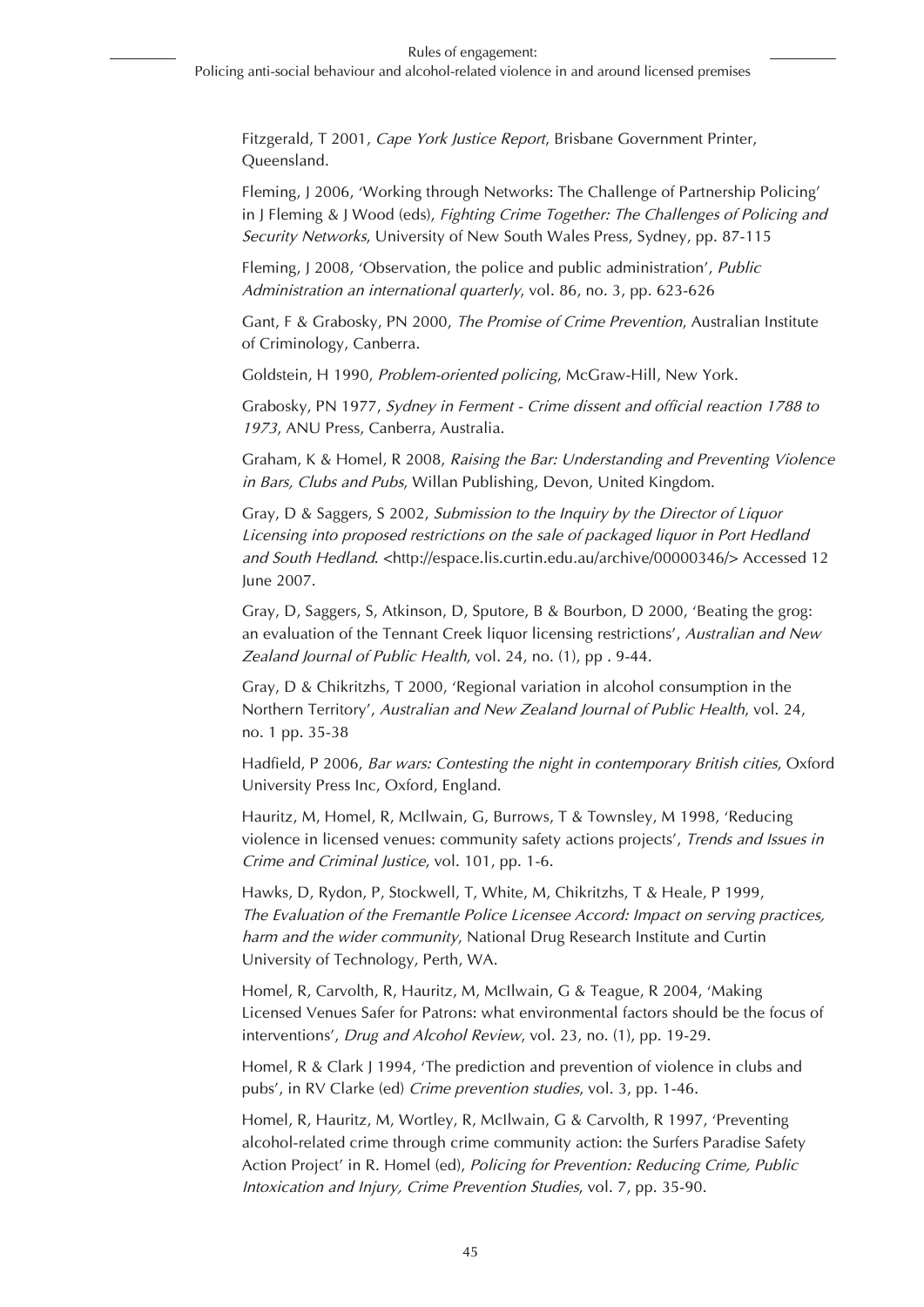Ireland, CS 1995, 'Alcohol and its Contribution to Violence: New Directions for Policing Alcohol-related Violence, Crime and Anti-social Behaviour in New South Wales', in D Chappell and S Egger, *Australian Violence: Contemporary Perspectives* 11, Australian Institute of Criminology, Canberra, pp. 71-86.

Jochelson, R 1999, *Crime and place: An analysis of assaults and robberies in Inner Sydney*, Bureau of Crime and Statistics Research, Sydney

Lang, E & Rumbold, G 1997, 'The effectiveness of community-based interventions to reduce violence in and around licensed premises: A comparison of three Australian models', *Contemporary Drug Problems*, vol. 24, no. 4 (Winter), pp. 805-826.

Lewis, M 1992, *A Rum State - Alcohol and State Policy in Australia 1788-1988*, AGPS Press, Canberra, Australia.

Liddle, M & Gelsthorpe, L 1994, *Inter-agency crime prevention: Organising local delivery*, Home Office, Police Research Group - Crime Prevention Unit, London.

Loxley, W, Gray, D, Wilkinson, C, Chikritzhs, T, Midford, R & Moore, D 2005, 'Alcohol Policy and Harm Reduction in Australia', *Drug and Alcohol Review*, vol. 24, no. (6), pp. 559-568.

MCDS 1990, *National Health Policy on Alcohol in Australia, and Examples of strategies for Implementation*, Commonwealth Government, Canberra.

MCDS 2007, *The Intergovernmental Committee on Drugs National Drug Strategic Framework 2005-06 Annual Report to the Ministerial Council on Drug Strategy*. <http://www.nationaldrugstrategy.gov.au/internet/drugstrategy/publishing.nsf/Content/ igcd-annrep2006> Accessed 25 July 2008.

National Competition Council 2005, *Assessment of governments' progress in implementing the National Competition Policy and related reforms: 2005*, October, National Competition Council, Commonwealth of Australia.

National Drug Strategy 2004, *The National Drug Strategy - Australia's Integrated Framework 2004-2009*, The Australian Government Department of Health and Ageing for National Drug Strategy.

NDRI 2007, *Restrictions on the Sale and Supply of Alcohol: Evidence and Outcomes*, National Drug Research Institute, Curtin University of Technology, Perth.

Nicholas R 2004, *The antecedents of alcohol-related violence in and around licensed premises*, A discussion paper prepared for the Commissioners' Drugs Committee of the Conference of Police Commissioners of Australasia and the South West Pacific Region by the Australasian Centre for Policing Research, Adelaide.

Nicholas, R 2008, *Understanding and responding to alcohol-related social harms in Australia*. Options for Policing, March, NDLERF, Hobart.

NSW Audit Office 2008, *Working with hotels and clubs to reduce alcohol-related crime*, Auditor-General's Report Performance Audit, Audit Office, New South Wales.

NSW Department of Health 2003, Adult Alcohol Action Plan, Sydney. <http://www. health.nsw.gov.au/public-health/dpb/publications/pdf/AAAPDF.pdf>

NSW Government 2004, *Changing the Culture of Alcohol Use in New South Wales - Key Initiatives*, Outcomes of the NSW Summit on Alcohol Abuse 2003.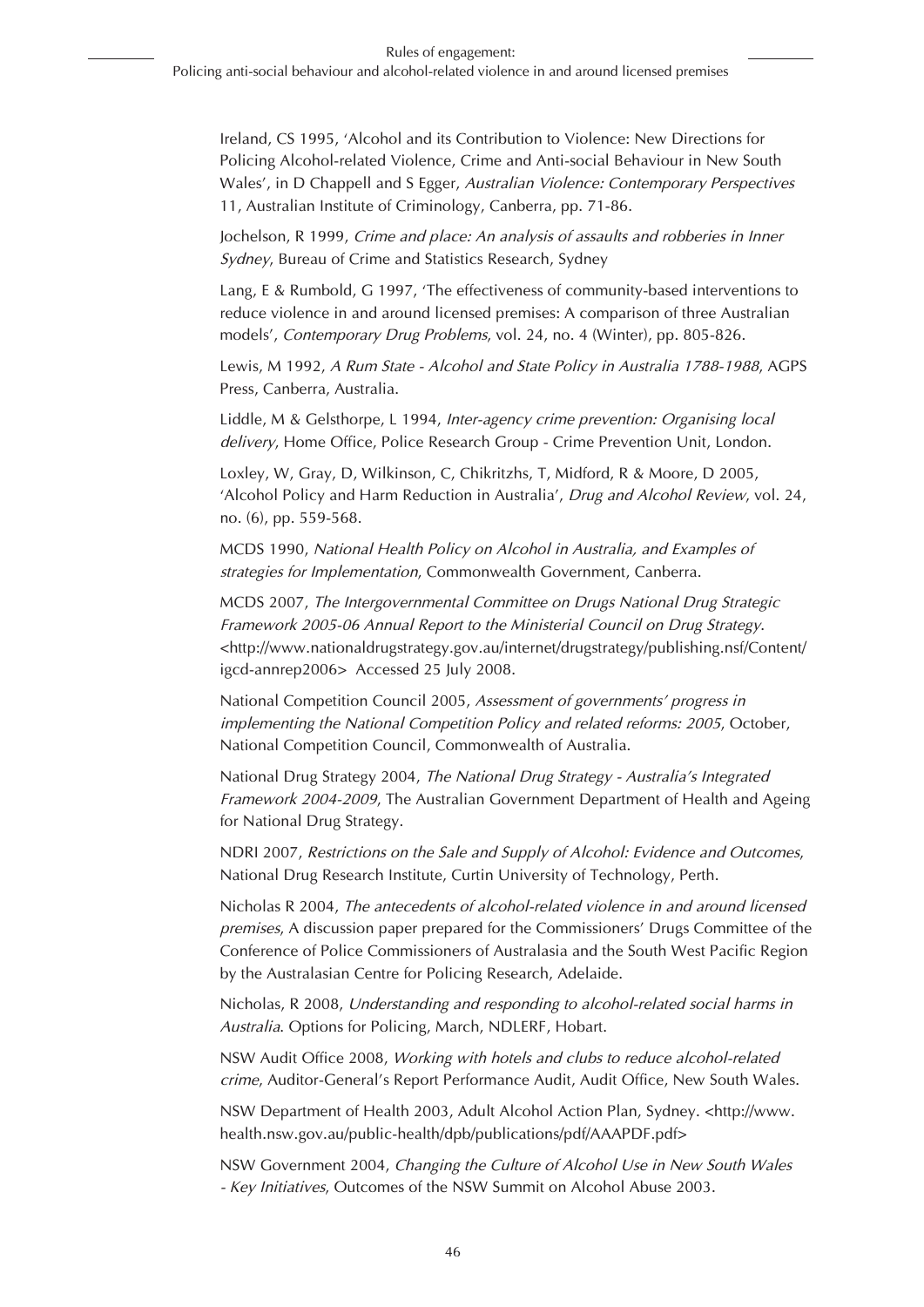Palk, G, Davey, J & Freeman, J 2007, 'Policing alcohol-related incidents: a study of time and prevalence', *Policing: An International Journal of Police Strategies and Management*, vol. 30 no. (1), pp. 82-92.

Parliament of Victoria 2006, *Inquiry into strategies to reduce harmful alcohol consumption - Final Report*, vol. 1, Drugs and Crime Prevention Committee, Victorian Government Printer, Victoria.

Prenzler, T & Sarre, R 1999, 'A survey of security legislation and regulatory strategies in Australia, *Security Journal*, vol. 12, no. (3), pp. 7-17

Ratcliffe, J 2003, 'Intelligence-led policing', *Trends & Issues in Crime and Criminal Justice*, no. 248. April, Australian Institute of Criminology, Canberra.

Reid Howie Associates Ltd 2003, *Liquor Licensing and Public Disorder: Review of Literature on the Impact of Licensing and Other Controls/Audit of Local Initiatives*. <http://www.scotland.gov.uk/Publications/2003/02/16292/17654>

Rhodes, RAW 1997, *Understanding Governance*, Open University Press, Buckingham.

Rittel, HW & Webber, MM 1973, 'Dilemmas in a General Theory of Planning', *Policy Sciences*, vol. 4, no. 2, June, pp. 155-69

Roche, A, Bywood, P, Borlagdan, J, Lunnay, B, Freeman, T, Lawton, L, Tovell, A & Nicholas R 2008, *Young people and alcohol - the role of cultural influences*, DrinkWise Australia Ltd., Melbourne, Australia.

Roche, A & Stockwell, T 2004, 'Putting prevention back on the agenda', *Drug and Alcohol Review*, vol. 23, pp. 3-4.

Roth, L 2007, 'Liquor Licensing Laws: An Update', Briefing Paper no. 12/07, NSW Parliamentary Library Research Service.

Ryan, M, Savage, SP & Wall, DS (eds) 2001, *Policy Networks in Criminal Justice*, Macmillan, Houndmills, Basingstoke.

Rydon, P 1994, 'Alternative Policing Strategies', in T Stockwell (ed.) *An Examination of the Appropriateness and Efficacy of Liquor Licensing Laws Across Australia*, Australian Government Publishing Service, Canberra.

Rydon, P, & Stockwell, T 1997, 'Local regulation and enforcement strategies for licensed premises', in M Plant, E Single & T Stockwell (eds.), *Alcohol: Minimising the harm. What works?*, Free Association Books, New York, pp. 211-229.

Rydon, P, Stockwell, T, Lang, E & Beel, A 1996, 'Pseudo-drunk-patron evaluation of bar-staff compliance with Western Australian liquor law', Australian and New Zealand *Journal of Public Health*, vol. 20, pp. 31-34.

Smith, KL, Wiggers, JH, Considine, RJ, Daly, JB & Collins, T 2001, 'Police knowledge and attitudes regarding crime, the responsible service of alcohol and a proactive alcohol policing strategy', *Drug and Alcohol Review*, vol. 20, pp. 181-191.

Spooner, C & McPherson, M 2001, *In what ways to police contribute to the prevention and management of alcohol-related problems in NSW? An overview*, Technical Report 123, National Drug and Alcohol Research Centre, Sydney.

Stevenson, RJ 1996, *The impact of alcohol sales on violent crime, property destruction and public disorder*, NSW Bureau of Crime and Statistics, Sydney.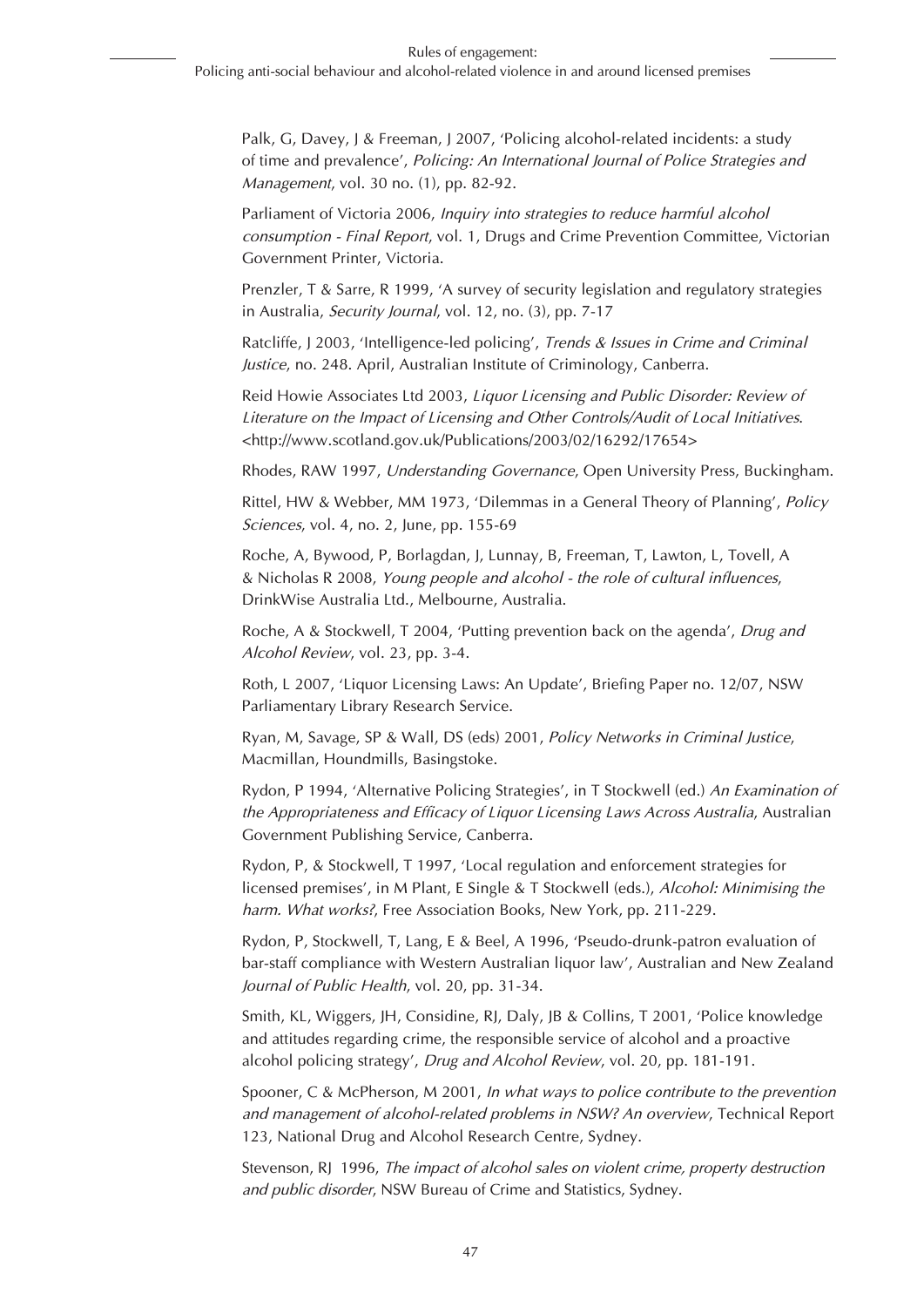Stockwell, T, Chikritzhs, T, Henrie, D, Fordham, R, Ying, F, Cronin, J & O'Reilly, B 2001, 'The public health and safety benefits of the Northern Territory's Living with Alcohol Program', *Drug and Alcohol Review*, vol. 20, pp. 167-180.

Taft, A & Toomey, L 2005, *Review of Links between and Interventions to reduce Alcohol-related Interpersonal Violence: an evidence-based comprehensive literature review*, VicHealth Melbourne.

Teece, M & Williams P 2000, 'Alcohol-Related Assault: Time and Place', *Trends & Issues in Crime and Criminal Justice*, no. 169, Institute of Criminology, Canberra.

Tierney, J & Hobbs, D 2003, 'Alcohol-Related Crime and Disorder Data: Guidance for Local Partnerships.' *Home Office Online Report 08/03*, Home Office Research, Development, and Statistics Directorate, London.

Trifonoff, A & Pfitzner, T 2005, 'Crossing the Thin Blue Line: Integrating Alcohol Harm Research into Policing Practice', paper presented to *Delivering Crime Prevention: Making the Evidence Work*, Sydney, November.

University of Ballarat Centre for Health Research and Practice 2004, *Operation Link: Be Safe Late Program: A Partnership Approach to Responsible Patrol Management at Nightclubs to Reduce the Occurrence of Alcohol-Related Crime, Disorder, and Nuisance Within the Central Business District of the City of Ballarat*, University of Ballarat, Mt. Helen, Victoria, Australia.

Vinzant, JC & Crothers, L 1998, *Street-Level Leadership: Discretion and Legitimacy in Front-Line Public Service*, Georgetown University Press, Washington, DC.

Weick, KE 1995, *Sense-making in Organisations*, Sage Publications, London.

Western Australia, Department of Health, 2008, *Local Government Alcohol Management Package*, Drug and Alcohol Office, Department of Health, Perth, WA.

Wiggers, J, Jauncey, M, Considine, R, Daly, J, Kingsland, M, Purss, K, Burrows, S, Nicholas, C & Waites, R 2004, 'Strategies and Outcomes in Translating Alcohol Harm Reduction Research Into Practice: the Alcohol Linking Program', *Drug and Alcohol Review*, vol. 23, no. (3), pp. 355-364.

Wildridge, V, Childs, S, Cawthra, L & Madge, B 2004, 'How to create successful partnerships - a review of the literature' *Health Information and Libraries Journal*, vol. 21, pp. 3-19.